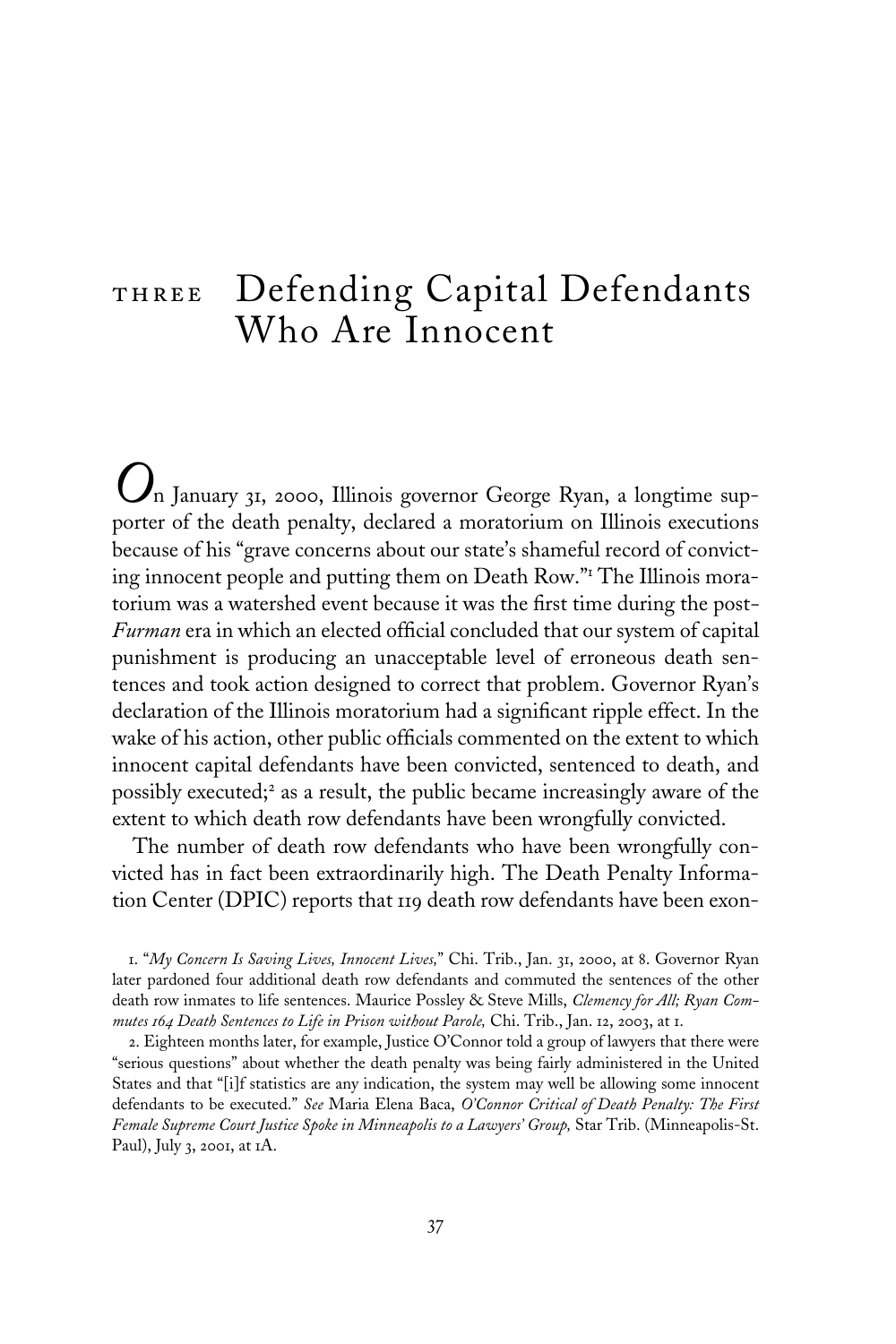erated since 1973.<sup>3</sup> Critics maintain that this number overstates the number of factually innocent defendants who have been released from death row.4 The DPIC's criteria for inclusion on its list of exonerated death row defendants are that either the defendant's "conviction was overturned and [he or she was] acquitted at a re-trial, or all charges were dropped"; or the defendant was "given an absolute pardon by the governor based on new evidence of innocence."<sup>5</sup> In addition, DPIC's list includes five cases in which "a compromise was reached and the defendants were immediately released upon pleading to a lesser offense; the defendant was released when the parole board became convinced of his innocence; or the defendant was acquitted at a retrial of the capital charge but convicted of lesser related charges."<sup>6</sup>

The 119 exonerations reported by DPIC include 14 cases in which death row defendants were released on the basis of DNA testing,7 66 cases in which the defendant's conviction was reversed and the defendant was not retried (including 3 in which the defendant pleaded guilty to a noncapital charge and was immediately released),<sup>8</sup> and 39 in which the defendant was released after being retried and acquitted of the capital charge.<sup>9</sup> While most people would agree that the great majority of the defendants in the first two groups are indisputably innocent,<sup>10</sup> law enforcement officials can legitimately argue that capital defendants acquitted at retrials may in fact be guilty because the time between the original trial and the retrial—nearly always at least five years and in some cases more than two decades—makes it substantially more difficult for the prosecutor to reestablish the defendant's guilt.

Defense lawyers who have represented death row defendants during

3. Death Penalty Information Center, *Innocence and the Death Penalty, at* http://www.deathpenaltyinfo.org/article.php?scid=6&did=412 (last modified Oct. 8, 2004).

4. *See, e.g.,* Ward A. Campbell, *Critique of DPIC List* ("Innocence: Freed from Death Row"), *at* http://www.prodeathpenalty.com/DPIC.htm (last visited Sept. 3, 2004).

5. Death Penalty Information Center, *Cases of Innocence 1973–Present, at* http://www.deathpenaltyinfo.org/article.php?scid=6&did=109 (last modified Oct. 8, 2004) [hereinafter DPIC, *Cases of Innocence*].

10. Law enforcement officials, however, sometimes dispute the innocence of even DNA-exonerated defendants. In Earl Washington's case, for example, despite Governor Gilmore's pardon of Washington, the county's chief prosecutor "continue[s] to believe Washington played some role in the murder." Steve Mills & Maurice Possley, *After Exonerations, Hunt for Killer Rare; Police, Prosecutors Cling to Original Theories, Seldom Pursue New Leads, Suspects,* Chi. Trib., Oct. 27, 2003, at 1.

<sup>6.</sup> *Id.*

<sup>7.</sup> *Id.*

<sup>8.</sup> *Id.*

<sup>9.</sup> *Id.*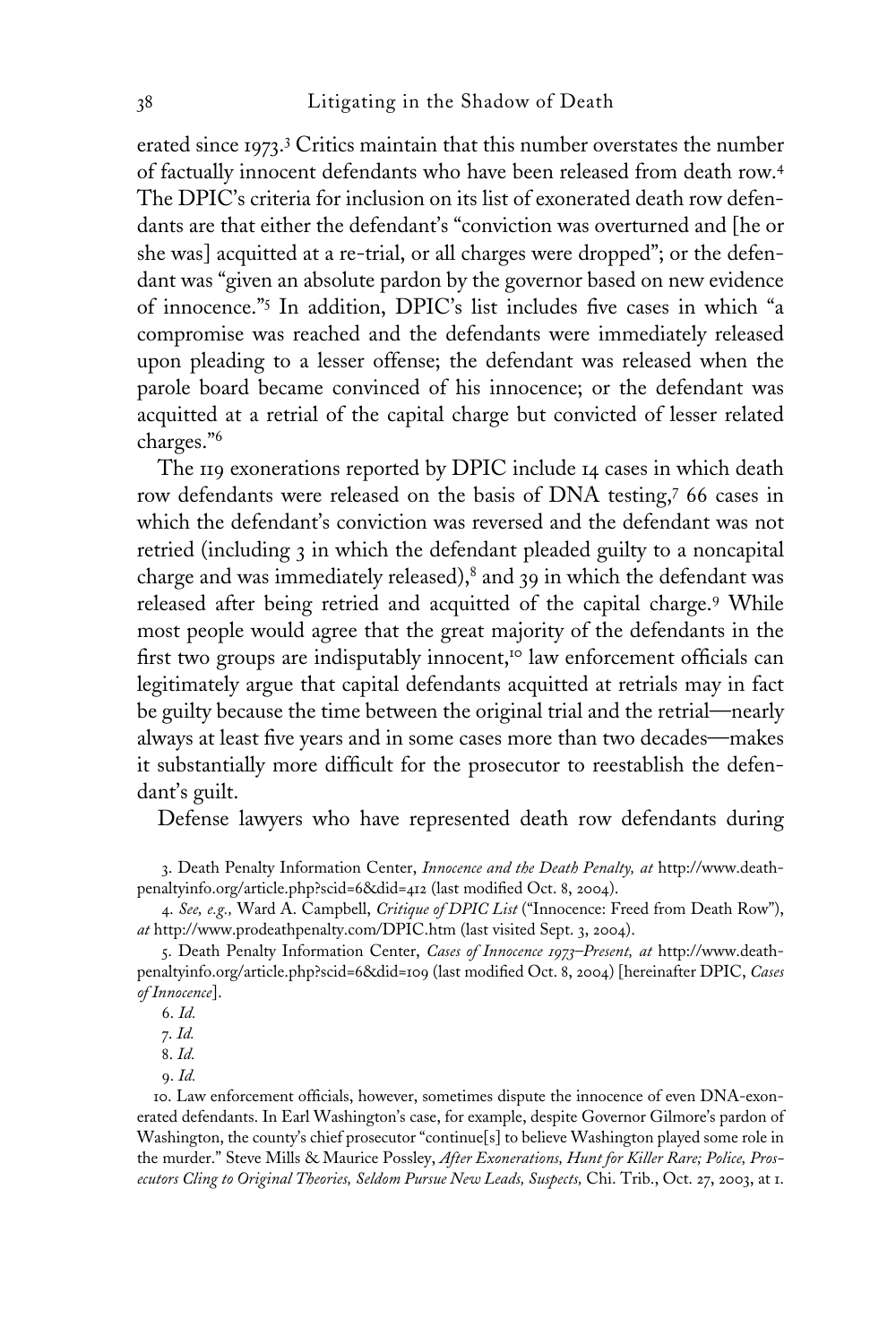their retrials maintain, however, that in the great majority of these cases the defendants were in fact innocent of the capital crimes. In some of the retrial cases, the government's case was substantially weaker than it was at the original trial not because time had eroded the quality of the government's case but because a reviewing court concluded that significant evidence, which the prosecution improperly introduced at the first trial, would be inadmissible at the retrial.<sup>11</sup> In other retrials, the defense's case was substantially stronger because a reviewing court ruled that exculpatory evidence not introduced by the defense at the first trial would be admissible at the retrial.<sup>12</sup> In both of these types of cases, there is a strong basis for concluding that the jury's not guilty verdict at the retrial was more likely to be accurate than the original jury's guilty verdict.

In other retrial cases, the reviewing court's reversal was based on grounds that have less impact on the quality of the government's evidence at the second trial: the judge improperly instructed the jury,<sup>13</sup> for example, or the prosecutor introduced prejudicial evidence at the defendant's trial.<sup>14</sup> Even in these cases, defense attorneys assert that the not guilty verdict at the defendant's retrial is more likely than the original verdict to be an accurate indicator of the defendant's actual guilt.

During a five-year period, Richard Jaffe, an Alabama defense attorney, represented three former death row defendants at their retrials after their convictions had been reversed on grounds unrelated to the reviewing court's view of their possible innocence.<sup>15</sup> Although Jaffe does not usually

15. The three defendants were James "Bo" Cochran, Randall Padgett, and Gary Wayne Drinkard. Telephone Interview with Richard Jaffe (Mar. 4, 2003) [hereinafter Jaffe Interview].

"Bo" Cochran was convicted and sentenced to death in Alabama in 1978 and again in 1982 for the murder of a police officer during a robbery that occurred on November 4, 1976. In 1996, the Northern District of Alabama reversed his conviction and death sentence on the ground that the prosecutor had improperly exercised peremptory challenges so as to exclude potential African American jurors in violation of *Batson v. Kentucky,* 476 U.S. 79 (1986). At his second retrial in 1997, he was acquitted of murder (the only charge for which he was retried).

Randall Padgett was convicted and sentenced to death in 1992 for the murder of his wife Cathy on August 16, 1990. The Alabama Supreme Court reversed Padgett's conviction and death sentence on the ground that the prosecutor failed to disclose material exculpatory evidence to the defense. At his retrial in 1997, the jury deliberated only two and a half hours before acquitting him of all charges.

For a summary of Gary Drinkard's case, see *infra* notes 16–17.

<sup>11.</sup> *See* James S. Liebman, *The New Death Penalty Debate: What's DNA Got to Do With It?,* 33 Colum. Hum. Rts. L. Rev. 527, 544 & n.62 (2002).

<sup>12.</sup> *Id.* at 544.

<sup>13.</sup> King v. State, 784 So. 2d 884, 889–90 (Miss. 2001).

<sup>14.</sup> *See, e.g., Ex parte* Drinkard, 777 So. 2d 295, 306 (Ala. 2000).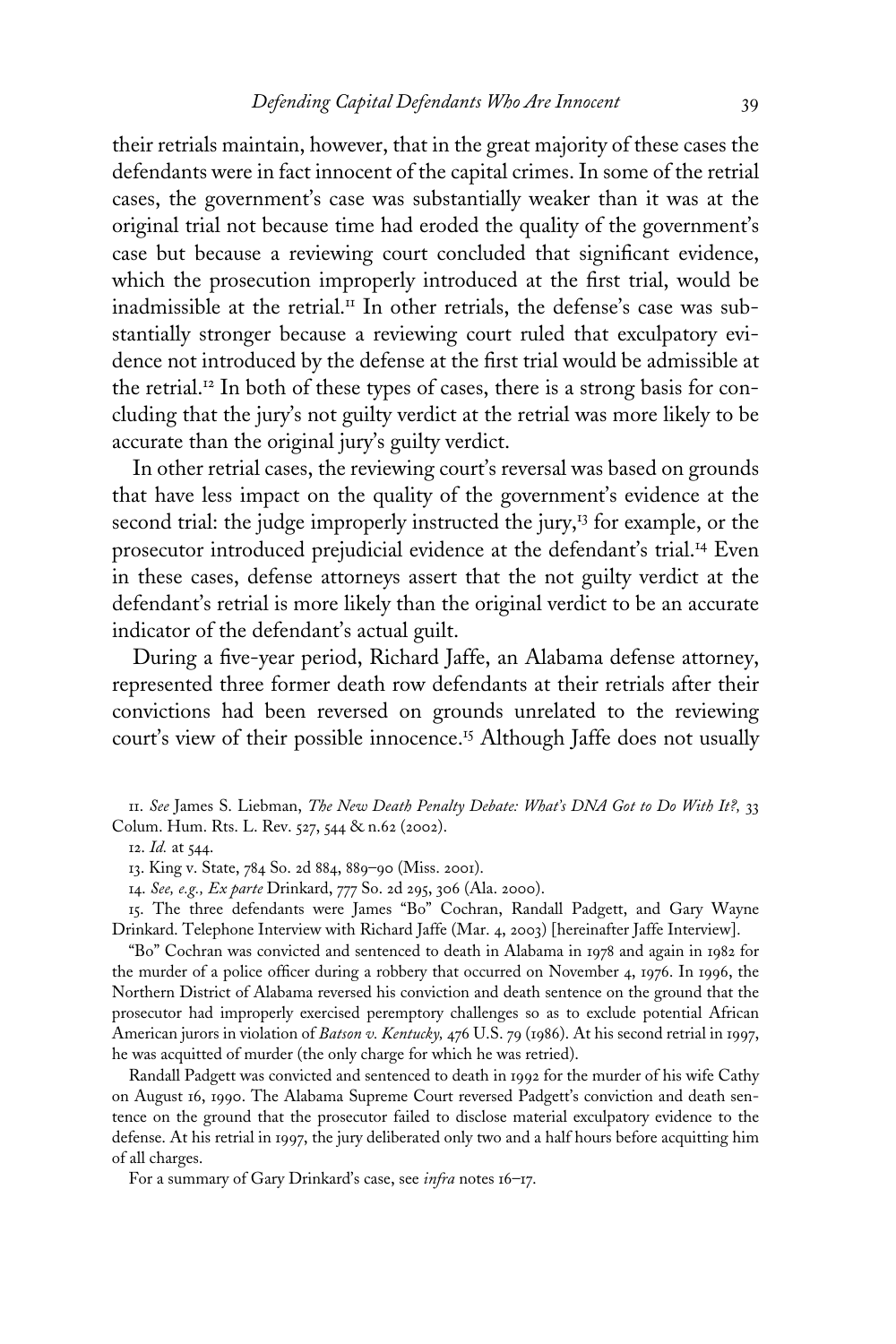try to ascertain the actual guilt or innocence of the criminal defendants he represents, he concluded that in all three of these cases the defendants were actually innocent of the capital crimes with which they were charged. In all three cases, the evidence presented by the government at the retrial was essentially the same as the evidence presented at the original trial. In all three, however, Jaffe cross-examined key government witnesses more effectively than they had been cross-examined at the first trial and introduced significant exculpatory evidence that had not been introduced at the original trial; in all three cases, the juries acquitted. Jaffe attributes his success at the retrials at least in part to the fact that he had significantly more resources for investigation at his disposal than the original trial attorneys did at the defendants' first trials.

In 2002, for example, Jaffe represented Gary Drinkard at his retrial after Drinkard's conviction and death sentence had been reversed. Drinkard had been convicted of the July 30, 1990, robbery and murder of Dalton Pace, a junkyard dealer who was known to carry large amounts of cash on his person. In 1995, the Alabama Supreme Court reversed Drinkard's conviction and death sentence on the ground that prejudicial evidence had been improperly admitted at his trial.<sup>16</sup> The government's chief witnesses against Drinkard were his half sister, Beverly Robinson; his best friend, Rex Segars; and his stepdaughter, Kelly Harville; all three testified that Drinkard had confessed to killing and robbing the junkyard dealer. At Drinkard's second trial, Jaffe cross-examined the government witnesses, all of whom had motives to lie, much more effectively than Drinkard's original trial attorney. In particular, Jaffe showed that Robinson and Segars, who were possibly guilty of the crimes themselves, volunteered to testify against Drinkard in order to avoid prosecution for other serious crimes. In addition, Jaffe called two disinterested alibi witnesses who testified that they had been with Drinkard in his home at the time of the killings. The jury not only acquitted Drinkard but, after returning the not guilty verdict, took the extraordinary step of providing an affidavit in which they stated that Drinkard was actually innocent of the crime.<sup>17</sup>

Jaffe's experience suggests that the reason death row defendants' retrials result in acquittals often has to do with the quality of the defense at the second trial. At the retrial, the defendant is generally represented by a new attorney who more effectively challenges the government's case and intro-

<sup>16.</sup> *See, e.g., Ex parte Drinkard,* 777 So. 2d at 306.

<sup>17.</sup> Jaffe Interview, *supra* note 15.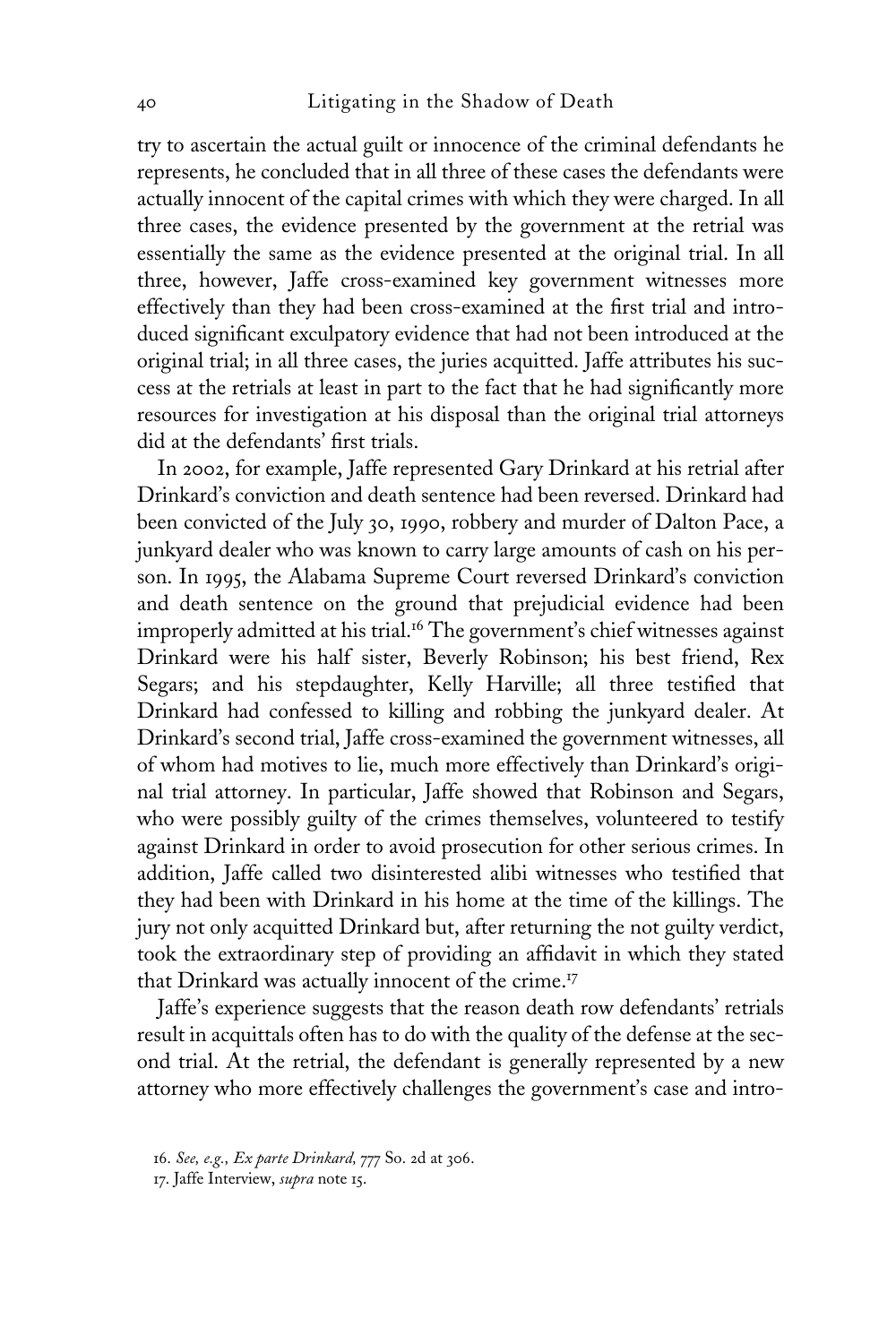duces new evidence relating to the defendant's innocence. As a result, the jury acquits.

Even if the great majority of the DPIC's reported exonerations involved death row defendants who were actually innocent of the capital offenses, there are undoubtedly some in which the defendants were guilty. As several commentators have noted, $18$  however, there is also substantial reason to believe that other death row defendants who have not been exonerated are in fact *not* guilty of the capital offenses for which they were convicted. Perhaps the strongest support for this is provided by the 14 DNA exonerations. DNA testing is only possible when biological evidence is left by the crime's perpetrator, typically in rape or sexual assault cases.19 Since most murder cases do not involve rape or sexual assault, DNA testing is available only in a small percentage of capital murder cases.<sup>20</sup> In the 14 cases in which death row defendants were exonerated through DNA testing, a reviewing court did not determine that the defendant's conviction was erroneous. Rather, as Liebman has pointed out, "[i]f it were not for the sheer accident that a biological sample happened to be available, the miscarriage never would have been discovered."<sup>21</sup> Because DNA testing is so rarely available in capital cases, there is reason to believe that the 14 cases in which capital defendants have been exonerated through DNA testing are just the tip of an iceberg. There may be many more cases in which death row defendants unable to reverse their convictions are in fact innocent.

Providing an accurate estimate of former or present death row defendants who are factually innocent is almost certainly impossible. Serious doubts have been raised, however, as to the guilt of death row defendants whose convictions have not been reversed. In some of these cases, the defendant's death sentence has been commuted. In a federal death penalty case, for example, David Ronald Chandler was convicted of a capital crime and sentenced to death.<sup>22</sup> After the media raised substantial questions relating to his guilt,<sup>23</sup> President Clinton commuted his death sentence to life imprisonment.<sup>24</sup> In other cases, defendants whose guilt

21. *Id.* at 546–47.

23. For an account of the *Chandler* case, see Welsh S. White, *A Deadly Dilemma: Choices by Attorneys Representing "Innocent" Capital Defendants,* 102 Mich. L. Rev. 202, 203–07 (2004).

24. *See id.* at 207.

<sup>18.</sup> *See, e.g.,* Hugo Adam Bedau, Michael L. Radelet & Constance E. Putnam, *Convicting the Innocent in Capital Cases: Criteria, Evidence and Inference,* 52 Drake L. Rev. 587, 588–90 (2004); Richard A. Rosen, *Innocence and Death,* 82 N.C. L. Rev. 61, 73 (2003).

<sup>19.</sup> *See* Liebman, *supra* note 11, at 541–42.

<sup>20.</sup> *Id.*

<sup>22.</sup> United States v. Chandler, 996 F.2d 1073, 1082 (11th Cir. 1993).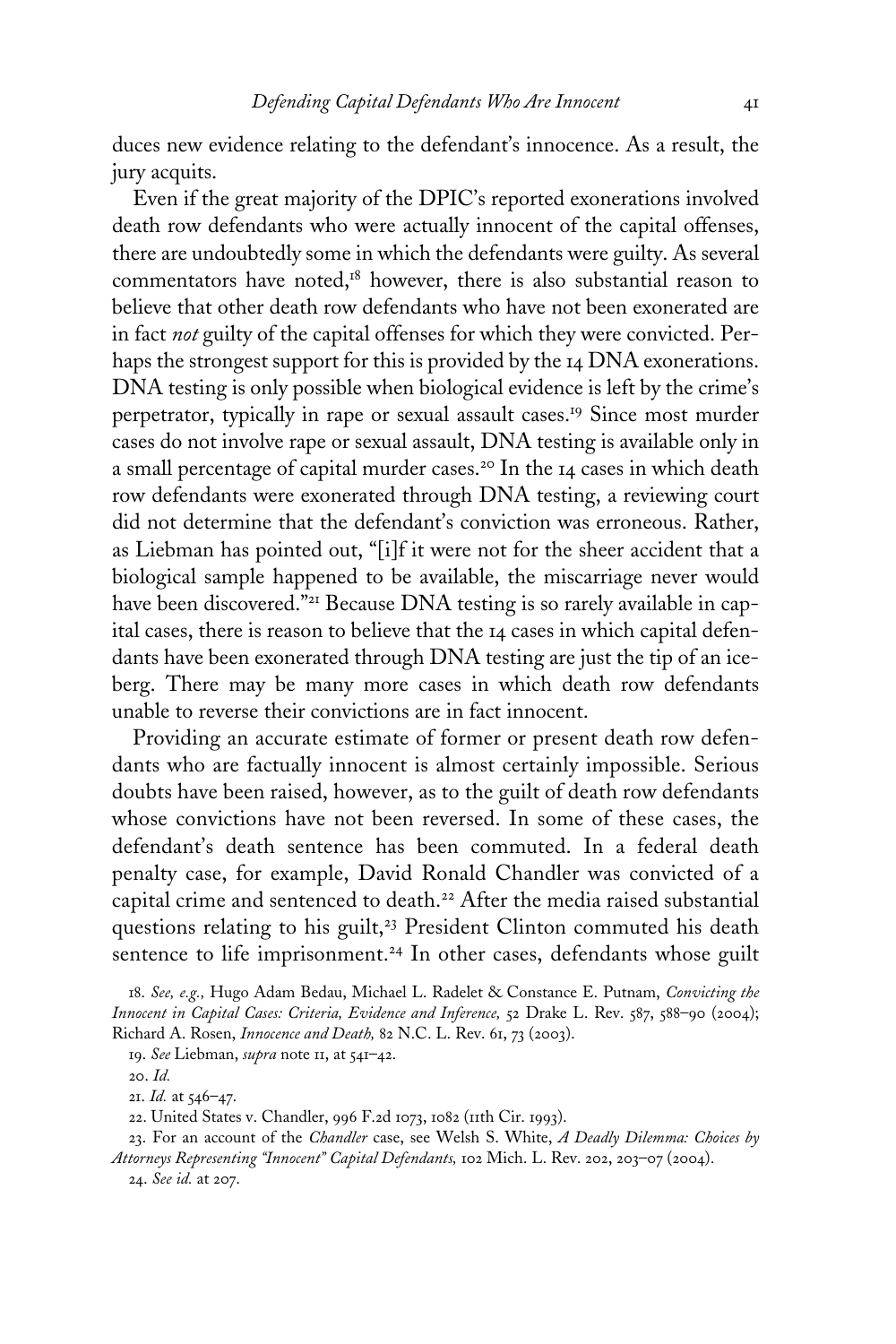has been seriously questioned either remain on death row or have been executed.<sup>25</sup>

In order to provide insight into both the quality of representation provided to some exonerated death row defendants and courts' monitoring of these attorneys' representation, I will provide relatively full accounts of three cases in which capital defendants were wrongfully convicted and sentenced to death, focusing especially on the defense provided to these defendants at their trials and the reviewing courts' treatment of issues relating to their trial counsels' representation. After presenting these cases, I will reflect on the lessons to be drawn from them.

## *Earl Washington Jr.*

On June 4, 1982, police found Rebecca Lynn Williams, a nineteen-year-old wife and mother of three, naked and bleeding from multiple stab wounds in her apartment in Culpeper, Virginia.26 Before being taken to the hospital where she died at 2:05 p.m., Williams told a police officer that a black man acting alone had raped her.<sup>27</sup> The cause of death was thirty-eight stab wounds to the neck, chest, and abdomen.<sup>28</sup> Vaginal smears uncovered the presence of sperm and male prostatic enzyme.29

The crime remained unsolved until Earl Washington Jr. was arrested about a year later in a nearby town for unrelated crimes.<sup>30</sup> These crimes arose out of a drunken argument in which Washington allegedly hit his neighbor Hazel Weeks with a chair and shot his brother in the foot.31 Washington had the mentality of a ten-year-old and an IQ of about sixtynine.32 Detectives gave him his *Miranda* warnings at 9:40 a.m. and then asked him about the attacks on his neighbor and brother.33 Washington confessed to these crimes, admitting to everything the detectives asked him

25. *See* Mandy Welch & Richard Burr, *The Politics of Finality and the Execution of the Innocent: The Case of Gary Graham, in* Machinery of Death 127 (David R. Dow & Mark Dow eds., 2002) (describing the case of Gary Graham); Bob Burtman, *Innocence Lost, in* Machinery of Death 145 (David R. Dow & Mark Dow eds., 2002) (describing the case of Odell Barnes).

26. Washington v. Commonwealth, 323 S.E.2d 577, 581 (Va. 1984).

30. *Id.* at 581–82.

31. Eric M. Freedman, *Earl Washington's Ordeal,* 29 Hofstra L. Rev. 1089, 1090 (2001).

32. Bill Miller & Steve Bates, *DNA Test Could Lead to Man's Release; Death Row Inmate May be Innocent of '82 Murder, Va. Officials Say, Wash. Post, Oct. 26, 1993, at A1.* 

33. *Washington,* 323 S.E.2d at 582.

<sup>27.</sup> *Id.*

<sup>28.</sup> *Id.*

<sup>29.</sup> *Id.*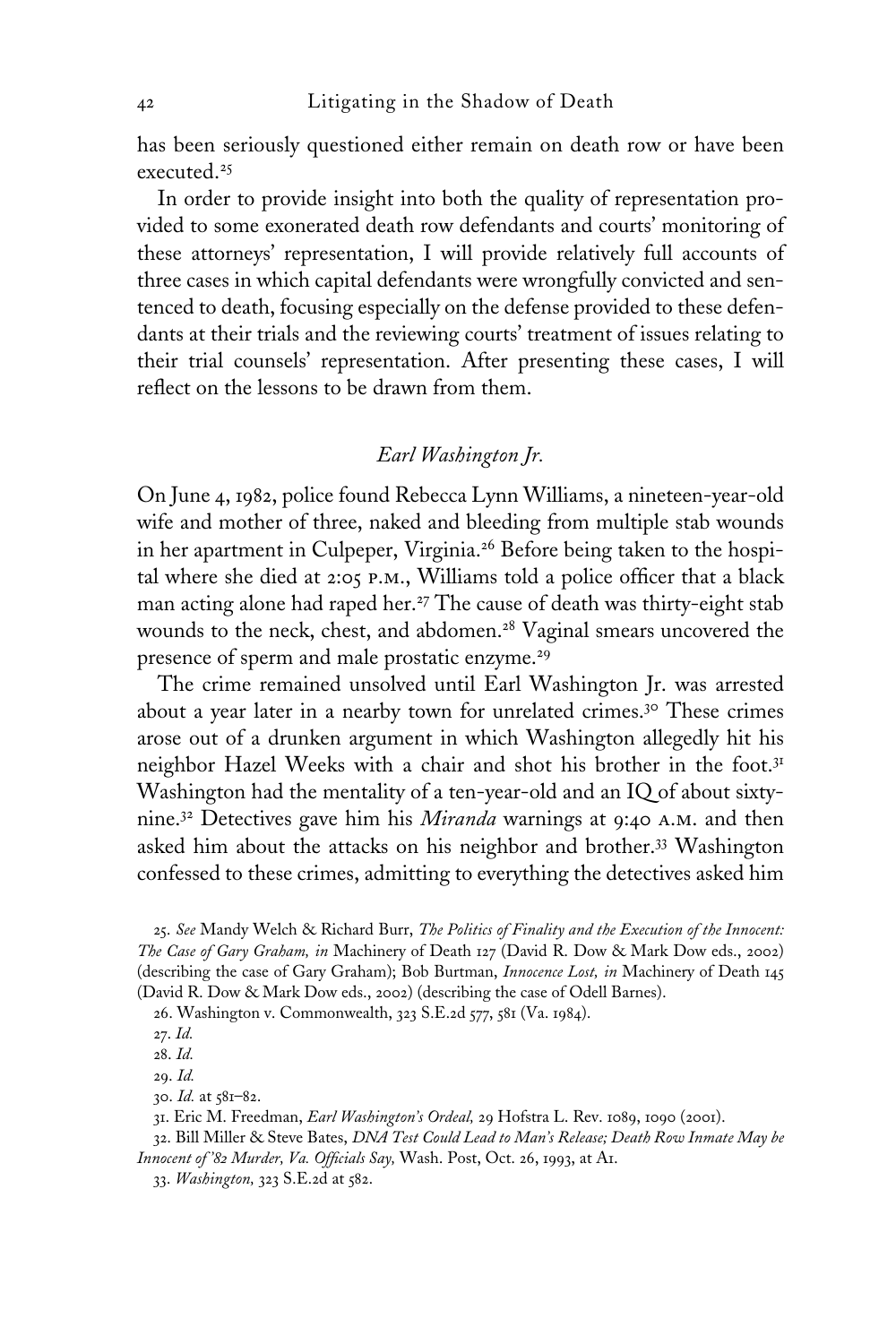about them.<sup>34</sup> The interview ended at about noon and Washington was given lunch.35

After lunch, the detectives interrogated Washington about other crimes.<sup>36</sup> Before being asked about the Williams rape-murder, Washington confessed to four other crimes,<sup>37</sup> including three rapes that the police later determined he could not have committed.<sup>38</sup> The detectives then decided to ask him about the Williams murder.39 One of the detectives wrote, "'We decided to ask him about the murder which occurred in Culpeper in 1982. . . . I asked Earl—'Earl, did you kill that girl in Culpeper?' Earl sat there silent for about five seconds and then shook his head yes, and started crying.'"40 The detectives then asked Washington leading questions about the crime, supplying many of the facts about the case and asking Washington if he agreed.<sup>41</sup> Washington gave affirmative responses.42

Despite the detectives' leading questions, Washington's confession contained many incorrect details.43 He told the police the victim was black; she was white.<sup>44</sup> He described her as short, but she was five feet eight inches tall.<sup>45</sup> He said that he had stabbed her two or three times, but she had been stabbed thirty-eight times.46 Moreover, the police drove Washington to several apartment buildings in Culpeper, trying to get him to identify the crime scene.47 They drove into Williams's apartment complex three times

34. Jim Dwyer, *Testing the Rush to Death Row,* N.Y. Daily News, Sept. 7, 2000, at 20 [hereinafter Dwyer, *Testing*]. After getting into a drunken argument with his brother, Washington went to Hazel Weeks's house next door to get his elderly neighbor's gun. *Id.* Weeks surprised him, and he hit her with a chair. *Id.* He then ran next door and shot his brother in the foot. *Id.* Washington confessed to the attack on Weeks and said that he also tried to sexually assault her. Brooke A. Masters, *DNA Clears Inmate in 1982 Slaying; Gilmore Pardon Doesn't Ensure Va. Man's Freedom,* Wash. Post, Oct. 3, 2000, at A1 [hereinafter *DNA Clears Inmate*]. Later, prosecutors dropped the sexual assault charge because Weeks said Washington did not try to rape her. *Id.*

35. *Washington,* 323 S.E.2d at 582.

38. Paul T. Hourihan, Note, *Earl Washington's Confession: Mental Retardation and the Law of Confessions,* 81 Va. L. Rev. 1471, 1472 n.3 (1995).

39. *Washington,* 323 S.E.2d at 582.

40. Dwyer, *Testing, supra* note 34.

41. Freedman, *supra* note 31, at 1092–93.

42. *Id.*

43. *Id.* at 1093.

44. *Id.*

45. *Id.*

46. Dwyer, *Testing, supra* note 34.

47. Freedman, *supra* note 31, at 1094.

<sup>36.</sup> *Id.*

<sup>37.</sup> *DNA Clears Inmate, supra* note 34.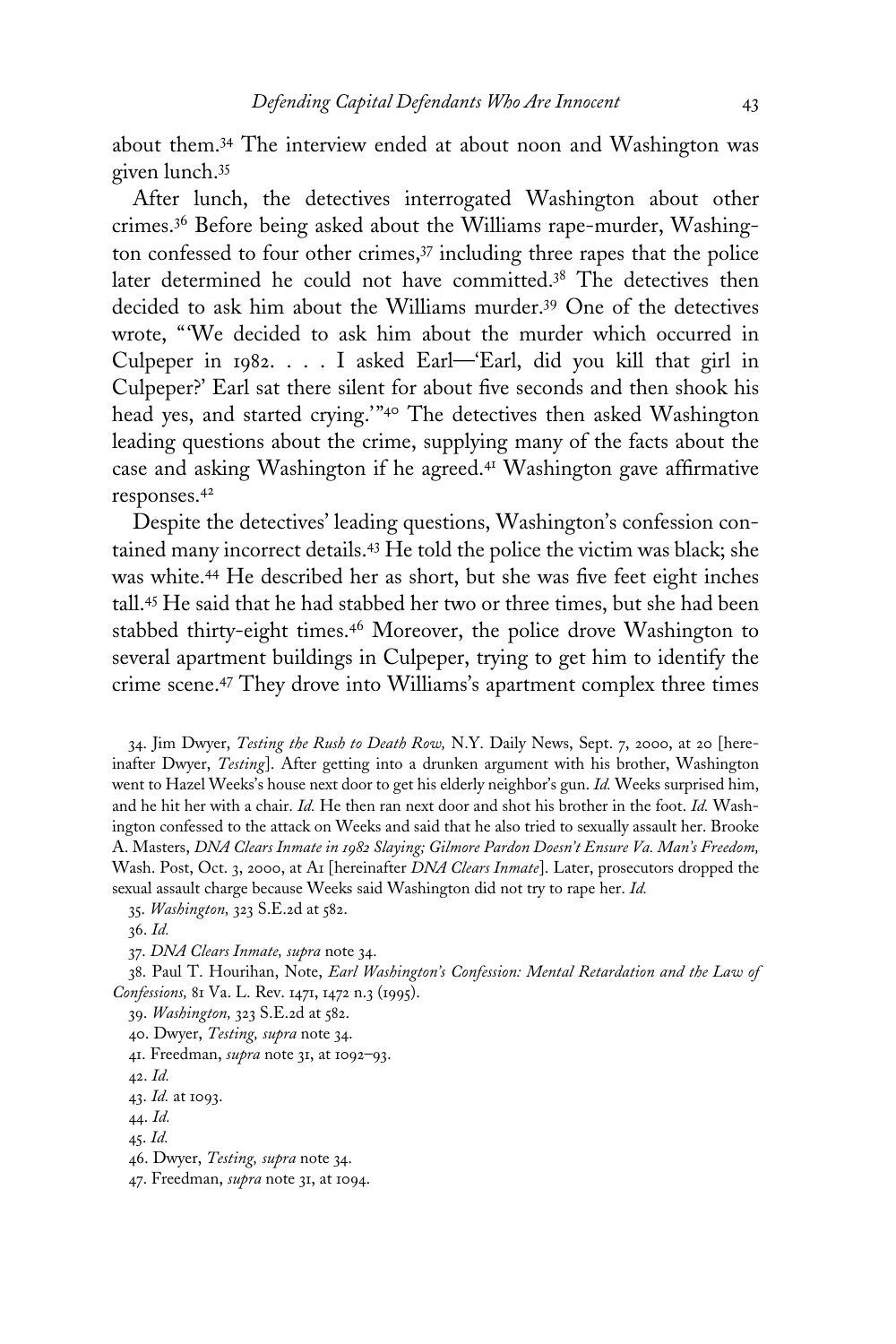without getting any reaction.<sup>48</sup> On the third try, an officer asked Washington to point to the scene of the crime.49 Washington chose an apartment on the opposite end from Williams's apartment.<sup>50</sup> Finally, an officer pointed to Williams's apartment and asked directly if that was the one.<sup>51</sup> Washington said it was.<sup>52</sup> The police also asked Washington if a blue shirt found at the crime scene belonged to him.53 He said it did.54

Washington's family hired John Scott, a Virginia attorney who had a good reputation, to represent him at his trial.55 Because Washington's family could not afford to pay much, Scott's entire fee was probably less than \$2,000.<sup>56</sup> When he represented Washington, Scott had had no prior experience with capital murder trials.

Washington was tried in Culpeper County, a small rural community. His trial was brief. The government's case depended almost entirely on Washington's confession and his statement that the shirt found at the crime scene belonged to him.57 The prosecutor presented his case in four hours, calling fourteen witnesses. Special Agent Reese Wilmore was the most important government witness. Wilmore "read into the court record the full transcript of Washington's signed confession."58 He also produced the blue shirt, which was "the only piece of physical evidence introduced at the trial,"<sup>59</sup> and testified that, during the initial interview, he and another officer asked Washington if he had left anything at the victim's apartment and Washington replied, "A shirt."60

John Scott called two witnesses in Washington's defense: Washington's sister, Alfreda Pendleton, testified that she was familiar with her brother's clothes and the blue shirt found in the victim's apartment did not belong to him.<sup>61</sup> Washington then testified in his own defense. He denied almost

48. *Id.* 49. *Id.* 50. *Id.* 51. *Id.* 52. *Id.* 53. *Id.* 54. *Id.* 55. *See* Margaret Edds, An Expendable Man: The Near-execution of Earl Washington Jr. 47–48  $(2003)$ . 56. *Id.* at 199. 57. William Raspberry, *Full Pardon for Earl Washington, Jr.,* Wash. Post, Jan. 5, 1994, at A19. 58. Edds, *supra* note 55, at 53. 59. *Id.* at 59. 60. *Id.*

61. *Id.* at 60.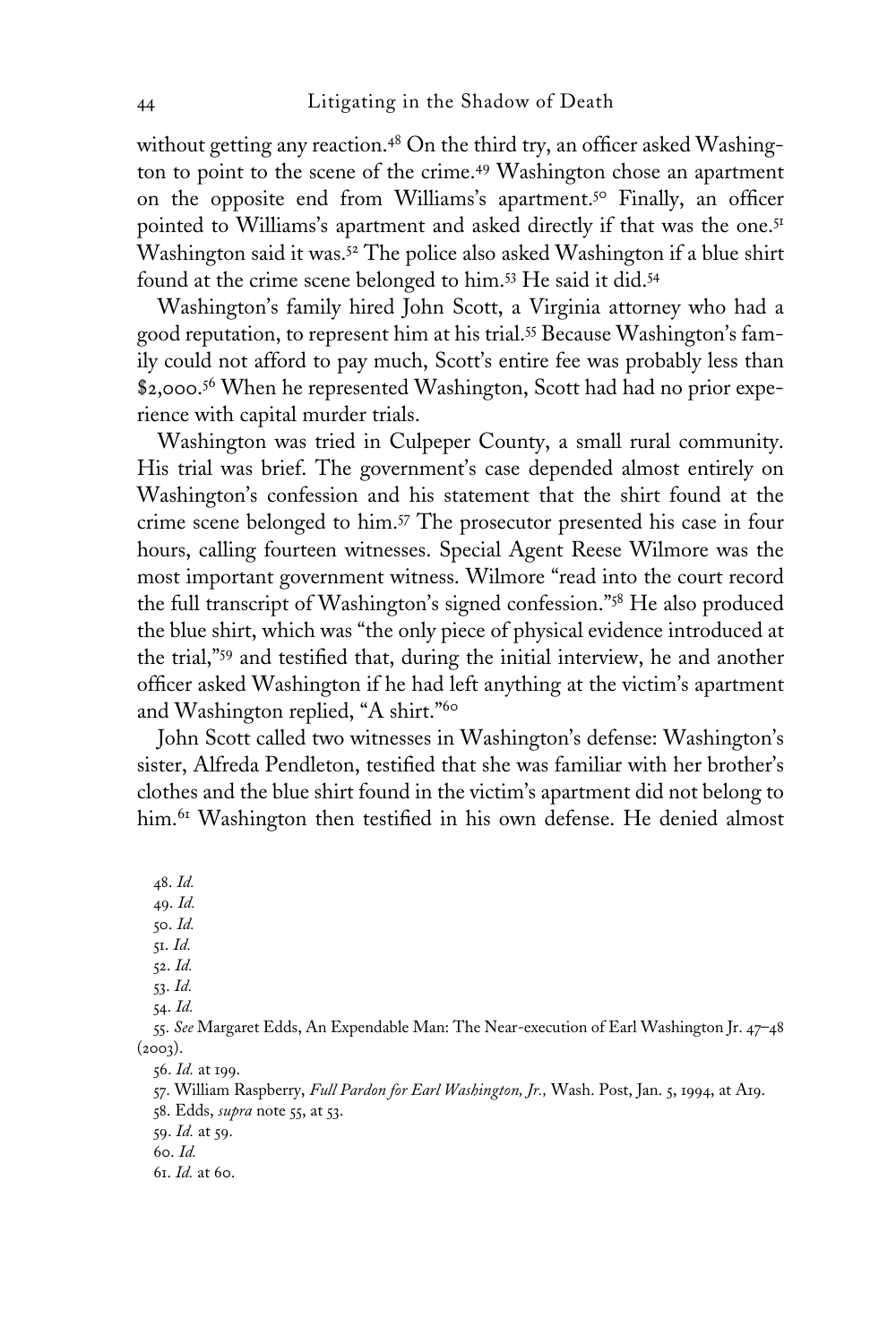everything relating to his confession, including the fact that he gave it.<sup>62</sup> The prosecutor's cross-examination was devastating. Among other things, he asked Washington why the investigator, who had worked with the state police for twenty-five years, would write out a twelve-page statement containing numerous facts (including objectively verifiable ones, such as the name of Washington's sister) that Washington had never stated. Washington did not have an answer.<sup>63</sup>

Scott's strategy seemed to be based on persuading the jury that Washington's confession was unreliable because of his mental impairment.<sup>64</sup> Perhaps because of his limited resources, however, Scott failed to call an expert witness who would testify that Washington was incapable of understanding the *Miranda* warnings.<sup>65</sup> In addition, he failed to investigate forensic evidence found at the crime scene, including semen stains on a royal blue blanket found on the victim's bed in the room where she was raped and killed.<sup>66</sup>

In his closing argument, the prosecutor argued that Washington knew four things that only the perpetrator could have known: first, Washington said that the door to Williams's apartment was open when he entered it, which was confirmed by the lack of damage to the door; second, Washington said the radio in the apartment was on, which was correct; third, Washington said that he took the victim into the back bedroom, and the evidence showed that the bedroom where the rape occurred was in the back of the house; and fourth, Washington admitted he left a shirt at the crime scene "because it had blood on it," and the blue shirt found at the crime scene did have spots on it that appeared to be bloodstains.<sup>67</sup>

All of these conclusions were based on questionable interpretations of the evidence. When he was asked if the door to Williams's apartment was locked, for example, Washington had said, "I don't think so," which is clearly different than saying it was open.<sup>68</sup> And, since Washington had been asked whether the radio was off or on, he obviously had a 50 percent chance of providing accurate information on that point. The prosecutor's

<sup>62.</sup> *Id.* 63. *Id.* at 64. 64. *Id.* at 50.

<sup>65.</sup> *Id.* at 106. Scott later recalled that he had probably received between \$1,000 and \$2,000 for his work at the trial and on direct appeal. He did not spend any money on investigators or expert witnesses. *Id.* at 199.

<sup>66.</sup> *The Fate of Earl Washington,* Wash. Post, Jan. 14, 1994, at A22.

<sup>67.</sup> Edds, *supra* note 55, at 64–65.

<sup>68.</sup> *Id.*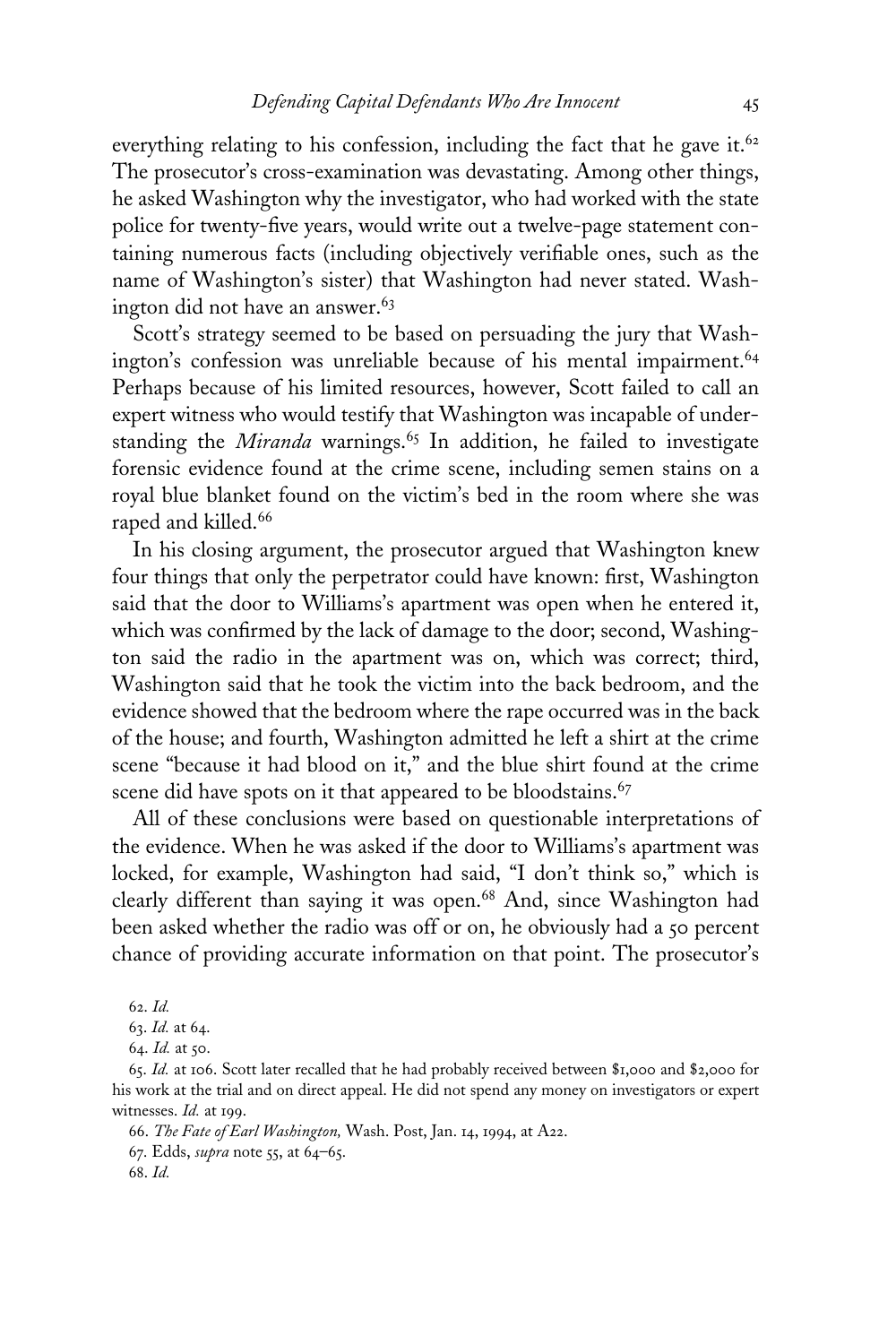arguments, moreover, were based on the interrogator's testimony relating to what Washington had said in his formal confession.<sup>69</sup> Prior to giving this statement, Washington's answers to the interrogators' questions had contained numerous mistakes that he later corrected, and, in fact, he revealed no information that had not been previously known to the police.<sup>70</sup>

In his closing argument, however, Scott did not attempt to rebut any of the prosecutor's conclusions or to point out Washington's many inconsistencies and errors. He simply told the jury, "You observed the testimony or heard the testimony of the police officers who allegedly took Mr. Washington's statement, and you observed and heard Mr. Washington . . . and . . . you are entitled, as jurors to give that statement as much weight or as little weight as you deem appropriate."<sup>71</sup> In less than a hour, the jury returned with a verdict. Washington was guilty of capital murder.72

At the penalty trial, the defense called two witnesses: Washington's sister Alfreda testified that her brother had always done his share of work around the house,73 and the state clinical psychologist presented school records that showed that "from earliest grades [Washington] was noted to be functioning on a retarded level."74

On behalf of the government, Helen Richards, the victim's mother, testified and described the trauma her granddaughters had suffered. She testified that the victim's middle daughter "had not grown in size for almost a year" and that her oldest daughter "had been tested as emotionally disturbed and learning disabled."75 Both girls had received psychiatric help and, as part of their therapy, sometimes used a phone to talk "to their mama in heaven . . . about their problems."76 At the time of Washington's

69. For example, the prosecutor said in his closing argument that in order to enter the victim's house, Washington said he "kicked on the door, but the door was open." The prosecutor went on to say that the door had not been locked or closed, which gave the impression that Washington had accurate knowledge that the victim's door had been standing ajar. In fact, Washington's formal confession indicated that he said he "kicked the door open" and that he "didn't think" it was locked. Therefore, Washington's confession did not state that the victim's door had actually been open; it was consistent with the door having been shut. *See* Edds, *supra* note 55, at 64–65.

70. *Id.* at 65. 71. *Id.* at 66–67. 72. *Id.* at 67. 73. *Id.* 74. *Id.* 75. *Id.* at 68. 76. *Id.*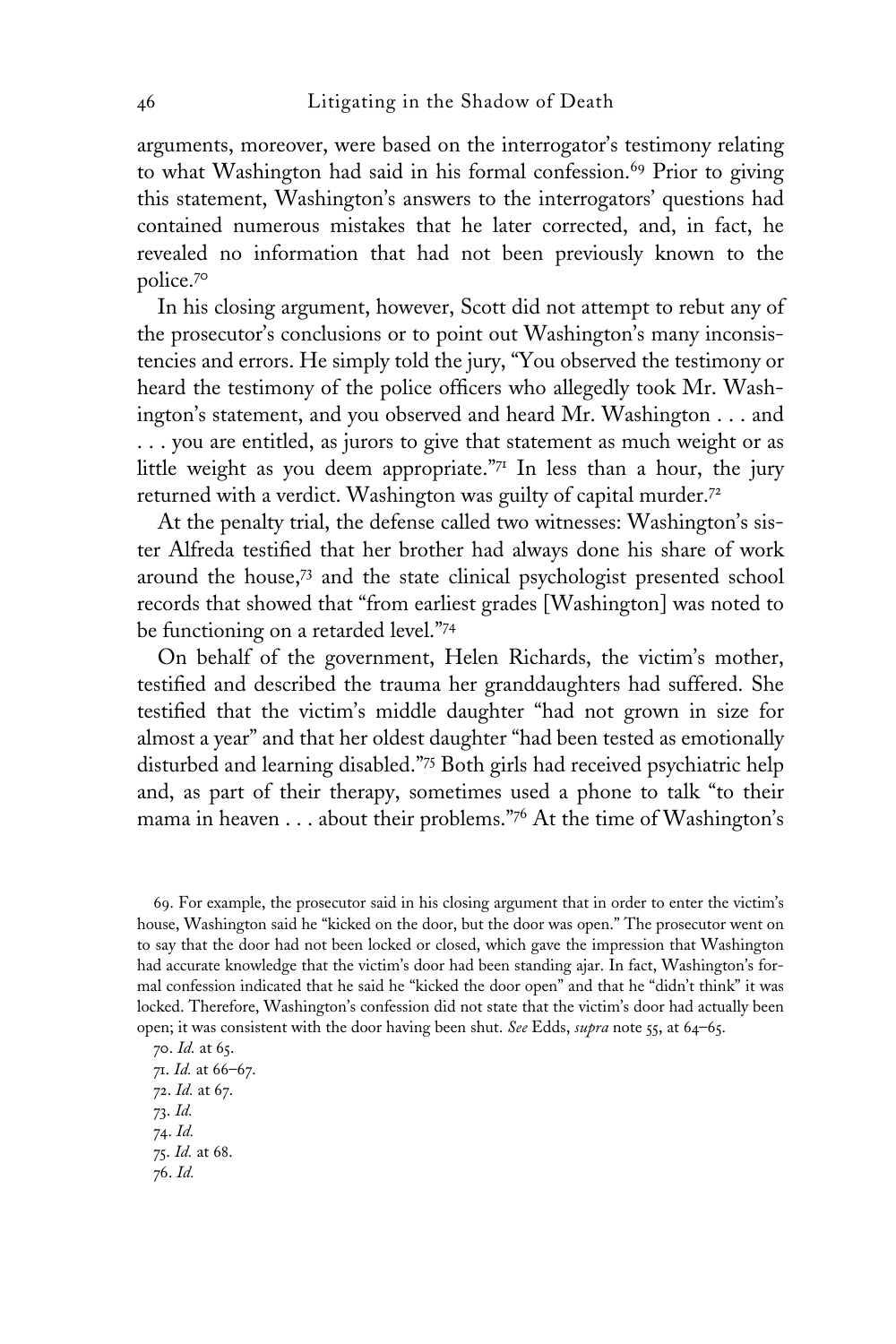trial, Virginia law did not authorize the admission of victim impact statements. Nevertheless, Scott made no objection to Richards's testimony.77

After deliberating for an hour and a half, the jury returned with a sentence of death. Scott appealed Washington's conviction to the Virginia Supreme Court, which upheld the jury's verdict and death sentence. The U.S. Supreme Court denied certiorari, and Washington's execution date was set for September 5, 1985.

On death row, Washington caught the attention of fellow inmate Joseph Giarratano. Giarratano knew that Virginia provided representation for indigent prisoners only during trial and direct appeals, not for state or federal postconviction petitions. This struck Giarratano as unjust, particularly for Washington, with his obviously limited intelligence. Giarratano filed a class action lawsuit, claiming that the state's failure to provide postconviction attorneys violated indigent defendants' constitutional rights.

When Washington's execution date was only three weeks away, a New York law firm that was representing the plaintiffs in Giarratano's class action case agreed to handle Washington's state habeas petition pro bono. Under the direction of Eric Freedman, a team of attorneys worked around the clock and hand-delivered Washington's petition to the appropriate court nine days before Washington's execution date. Unexpectedly, the court granted a stay of execution. Bob Hall, a Virginia attorney, agreed to represent Washington on the state habeas appeal. Hall soon found that a state lab report indicated that the semen stains on the royal blue blanket from the victim's bed could not have come from Washington. This information had apparently been overlooked or misunderstood by Washington's trial attorney, John Scott.

In Washington's state habeas petition, Hall alleged that Scott's performance at trial, including his failure to present the DNA evidence from the blanket, constituted ineffective assistance of counsel. The Virginia trial judge dismissed Washington's habeas petition without a hearing, and the Virginia Supreme Court affirmed.<sup>78</sup> Hall then made the same claim in a petition for federal habeas corpus. The federal district court also denied the petition without a hearing. The Fourth Circuit, however, sent Washington's petition back to the district court for an evidentiary hearing on the question "whether Scott's failure to present evidence about the . . . blanket . . . stains to the jury amounted to ineffectiveness of counsel."79

77. *Id.* 78. *Id.* at 110–11. 79. *Id.* at 117.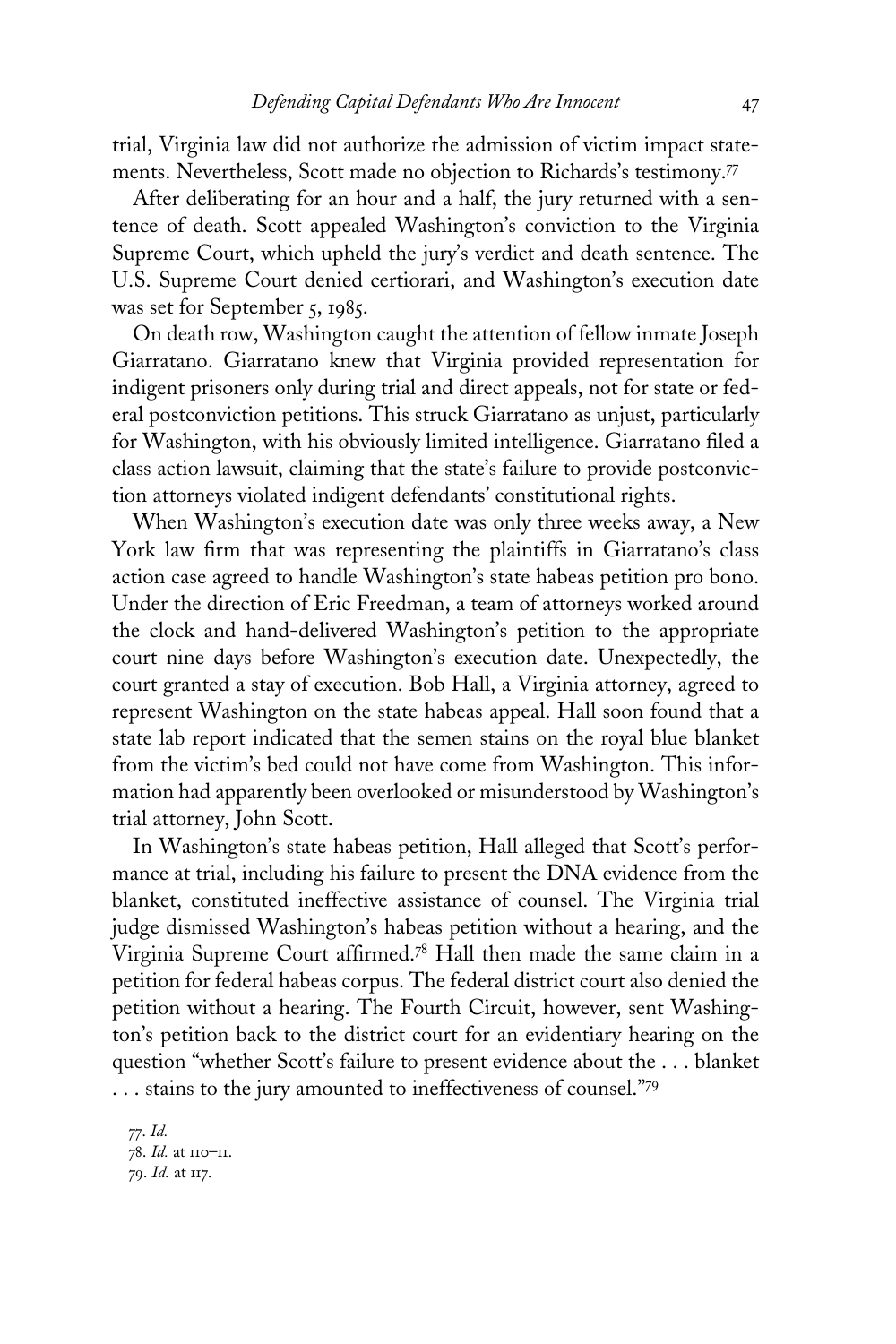At the hearing, Jerry Zerkin, Washington's new attorney, questioned Scott with respect to his failure to introduce evidence relating to the semen stains. Scott, who was now a state district judge, testified that he had detected nothing exculpatory in the forensic reports.<sup>80</sup> On cross-examination, the government attorney asked Scott to assume that expert testimony relating to the semen stains on the blanket could have shown the stains were not caused by Earl Washington but probably were caused by the husband of the victim and asked him what, if anything, he would have done in that case. Scott responded that he would not have called the victim's husband as a witness because "[t]he last thing I would have wanted to present to a jury would have been a family member testifying."<sup>81</sup> Based on this testimony, the district court judge ruled that Scott's trial representation was not unreasonable because his failure to investigate or to introduce the forensic evidence was a strategic choice.<sup>82</sup> In addition, he ruled that Washington had not established prejudice because introducing the forensic evidence would not have changed the jury's verdict.

On appeal, the Fourth Circuit affirmed solely on the ground that Washington had failed to establish prejudice. In a  $2-1$  decision, the court concluded that Scott's failure to introduce evidence that semen stains on the blanket did not come from Washington would not have been likely to affect the jury's verdict. In reaching this conclusion, the majority accepted the premise that the victim's husband most likely produced the semen, a view that seemed inconsistent with the expert testimony.83 The majority's primary point, however, was that it would be apparent to the jury that Washington's confession clearly established his guilt. Echoing the trial prosecutor's closing argument, the majority emphasized that "[t]he strength of the prosecution's case . . . rests in the numerous details of the crime that Washington provided to the officers as they talked with him."84 Among other things, the majority referred to the fact that Washington volunteered that a radio had been playing in the house and that he "took (the victim) to the back bedroom" to rape her.<sup>85</sup>

In the meantime, an unexpected development occurred. After reviewing Washington's case, Steven D. Rosenthal, the interim Virginia attorney

<sup>80.</sup> *Id.* at 121. 81. *Id.* at 122. 82. *Id.* at 126. 83. *Id.* 84. Washington v. Murray, 4 F.3d 1285, 1290 (4th Cir. 1993).

<sup>85.</sup> *Id.* at 1290–91.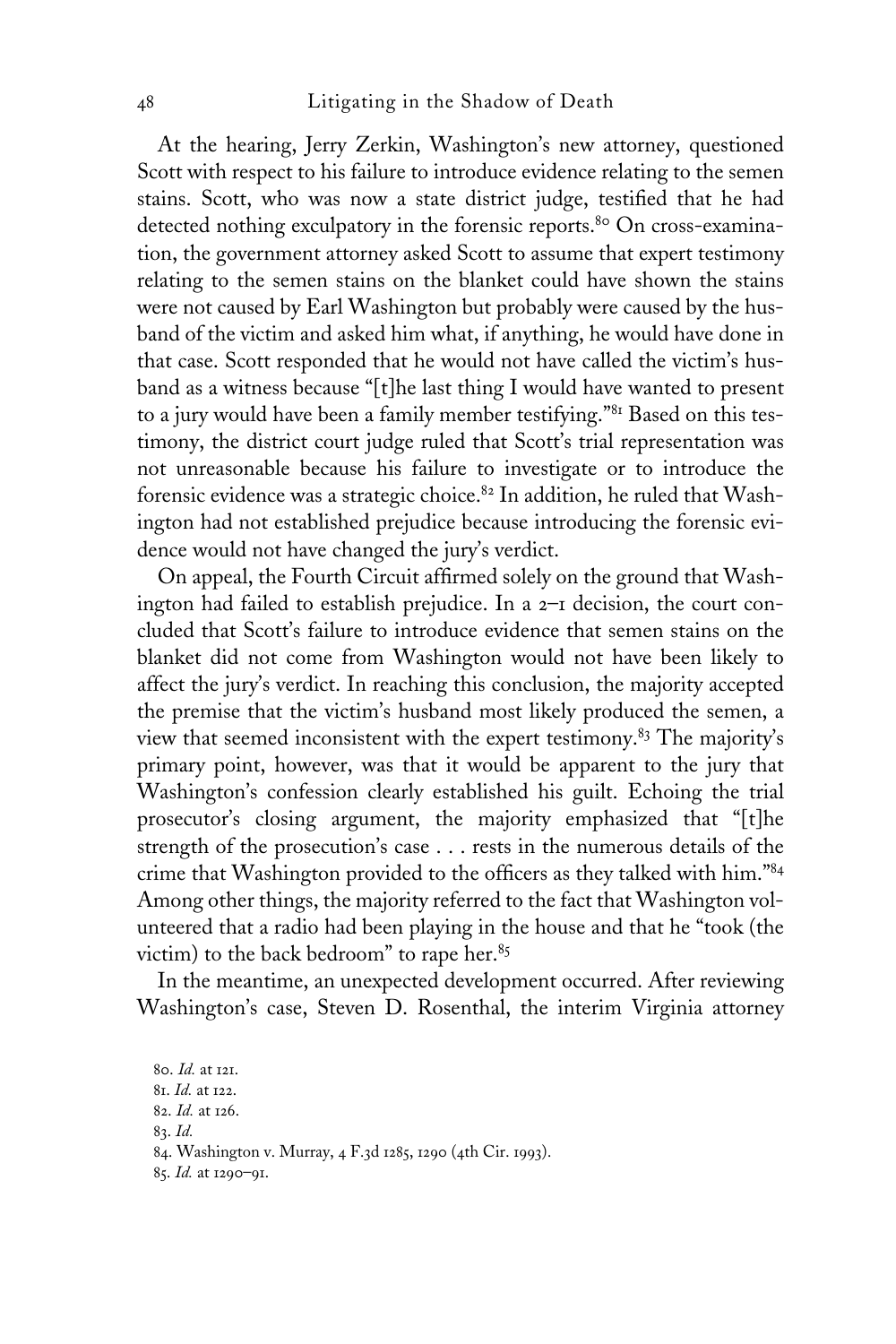general, requested that a more accurate form of DNA testing, which had not been available at the time of Washington's trial, now be performed in order to determine Washington's guilt or innocence. After the Fourth Circuit rejected Washington's ineffective assistance claim, Washington's defense attorneys agreed.

The new DNA test revealed that Washington could not have been the sole contributor of genetic material found on the victim's body. Attorney General Rosenthal then held a press conference at which he said it was "too early to judge the precise meaning" of the tests. The tests did not exclude the possibility that Washington could have committed the crime with the assistance of a previously unknown second attacker. Because the victim's dying words had indicated that she was attacked by only one man, Washington's defense team dismissed this possibility as preposterous.<sup>86</sup>

Nevertheless, Douglas Wilder, the Virginia governor, refused to pardon Washington. Instead, on January 15, 1994, he "offered Washington a Hobson's choice with a two-hour deadline: accept commutation to a life sentence and end his appeal, or remain on death row and hope that the Virginia legislature would pass a new law" allowing him to challenge his conviction on the basis of newly discovered evidence.87 Washington accepted the governor's offer of commutation.

Seven years later, more sophisticated DNA tests proved that the semen found at the crime scene could not have belonged to Washington under any circumstances.88 Upon learning of these results, Virginia governor James Gilmore granted Washington a full pardon on October 2, 2000.<sup>89</sup> When the pardon was granted, however, Washington remained in jail, serving a thirty-year sentence for the attack on his neighbor, Hazel Weeks.<sup>90</sup> Washington was finally released from prison in February 2001 after he was granted parole for his offense against Weeks.<sup>91</sup>

91. Freedman, *supra* note 31, at 1112; Bob Herbert, *In America; The Confession,* N.Y. Times, June 21, 2001, at A25.

<sup>86.</sup> Edds, *supra* note 55, at 140–41.

<sup>87.</sup> Hourihan, *supra* note 38, at 1472.

<sup>88.</sup> Tim McGlone, *The Earl Washington Case. A Chance at Freedom despite Gilmore's Pardon, the Former Death Row Inmate Will Have to Wait at Least Another Month before He Finds Out if He's Paroled,* Virginian-Pilot (Norfolk, Va.), Oct. 4, 2000, at A1.

<sup>89.</sup> *Id.*

<sup>90.</sup> *Id.; see also* Freedman, *supra* note 31, at 1103. In connection with the attack on his neighbor, Washington pled guilty to burglary and malicious wounding and received consecutive fifteen-year prison terms. *Id.* at 1091.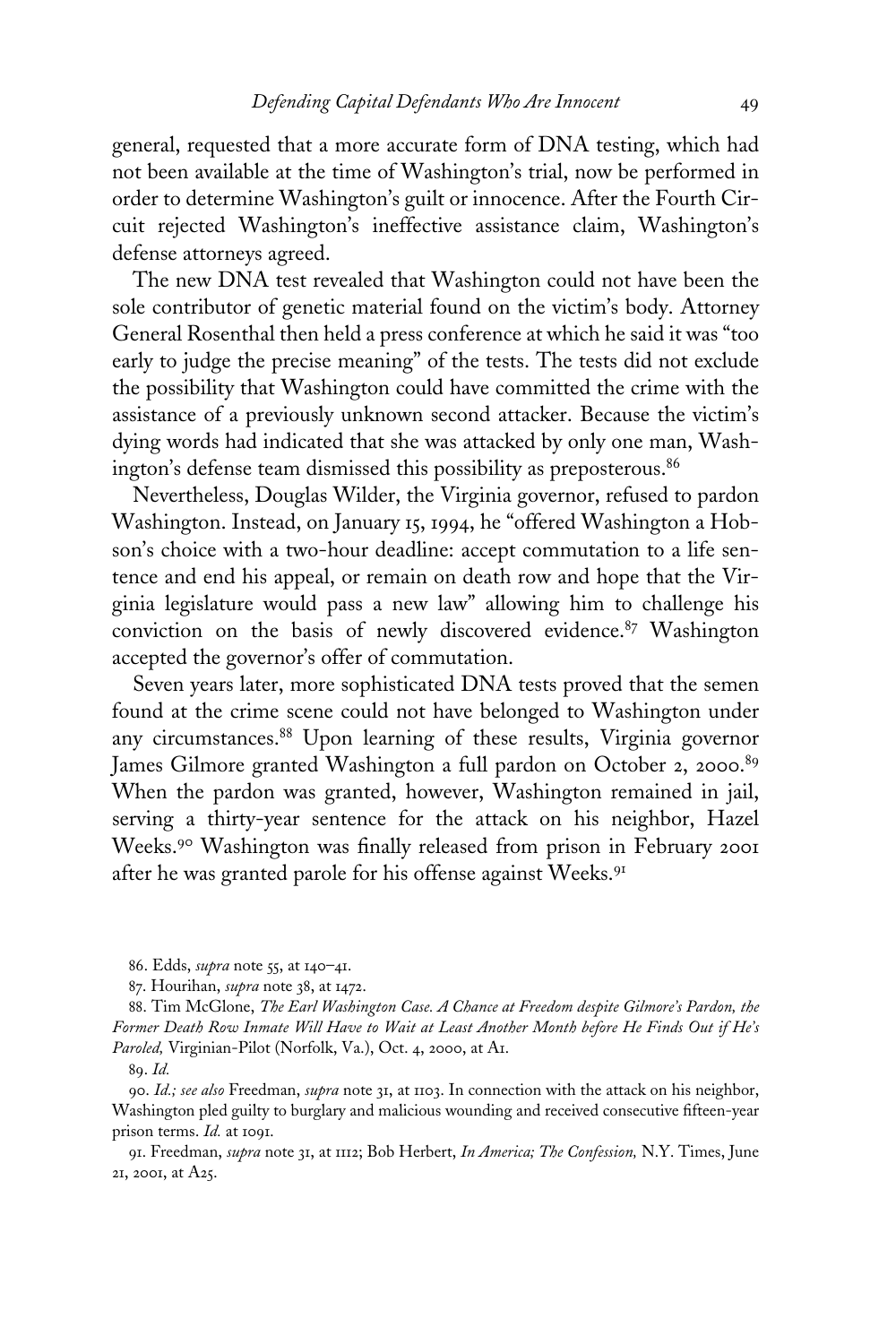#### *Anthony Porter*

At 1:00 a.m. on August 15, 1982, nineteen-year-old Marilyn Green and eighteen-year-old Jerry Hilliard were shot to death in a set of bleachers overlooking the swimming pool in Washington Park on Chicago's South Side. When the police interviewed Green's mother, she told them Alstory Simon, a local drug distributor, might be responsible. The police, however, quickly focused their investigation on Anthony Porter. Porter, who was then twenty-seven years old, was a natural suspect. He was a gang member<sup>92</sup> who had a criminal record that included a robbery committed in the same Washington Park bleachers where Green and Hilliard were killed.93

When Porter heard the police were looking for him, he voluntarily went to the police station on August 17, 1982. Subsequently, he was charged with the two murders. Porter's family believed a private attorney would provide better representation than a public defender; so they hired E. Duke McNeil. Porter's case went to trial in the Circuit Court of Cook County in August 1983 before Judge Robert Sklodowski. McNeil's associate, Akim Gursel, who had clashed with Judge Sklodowski before,<sup>94</sup> became Porter's principal trial attorney.

At the trial, the state's two most important witnesses were Henry Williams and William Taylor, both of whom had been swimming in the Washington Park pool when Green and Hilliard were killed. Both testified that they lived in the same neighborhood as Porter and had known him for years. Williams testified that Porter robbed him at gunpoint and made off with two dollars just prior to the killings. Taylor testified that he saw Porter in the bleachers pointing a gun at Hilliard. He heard shots and saw Hilliard fall backward. He did not see Green being shot.95

Taylor admitted that his prior statements to the police were inconsistent with his trial testimony. He had first told the police that he saw nothing; later, he said he saw Porter run past him just after he heard the shots. Finally, after seventeen hours of interrogation at the police station, Taylor told the police that he had seen Porter actually shoot Hilliard. Although

<sup>92.</sup> People v. Porter, 647 N.E.2d 972, 975–76 (Ill. 1995).

<sup>93.</sup> People v. Porter, 489 N.E.2d 1329, 1332 (Ill. 1986).

<sup>94.</sup> In 1999, sixteen years later, Gursel stated that he and Judge Sklodowski had "clashed bitterly in earlier trials," and that Gursel had called Sklodowski a "racist." Charles Nicodemus, *How Porter Case Went Awry,* Chi. Sun-Times, Feb. 14, 1999, at 8.

<sup>95.</sup> *Porter,* 489 N.E.2d at 1330.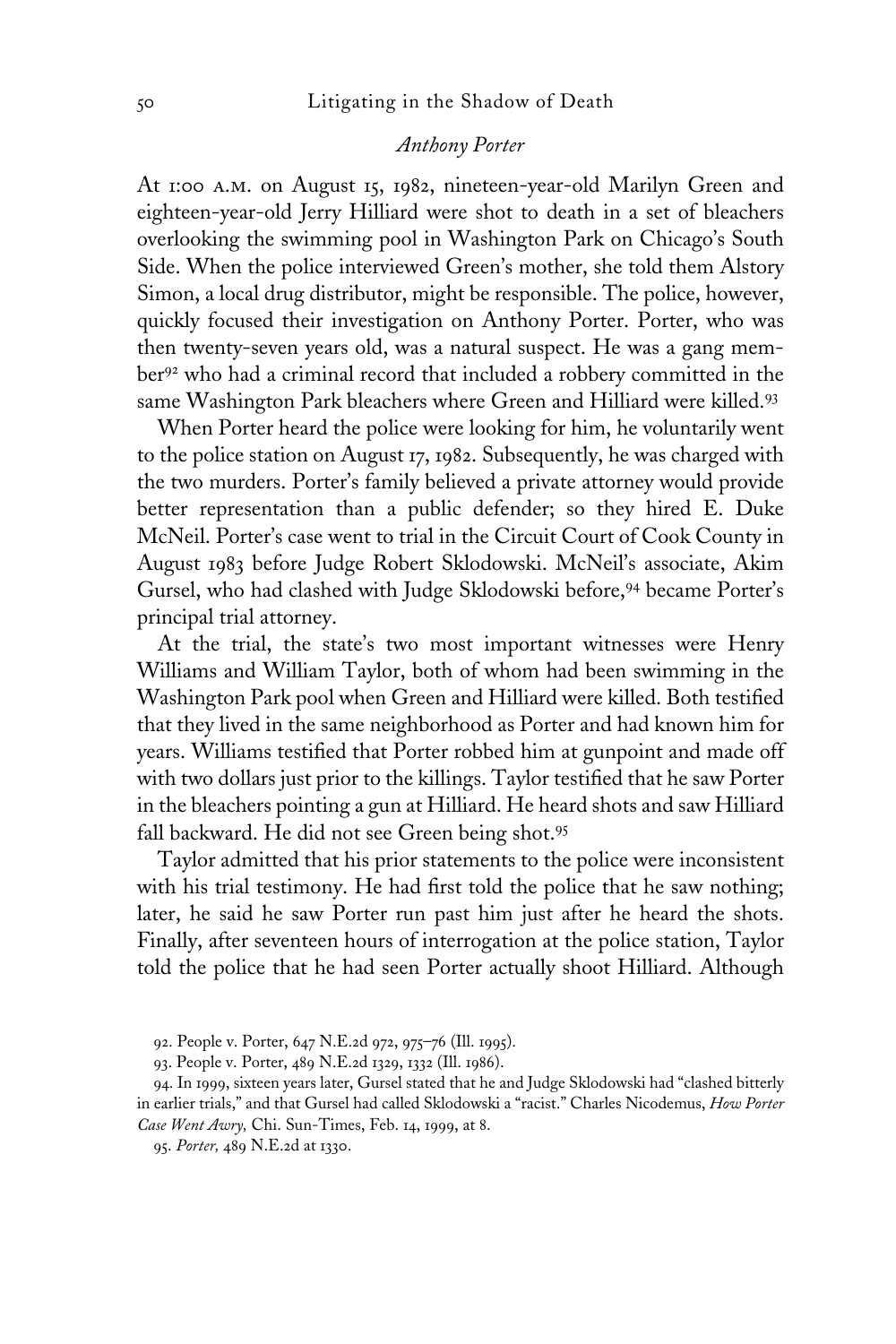Gursel impeached Taylor by showing his prior inconsistent statements, he failed to bring out that Taylor did not identify Porter as the killer until after he was interrogated for seventeen hours.<sup>96</sup>

Anthony Liace, a Chicago police officer, also testified for the prosecution. Liace testified that he went to Washington Park as a result of the report of the shootings. While running toward the crime scene, he encountered Porter running in the opposite direction. Liace stopped Porter, frisked him, but then let him go when he found he had no weapons. Liace never filed a report about this incident and did not see Porter between August 15, 1982, and the trial in August 1983. He never identified Porter in a mug book or a lineup, and he never saw him at a "showup." Nevertheless, he identified Porter in court as the man he had frisked in the middle of the night a year before.<sup>97</sup>

Porter's defense was that he had been at his mother's house at the time of the shootings. Gursel called two alibi witnesses. Kenneth Doyle testified that he was with Porter throughout the entire night of August 15, first at Porter's mother's house and then at a playground. On cross-examination, however, Doyle admitted that he had initially told the police that he was only with Porter until 10:30 p.m., which left Porter with plenty of time to commit the murders. Doyle later stated that he had lied to the police because "he was afraid he was going to be 'locked up.'" The second alibi witness was Georgia Moody, Porter's common-law sister-in-law. Moody testified that Porter had been at his mother's home until 2:30 A.M., after the murders had taken place.98

Gursel called only one other witness, a professional photographer who testified about the layout of Washington Park, including the pool and bleachers area. Gursel later said that he called only three witnesses because McNeil had only received \$3,000 of his \$10,000 fee, and therefore he did not have the funds for further investigation and trial preparation.99

The jury deliberated for nine hours before finding Porter guilty of all charges, including the two murders.100 After the jury's verdict, McNeil instructed Gursel to opt for sentencing by Judge Sklodowski because

96. Shawn Armbrust, *Chance and the Exoneration of Anthony Porter, in* The Machinery of Death 159 (David R. Dow & Mark Dow eds., 2002).

<sup>97.</sup> Nicodemus, *supra* note 94.

<sup>98.</sup> *Porter,* 489 N.E.2d at 1331.

<sup>99.</sup> Steve Mills, *Porter Case Had Wrongs at Each Turn,* Chi. Trib., Feb. 12, 1999, at 1.

<sup>100.</sup> *Porter,* 489 N.E.2d at 1332.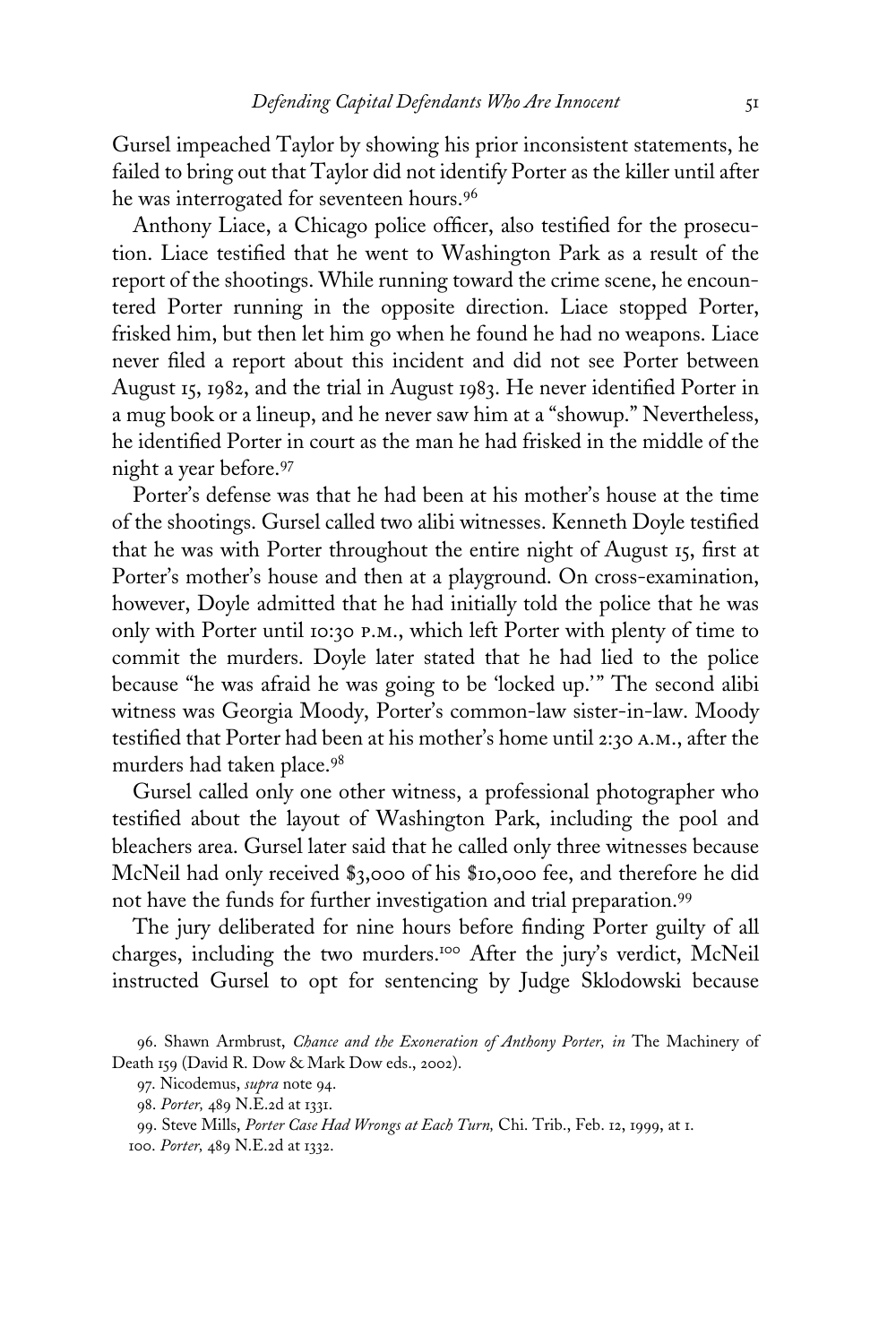McNeil's fee had not been paid and a bench trial would be quicker and less work than a jury penalty trial. After hearing the aggravating and mitigating circumstances, Sklodowski sentenced Porter to death, calling him a "perverse shark."<sup>101</sup>

After his conviction, Porter pursued all possible avenues of appeal. He appealed to the Illinois Supreme Court and, when he lost, sought certiorari from the U.S. Supreme Court, which declined to hear his case. After that, Porter petitioned for state postconviction relief in the Illinois courts; when that failed, he sought federal habeas relief in the federal courts, which was also denied.

In Porter's state and federal postconviction petitions, Porter's new attorneys alleged, among other things, that Gursel's trial representation had been ineffective. Most important, they claimed that Gursel should have introduced evidence showing that Alstory Simon and Inez Jackson were responsible for murdering Green and Hilliard. In support of this claim, they offered affidavits and sworn statements by people in the neighborhood stating that Simon and Jackson went to the park on August 15 with Green and Hilliard; that Simon, who had recently been released from the penitentiary, had had a financial dispute with Hilliard relating to drug dealing; that Hilliard was seen arguing in the park that night with a man who was not Porter; and that, after the shootings, Simon had threatened someone who asked Inez Jackson what had happened at the park.<sup>102</sup>

In considering this claim, the state courts assumed that Gursel's failure to seek and introduce the exculpatory evidence was unreasonable and focused solely on whether the defense was able to meet *Strickland*'s prejudice prong. It concluded that "none of the alleged mistakes would cast enough doubt on the outcome to warrant a new trial."<sup>103</sup> The state courts therefore dismissed Porter's ineffective assistance claim without holding a hearing in which Porter's new attorneys would have an opportunity to introduce the exculpatory evidence that Gursel could have presented at his trial.<sup>104</sup>

In assessing the reasonableness of the state court's ruling on the *Strick-*

<sup>101.</sup> Mills, *supra* note 99.

<sup>102.</sup> Porter v. Gramley, 112 F.3d 1308, 1313 (7th Cir. 1997). The Court mistakenly refers to Inez Jackson as "Inez Johnson" or "Johnson."

<sup>103.</sup> *Id.* (citing with approval the finding of the Supreme Court of Illinois in *People v. Porter*, 647 N.E. 2d 972, 976 (Ill.1995)).

<sup>104.</sup> People v. Porter, 647 N.E.2d 972, 974 (Ill. 1995).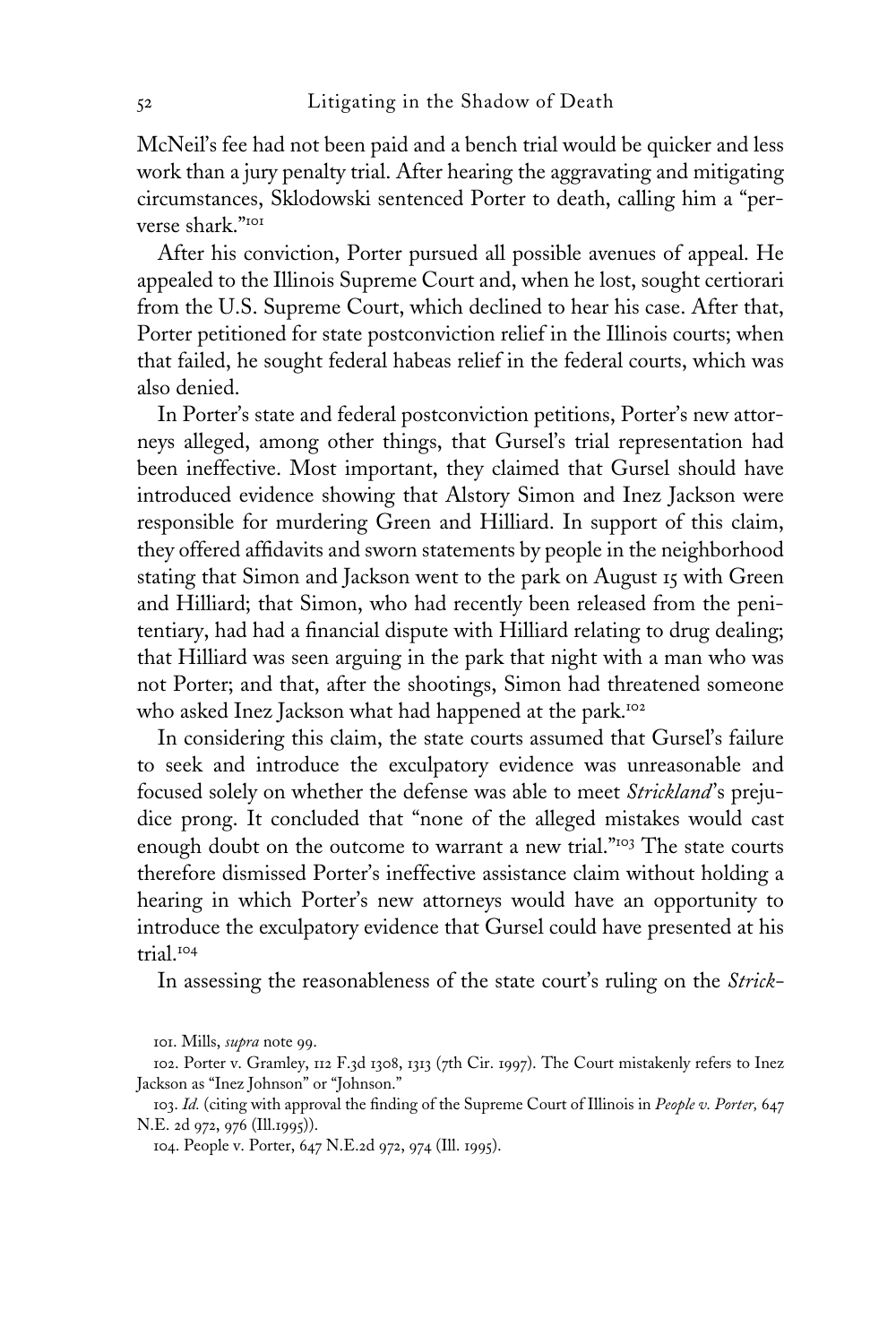land claim,<sup>105</sup> the Seventh Circuit Court of Appeals stated that the affidavits and sworn statements offered on behalf of Porter were "at best, circumstantial evidence that is overwhelmed by the direct, eyewitness testimony offered at trial."<sup>106</sup> The court justified this conclusion by pointing out that some of the affidavits were "barely comprehensible and often second- or even third-hand" information that should not weigh heavily in comparison with the government's eyewitness testimony.107 The Court thus denied Porter's petition for federal postconviction relief. Porter again sought relief from the Supreme Court, but the Court again denied his petition for certiorari.

At this point—with Porter's appeals exhausted and his execution date set for September 23, 1998—attorney Dan Sanders agreed to represent Porter pro bono. Because he hoped to prove that his client could not be executed because the threat of his impending execution had rendered him mentally incompetent,<sup>108</sup> Sanders sought and obtained a mental health assessment for Porter. He was surprised when the evaluating physician said, "You know, you have a guy here with an IQ of fifty-one." $109$ 

Finding that Porter had such a low IQ made an immediate difference. As Sanders recalled, "Suddenly, I had a major legal issue that for sixteen and a half years nobody had noticed, and that I had noticed somewhat accidentally." On the basis of the new finding of Porter's possible mental retardation, the Illinois Supreme Court granted Porter a stay of execution on September 21, 1998—just fifty hours before he was to have been executed.<sup>110</sup>

With a reprieve from the immediate peril of execution, Sanders decided to call David Protess, a professor at Northwestern University's school of journalism, who taught a "Media and Capital Punishment" class in which undergraduates investigated the cases of prisoners on Illinois's death row.

105. One year prior to the Seventh Circuit's decision, Congress passed the Antiterrorism and Effective Death Penalty Act of 1996 (AEDPA). AEDPA amended 28 U.S.C. § 2254(d)(1) so that the Seventh Circuit could "grant habeas relief on [ineffective assistance of counsel] only if the state court judgment involved an unreasonable application of clearly established federal law." For further discussion of this statute, see *infra* Chapter 7.

106. *Porter,* 112 F.3d at 1313.

107. *Id.*

108. In *Ford v. Wainwright,* 477 U.S. 399 (1986), the Supreme Court held "that the Eighth Amendment prohibits a State from carrying out a sentence of death upon a prisoner who is insane." *Id.* at 409.

109. Armbrust, *supra* note 96, at 158–59. 110. *Id.* at 164.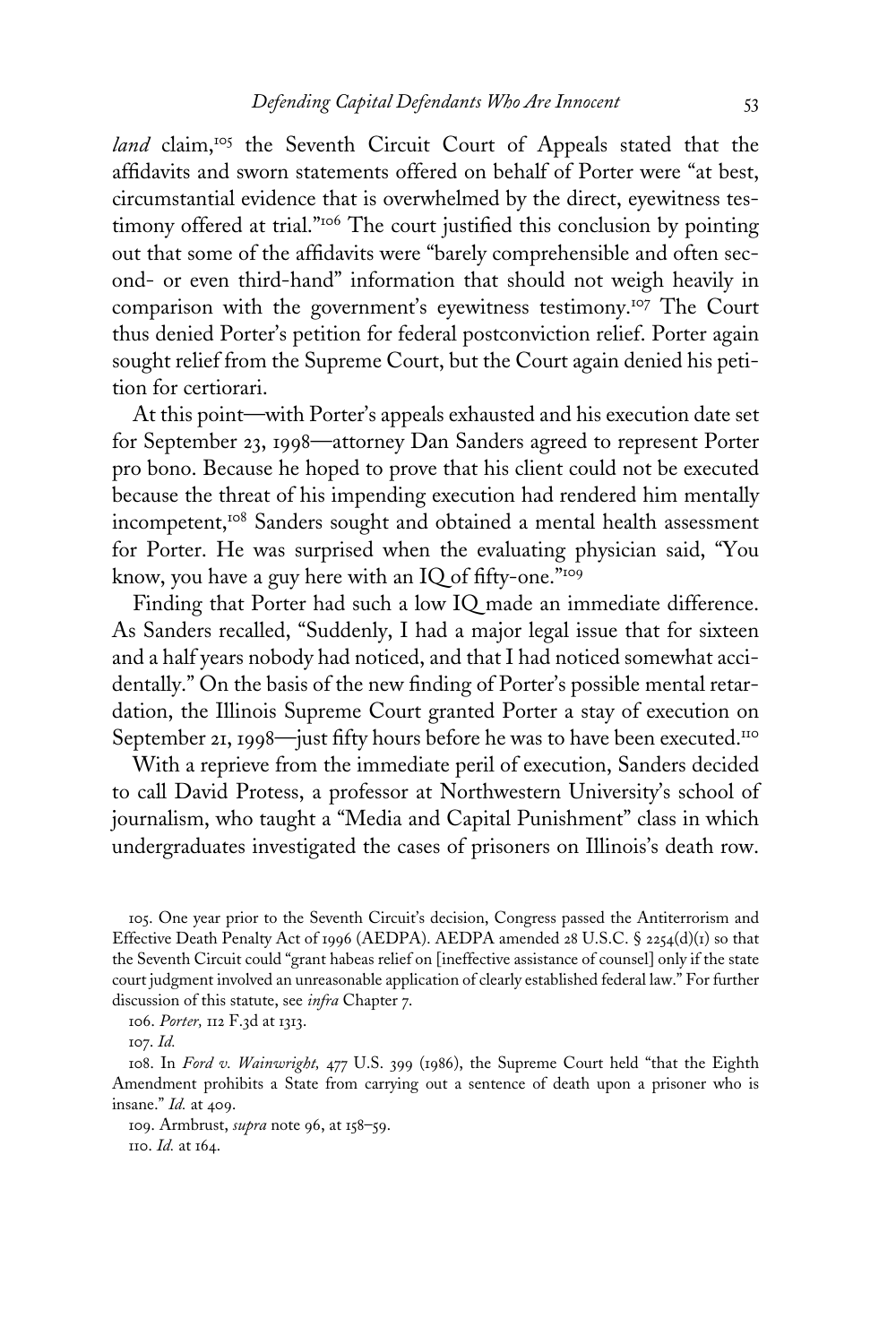Protess's students had already proven the innocence of several prisoners, and Sanders wondered if they might be able to help Porter.

On September 28, 1998, four students from Protess's "Media and Capital Punishment" class signed up to work on Porter's case. As Protess required, one of their early projects was to visit the scene of the crime and reenact what had happened. Although they were skeptical as to the value of this assignment, the students went to Washington Park. Two stood on the bleachers, while two went to the opposite end of the pool where Henry Williams and William Taylor had been swimming. The students quickly realized that the distance was too great for a reliable identification even in daylight, much less an hour after midnight when the crimes had occurred. They concluded, moreover, that, if William Taylor had been standing where he said he was, his view of the bleachers would have been blocked by a fence, making it impossible for him to see anyone there.

Armed with the belief that the eyewitness testimony against Porter was unreliable, the students decided to interview the individuals who had testified about the shootings. Although Henry Williams had died, they were able to locate William Taylor. By pointing out inconsistencies in Taylor's story, the students persuaded him to admit that the police had pressured him into testifying falsely against Porter and to sign an affidavit recanting his testimony.

Because Protess told them that a witness's recantation would generally not be sufficient to exonerate a convicted defendant, the students then set out to discover what had really happened on August 15, 1982. First, they interviewed Walter Jackson in prison. In 1982, Walter had been living with Inez Jackson, his aunt, and Alstory Simon. Jackson immediately told the students, "Alstory's your man." He said that Simon had come home from the park in the early morning of August 15 and told him that Jerry Hilliard had been "taken care of." Simon then had Jackson stand guard at the door of the apartment with a gun for the rest of the night. The family left the neighborhood shortly thereafter and eventually moved to Milwaukee.

With Jackson's help, the students located other Jackson family members who directed them to the home of Inez Jackson, who was now divorced from Alstory Simon. On January 29, 1999, the students, Professor Protess, and a private investigator took Inez Jackson to a restaurant to talk with her. After they had engaged in some polite small talk, Professor Protess said, "Inez, we know what happened that night in Washington Park, so why don't you just tell us?" Stunned, Inez told them the whole story. She had been sitting in the bleachers with Green, Simon, and Hilliard when Simon and Hilliard began to argue. She heard shots, looked up, and saw the two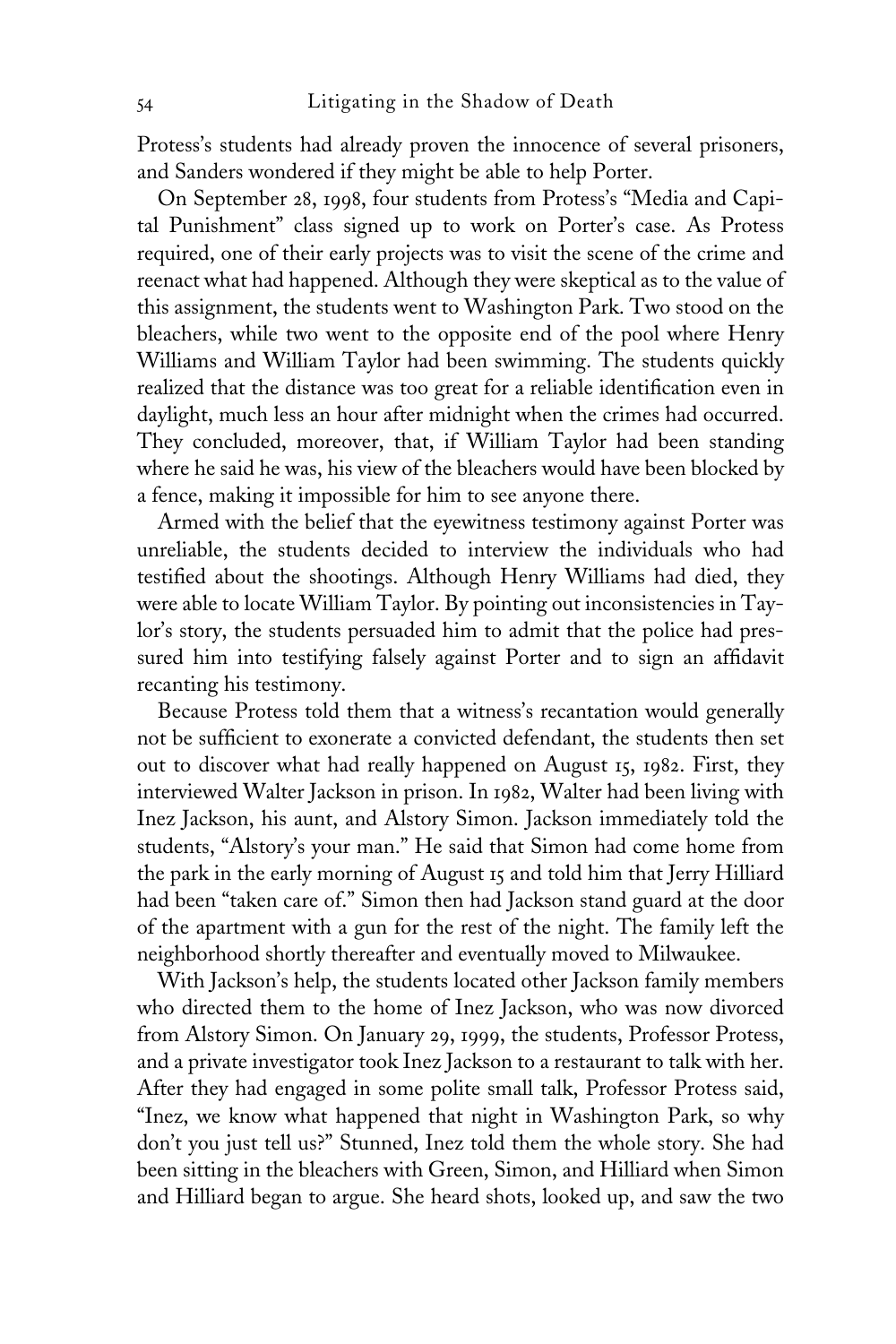victims slumped over. Simon was stuffing his gun into his pants. At that point, he grabbed her, pulled her out of the bleachers, and threatened to kill her too if she said anything. Inez Jackson signed an affidavit and made a videotaped statement that was aired on the *CBS Evening News* three days later.

The morning after that, the private investigator who was helping the Northwestern students went to the home of Alstory Simon to confront him with Inez Jackson's information. At first, Simon didn't believe what the investigator told him. However, his television happened to be tuned to the *CBS Morning News,* and as the two men talked, Inez Jackson's videotaped statement was aired again—to the surprise of both Simon and the investigator. Seizing the moment, the investigator then encouraged Simon to "be a man" and free Porter from death row. Simon agreed to make a videotaped statement. In that statement, he confessed to the shootings, claiming he had killed Green and Hilliard in self-defense.<sup>111</sup>

Two days later, on February 5, 1999, Anthony Porter was freed from prison on his own recognizance. In mid-March, his murder convictions were vacated. Later, Governor George Ryan stated that the Porter exoneration was an important factor in his January 2000 decision to suspend the death penalty in Illinois. "How do you prevent another Anthony Porter . . .?" he asked. "Today I cannot answer that question."112

#### *Ernest Willis*

In the early morning hours of June 11, 1986, a fire destroyed a house in Iraan, Texas. At the time of the fire, four people, all of whom were guests of Michael and Cheryl Robinson, the house's tenants, were present: Elizabeth Belue, Gail Allison, Ernest Willis, and Billy Willis, his cousin. Belue and Allison died in the fire. Billy Willis, who was severely injured, escaped death by jumping naked out of the bedroom window. Ernest Willis, who did not appear to be injured, claimed he was sleeping in the living room at the time of the fire. He told investigators the smell of the fire awakened him, and he ran through the house trying to awaken the other occupants. He said that he eventually ran outside and broke the windows in an attempt to secure an escape route for those inside.<sup>113</sup>

<sup>111.</sup> *Id.*

<sup>112.</sup> *"My Concern Is Saving Lives, Innocent Lives," supra* note 1.

<sup>113.</sup> Willis v. Cockrell, No. P-01-CA-20, 2004 U.S. Dist. LEXIS 13764, at \*3–4 (W.D. Tex. July 21, 2004).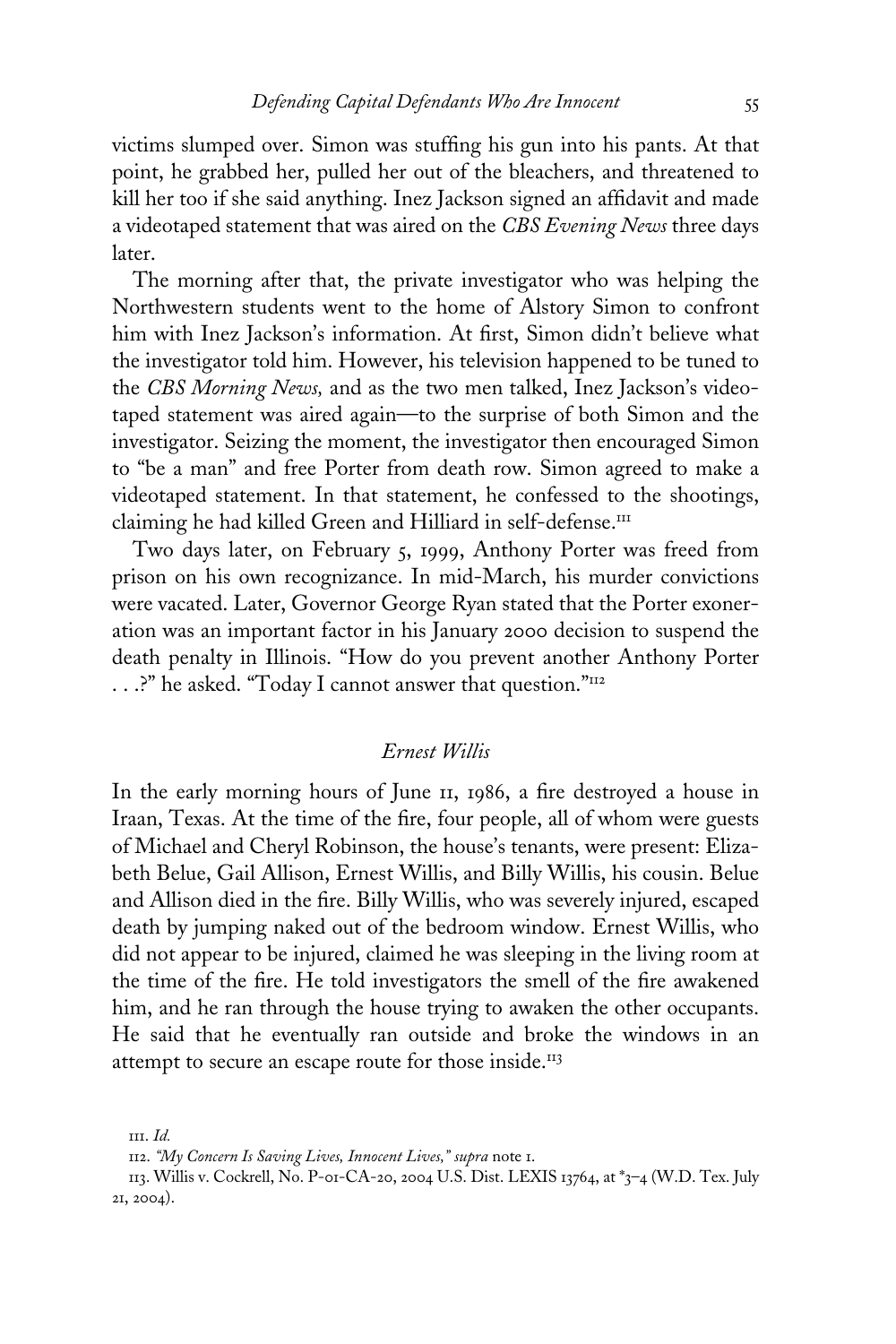Deputy sheriff Larry Jackson was the principal investigator in the case.<sup>114</sup> Although Jackson was not an arson expert, he investigated the physical evidence for the purpose of determining how the fire started. He concluded that the fire started as a result of someone pouring a liquid accelerant in various parts of the house, including the living room and dining room. Deputy state fire marshals, who arrived later at the scene, conducted a cursory investigation<sup>115</sup> and essentially agreed with Jackson's conclusions. Based on these findings, Willis's account of his actions during the fire appeared false. If the fire had been started as a result of someone pouring accelerant in various parts of the house, including the living room where Willis was supposedly asleep on a couch, Willis would have been killed or seriously injured if he had run through the house after the fire commenced.

Willis was charged with capital murder. The prosecution claimed that Willis intentionally poured a flammable liquid accelerant on the floor of the house and set it on fire. The prosecutor's arson experts testified that a flammable liquid was poured on the floor of the house in various locations, including beneath and on top of the sofa in the living room where Willis claimed to have been sleeping at the time of the fire.<sup>116</sup> One expert testified that if Willis had been sleeping on the sofa when the fire started, he would have been severely burned.<sup>117</sup> Investigators also testified that Willis's claim that he had broken the windows from the outside was inconsistent with the evidence because no broken glass was found inside the house. The prosecutor's case was thus based on the theory that the physical evidence in the case showed that Willis had lied to investigators concerning his actions at the time of the fire. His lies, his lack of apparent injuries, and the absence of any other viable suspect provided the basis for the government's argument that he had started the fire.

At his jury trial, Willis was represented by Steven Woolard and Kenneth P. DeHart. While both attorneys were defending their first capital defen-

114. The following account of the *Willis* case is drawn primarily from telephone interviews with Robert Owen on Oct. 20, 2004 [hereinafter Owen Interview], Walter Loughlin on Nov. 8, 2004 [hereinafter Loughlin Interview], and Noreen Kelly-Najah on Nov. 8, 2004. In addition, I examined Exhibits attached to the District Attorney's Motion to Dismiss the Case Against Ernest Ray Willis dated Oct. 4, 2004 [hereinafter District Attorney's Motion to Dismiss], which was granted on Oct. 4, 2004, by Judge Brock Jones.

115. According to a subsequent investigation by an independent arson investigator, the fire marshalls took no photos of the scene and their report contained several significant errors. District Attorney's Motion to Dismiss, *supra* note 114, at 10.

116. Willis v. State, 785 S.W.2d 378 (Tex. Crim. App. 1989). 117. *Id.* at 381.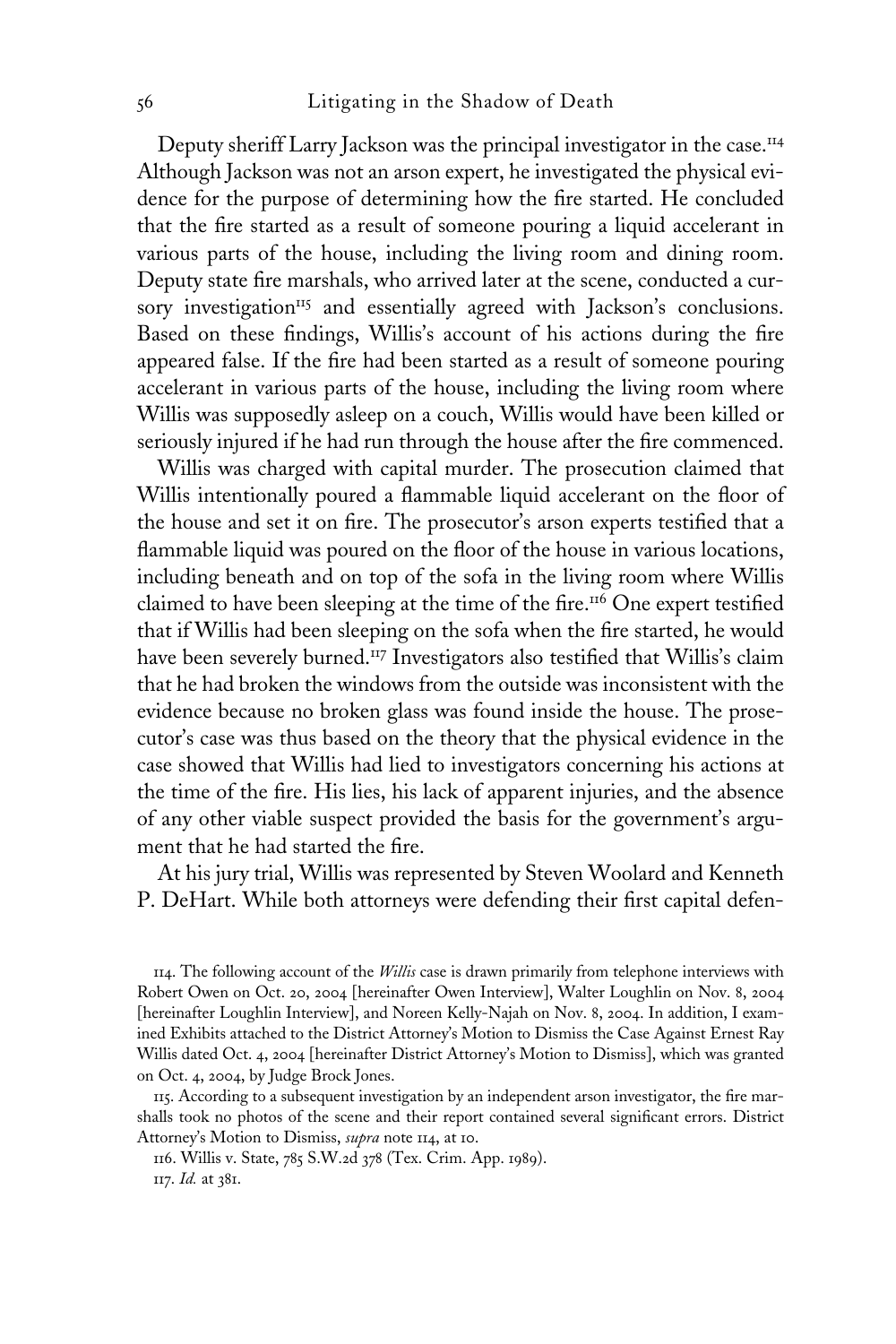dant, DeHart was considered a "seasoned veteran."<sup>118</sup> He had previously been an assistant district attorney for four years, and he later became presiding judge of the 384th District Court in Alpine, Texas. At Willis's trial, DeHart and Woolard vigorously attacked the state's case. They called their own arson expert who disputed the government experts' theory as to the path of the fire. They pointed out that there were numerous discrepancies in the state's witnesses' testimony and no physical evidence corroborating the claim that Willis started the fire. Most important, they emphasized that Willis had no motive for setting the fire. There was no evidence that Willis would gain from the home's destruction or that he had any animosity toward any of the people who were asleep in the house on the night of the fire. Indeed, Willis was on good terms with his cousin and had just met the two victims on the day of the fire.

The prosecutor tried to surmount the problems with his case by focusing the jury's attention on the defendant's demeanor. During the trial, Willis, who did not testify, displayed no emotion; he seemed impassive, "zombielike," totally disinterested in the proceedings. In his closing argument, the prosecutor made several comments relating to the defendant's extraordinary lack of affect. At the end of his argument, the prosecutor said, "he sat right here through the entire trial with this dead pan, insensitive, expressionless face—."<sup>119</sup> After being interrupted by an objection from one of the defense attorneys, he concluded, "With his cold fish eyes on everybody and everything that has come in here, and he just merely stared and watched very impassively, very coldheartedly, much like he probably did that morning outside the fire when he watched and listened."<sup>120</sup>

Through portraying Willis as a cold-blooded monster, devoid of empathy or feelings of any kind, the prosecutor hoped to counter the defense's argument relating to Willis's absence of motive. Since Willis was lacking in ordinary human emotions, he might not need any reason for starting the fire. Because his emotional reactions were so divergent from the norm, the jury should not expect his reasoning process to accord with common experience.

Nevertheless, both Willis's attorneys and the prosecutor anticipated that Willis would be acquitted. The defense attorneys believed that the government's case was simply too weak to obtain a conviction. And the prosecutor had estimated his chances at only "about 10 percent going into [the

<sup>118.</sup> *Willis,* 2004 U.S. Dist. LEXIS 13764, at \*94. 119. *Willis,* 785 S.W.2d at 385. 120. *Id.*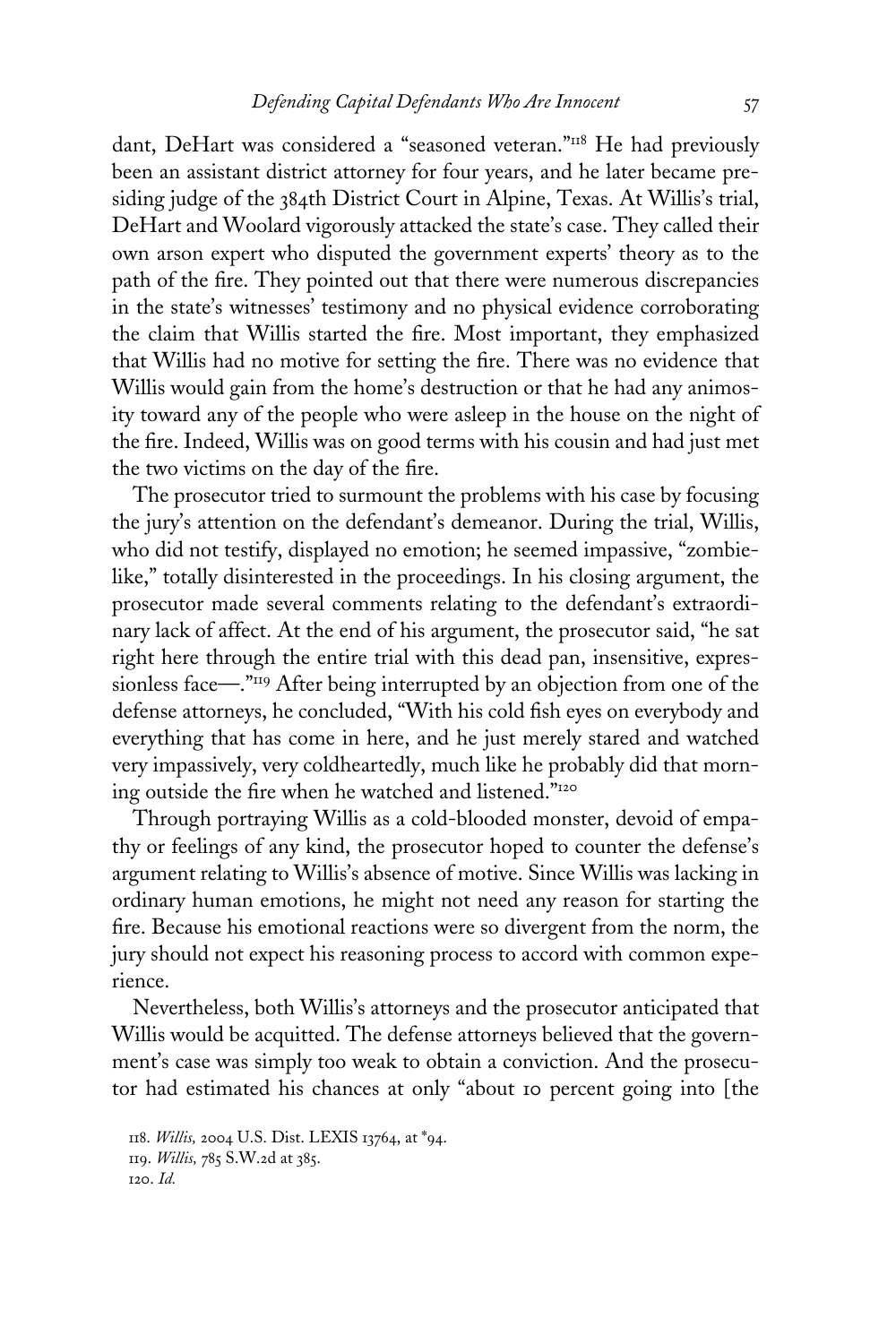trial]."<sup>121</sup> Even though Willis appeared to be the most plausible suspect, the prosecutor lacked physical evidence that could connect him to the fire. Moreover, the government's forensic evidence, which tended to show the defendant was lying about his actions at the time of the fire, had been vigorously disputed by the defense expert. The government's case thus seemed "too thin" to convince a jury that Willis was guilty beyond a reasonable doubt.

Juries, however, are unpredictable. Willis's jury adjudicated him guilty of capital murder on August 4, 1987; after a brief penalty trial, it sentenced him to death the next day. The prosecutor was surprised but pleased. Shortly after the verdict, he told a Texas newspaper, "We are just tickled pink. We didn't have any eyewitnesses. We didn't know what type of flammable material was used. It was all circumstantial material."<sup>122</sup> Willis's trial attorneys appealed his conviction, but on June 7, 1989, the Texas Court of Appeals affirmed his conviction,<sup>123</sup> and the Supreme Court denied certiorari on October 9, 1990.

Subsequently, Willis's case was sent to the Texas Capital Punishment Resource Center where Robert Owen was working. Until 1995, an indigent Texas death row inmate had no right to an attorney's assistance in state postconviction proceedings. When Owen became involved with Willis's case in 1990 or 1991, his primary task was to find Willis an attorney who could represent him throughout his postconviction proceedings. At the same time, however, he also had to file an initial state habeas petition that, while not fully developed, would raise enough issues to stave off the immediate threat of execution.

In seeking attorneys for indigent death row defendants, the Texas Resource Center reached out to a variety of private attorneys, including attorneys from law firms in other states. In trying to attract lawyers' interest in these cases, Owen recalls that he and other Resource Center lawyers tried to "market these cases" so that the best lawyers would be interested in them. According to Owen, in talking to a lawyer from an out-of-state law firm, "you might have a dozen cases and you are trying to interest [the lawyer] in taking one or more of them."<sup>124</sup> When you had a case where the defendant had a strong claim (especially a claim that he might be inno-

<sup>121.</sup> Bruce Balestier, *Latham Attorneys Take on Texas's Infamous Death Row; A Murder Conviction Has Been Overturned,* 223 N.Y. L.J. 24 (June 30, 2000).

<sup>122.</sup> *See id.*

<sup>123.</sup> Willis v. State, 785 S.W.2d at 378 (Tex. Crim. App. 1989).

<sup>124.</sup> Owen Interview, *supra* note 114.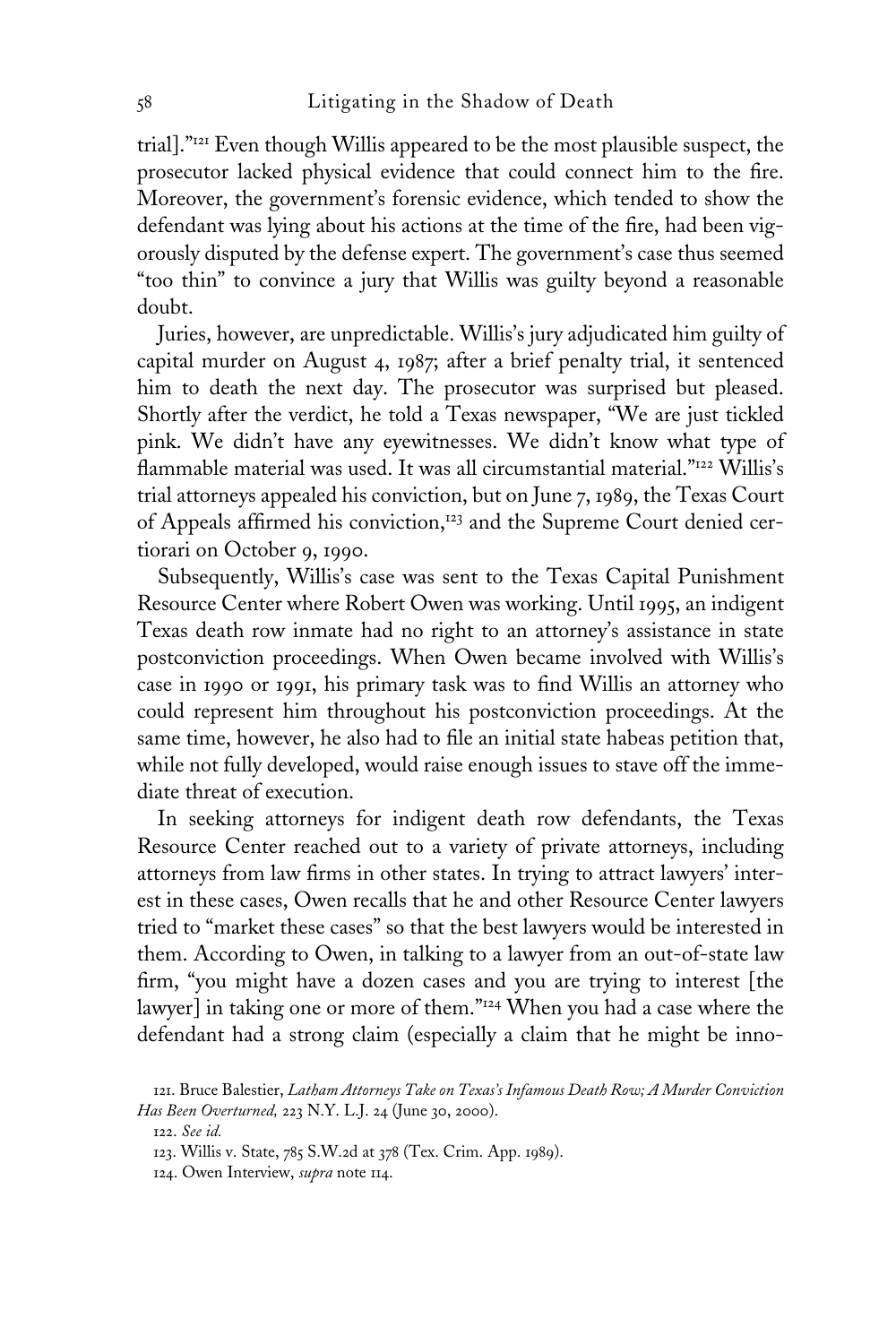cent), "that's a much easier case to get the lawyer to say, 'I want to help.'"125

By the time Owen was seeking an outside attorney to represent Ernest Willis, Willis's case had a strong selling point. On September 11, 1990, David Martin Long, who was then an inmate on Texas's death row, made a three-hour videotaped confession in which he admitted setting the fire that resulted in the deaths of Elizabeth Belue and Gail Allison. Long stated that he had set the fire because he wanted to hurt or kill Billy Willis, who had participated with him in various criminal activities. He stated that he had parked his truck about a block away from the Robinson house where he knew Billy was staying. After sitting in his truck for about twenty minutes, he started the fire by pouring a mixture of Wild Turkey and Everclear "on the carpet around the dining room table and around the living room."<sup>126</sup> Even before Long's confession, the government's weak case suggested that Willis might have been wrongfully convicted. The addition of Long's confession strengthened Willis's claim of innocence and made his case one that would attract significant interest from outside attorneys.

In the early 1990s, Jim Blank, a young lawyer just out of law school, and Walter P. Loughlin, a former federal prosecutor and partner at Mudge, Rose, Guthrie, Alexander & Ferdon, became Willis's attorneys. In 1995, Loughlin and Blank moved to the New York office of Latham & Watkins LLP, where other Latham lawyers, including Noreen Kelly-Najah, joined the Willis team. During the nearly thirteen years in which these attorneys represented Willis in his postconviction proceedings, they devoted approximately ten thousand hours to his case. Had he been a paying client, the estimated cost of their work on his behalf would have been between three and five million dollars.

The Latham attorneys initially focused on David Long's confession. Even though Willis's postconviction petition alleged that Willis was innocent and referred to Long's confession, Judge Brock Jones, who had presided at Willis's jury trial, denied Willis's petition for postconviction relief without a hearing. The Texas Court of Appeals, however, was concerned about Willis's claim of innocence and remanded his case to Judge Jones for an evidentiary hearing relating to all of his claims. After the remand, Judge Jones considered several preliminary issues relating to Long's confession. At one point, Willis's attorneys called Long as a witness; on advice of counsel, however, Long refused to testify. Judge Jones indicated he would allow the defense to introduce the videotape of

125. *Id.* 126. *Willis,* 2004 U.S. Dist. LEXIS 13764, at \*32–33.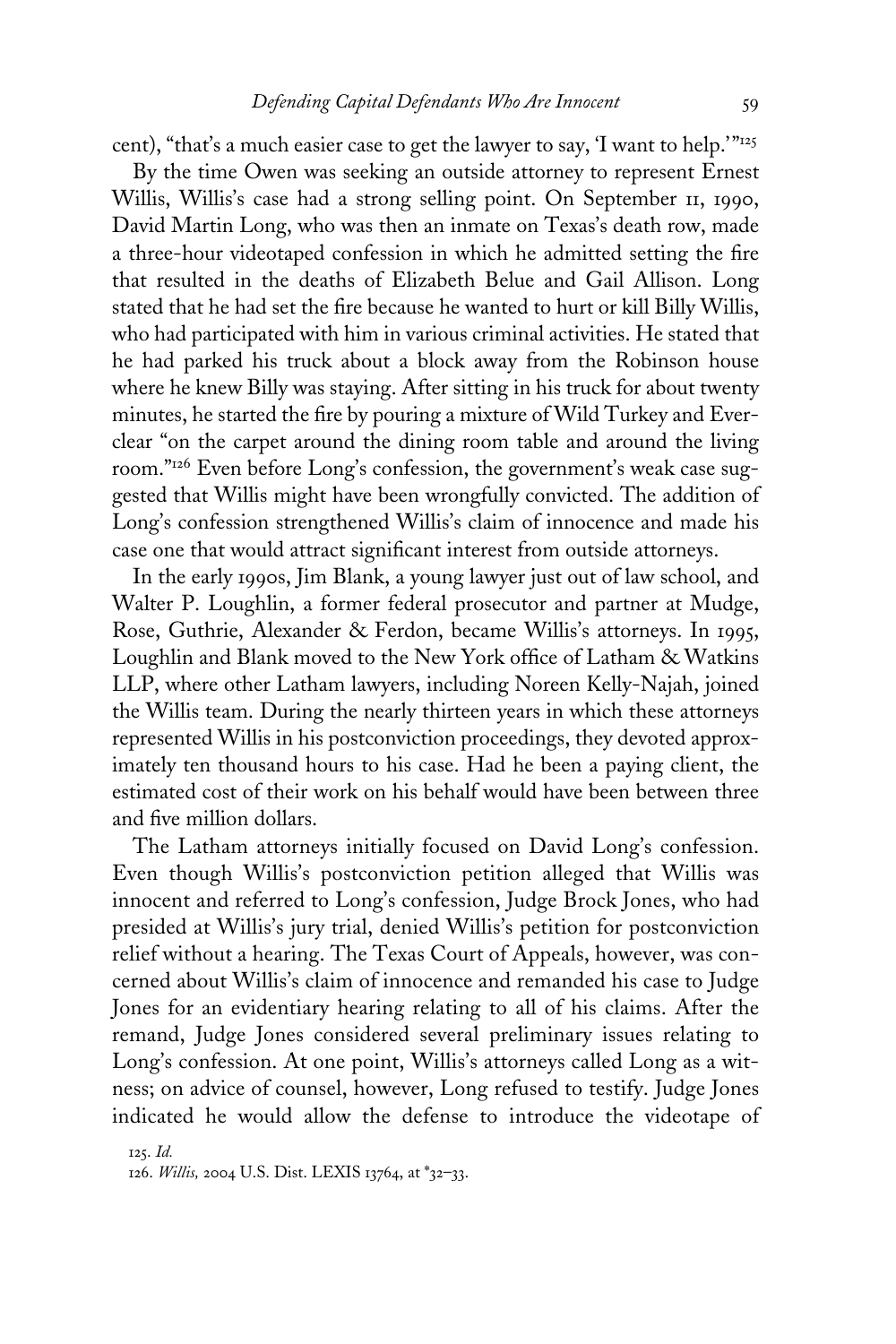Long's confession; he also indicated, however, that the defense could not expect to prevail unless it could corroborate significant parts of the confession.

Over the next several years, the defense sought to corroborate Long's confession. After an extensive investigation, several important details were corroborated: a witness was able to testify to the presence of a vehicle near the Robinson house at the time of the fire, which tended to corroborate Long's claim that he was in a truck near the Robinson house before and after the fire; Long was shown to be a longtime criminal associate of Billy Willis, thus providing support for Long's claim that his animus toward Billy—which occurred as a result of their prior criminal activity together was his motive for starting the fire; Marshall Smyth, an arson expert, conducted experiments that showed the fire could have been started through the use of a mixture of Everclear and Wild Turkey, which Long claimed to have used; and Long had started another fire in Bay City, Texas, using what appeared to be a modus operandi similar to the one he claimed to have used in starting the fire in the Robinson house.

In addition to investigating for the purpose of corroborating Long's confession, the defense also investigated other aspects of the case, including mitigating evidence that could have been introduced at Willis's penalty trial, forensic evidence relating to the path of the Robinson house fire, and the explanation for Willis's "zombie-like" demeanor at trial. When the defense examined Willis's prison medical records, they learned that the state had been unnecessarily medicating Willis with two strong antipsychotic medications (Haldol and Perphenazine) throughout the trial. Although these records had been available to Willis's trial attorneys, the attorneys never examined them. This new information gave rise to two strong constitutional claims: the state violated Willis's rights by unnecessarily medicating him throughout his trial; and Willis's trial attorneys were ineffective in failing to discover the cause of Willis's "zombie-like" demeanor.

At evidentiary hearings scheduled periodically over several years, Judge Brock Jones, the Texas state court judge who had presided at Willis's 1987 capital trial, heard testimony from witnesses who tended to corroborate David Long's confession as well as witnesses and documentary evidence supporting the other grounds on which habeas relief was sought. Although the New York attorneys believed there were several strong bases for attacking the conviction, Owen and other Texas attorneys warned them that,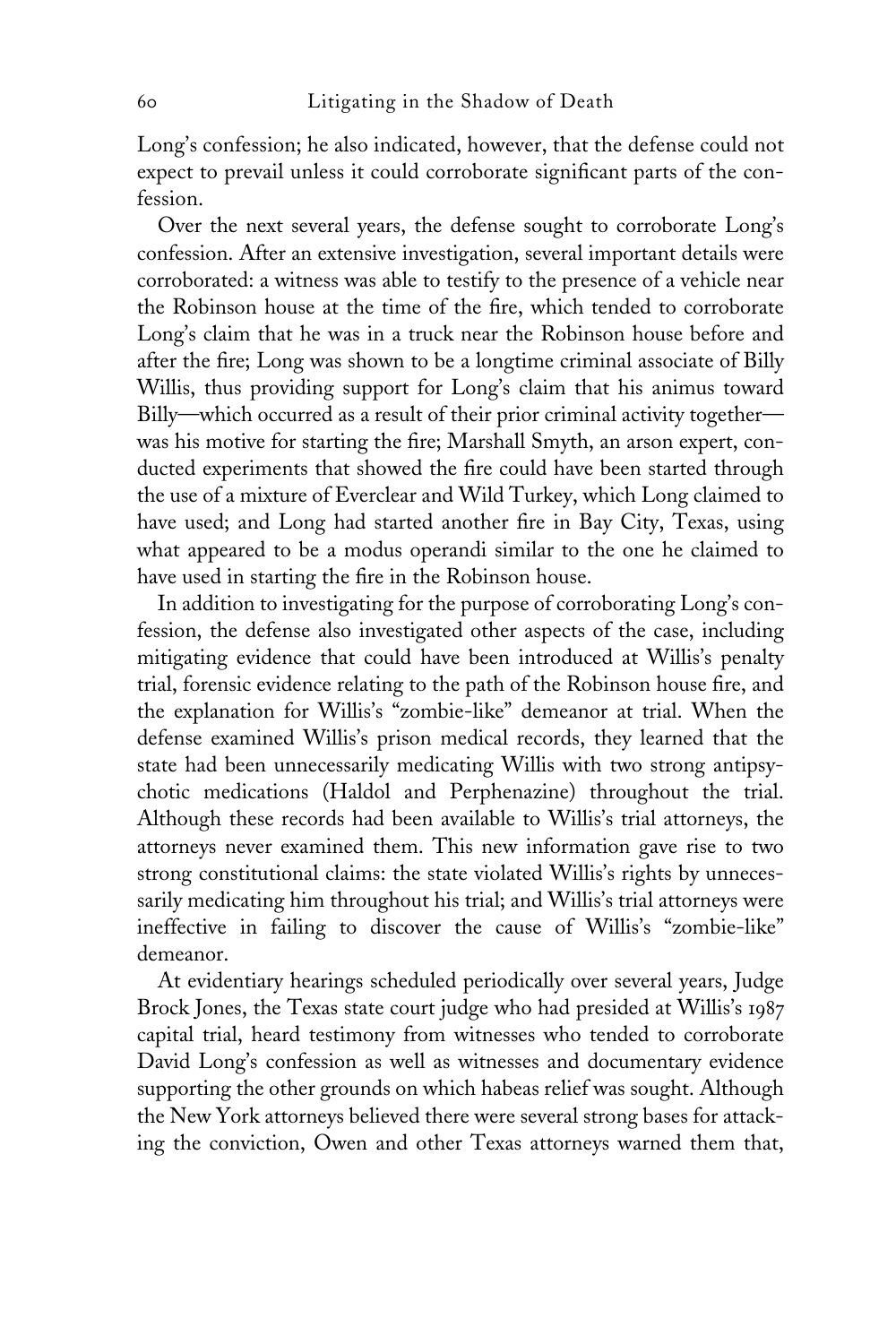since 1974, less than 2 percent of all Texas death row defendants had "been freed through the reversal of their convictions."<sup>127</sup>

Faced with these formidable odds, the New York attorneys sought to prevail by emphasizing the significance of Willis's demeanor during the trial. At the state postconviction hearing, the attorneys showed that, while his trial attorneys had noticed and been concerned about Willis's "zombielike" demeanor, they had failed to investigate its cause. If the attorneys had conducted a reasonable investigation, they would have found the prison medical records showing that government doctors had been unnecessarily medicating Willis throughout the trial. Willis's trial attorneys' failure to investigate the reason for Willis's demeanor had had a pervasive effect on the trial. Since the government's case was entirely circumstantial, evidence relating to whether Willis was the kind of person who would start a fire likely to cause two or three people's deaths was vitally important. Willis's "zombie-like" demeanor allowed the prosecutor to argue that, because he lacked normal human emotions, Willis was perfectly capable of committing an atrocious crime for no reason or for reasons that ordinary people would find incomprehensible. The attorneys' failure to address the problems caused by Willis's medication thus drastically altered the dynamics of the trial.

Under *Strickland,* however, Willis's postconviction attorneys also had to show that, if the attorneys had properly addressed the problem of Willis's demeanor, there was a reasonable probability that the jury's verdict would have been different. As to this issue, the evidence that Long had confessed was critically important. Owen, who has had personal experience with the difficulty of persuading Texas courts to reverse capital defendants' convictions on the ground of ineffective assistance of counsel, states that many such ineffective assistance claims fail because, even if the state has a weak case, the reviewing court may still think "this is the likeliest guy to have committed the crime."128 The court will then conclude that, even if the trial attorney's representation had been better, the jury would have still found the defendant guilty because they would view him as the only plausible suspect. In Willis's case, however, the postconviction attorneys were able to present a plausible alternative scenario. Even though Long's confession

<sup>127. &</sup>quot;Data from the Texas Department of Criminal Justice shows that, since 1974, 854 people have been sentenced to death in Texas and only 15 have been freed through the reversal of their convictions." Balestier, *supra* note 121, at 27.

<sup>128.</sup> Owen Interview, *supra* note 114.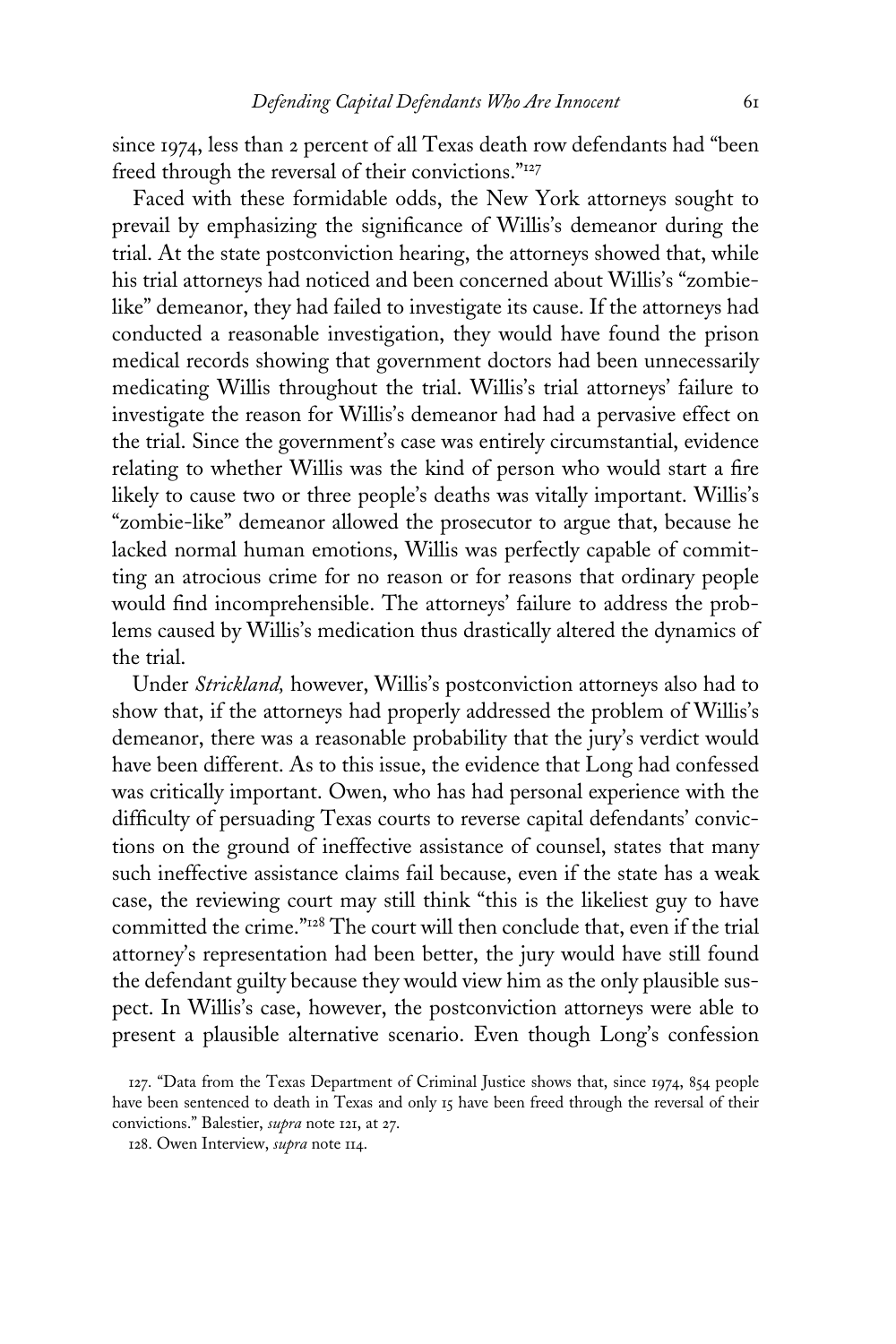had not been before the original jury, the attorneys could now say to the court, "We know who committed this crime. It's the guy who confessed to it."<sup>129</sup> With this knowledge, a reviewing court could feel comfortable in granting relief.

Based on Long's confession, Willis's postconviction attorneys thus also presented the claim that Willis was entitled to have his conviction reversed because he was actually innocent of the crime of which he had been convicted. While the attorneys knew that obtaining relief on this ground alone would be difficult, they believed that presenting evidence in support of this claim would enhance the likelihood that either the state or federal courts would reverse Willis's conviction on some other ground.<sup>130</sup>

Texas has an unusual procedure for adjudicating state postconviction claims. Although the hearing takes place before a trial judge, that judge does not have jurisdiction to grant or deny the relief requested by the defendant. After hearing the evidence, the judge makes relevant findings of fact and conclusions of law. Those findings and the judge's recommendation as to whether postconviction relief should be granted are then submitted to the Texas Court of Criminal Appeals, which makes the ultimate determination as to what, if any, postconviction relief will be granted.

In Willis's case, Judge Jones's findings were mixed but ultimately favorable to the defendant. While he found that Willis's attorneys had not established that Willis was actually innocent of the murder, he ruled in Willis's favor on several other issues relating to the conviction. Most important, he ruled that the state had unnecessarily medicated Willis throughout the trial, thus producing the defendant's "zombie-like" demeanor; that Willis's lawyers provided deficient representation in failing to investigate the cause of the defendant's demeanor at trial; and that the attorneys' failure resulted in prejudice at the guilt stage because there was a reasonable probability that the jury would not have convicted Willis if he had not had such an aberrational demeanor. Based on these findings, Willis would be entitled to have his conviction reversed.

The Texas Court of Appeals, however, declined to accept any of Judge Jones's findings. That court concluded that the state had not improperly

129. *Id.*

130. The attorneys also attacked Willis's conviction on the ground that his trial attorneys were ineffective in failing to object to the prosecutor's closing argument relating to Willis's demeanor. They attacked his death sentence on several grounds, including that his attorneys' failure to introduce mitigating evidence constituted ineffective assistance of counsel and that the prosecutor violated his constitutional rights by failing to disclose exculpatory evidence relating to punishment. *Willis,* 2004 U.S. Dist. LEXIS 13764, at \*2.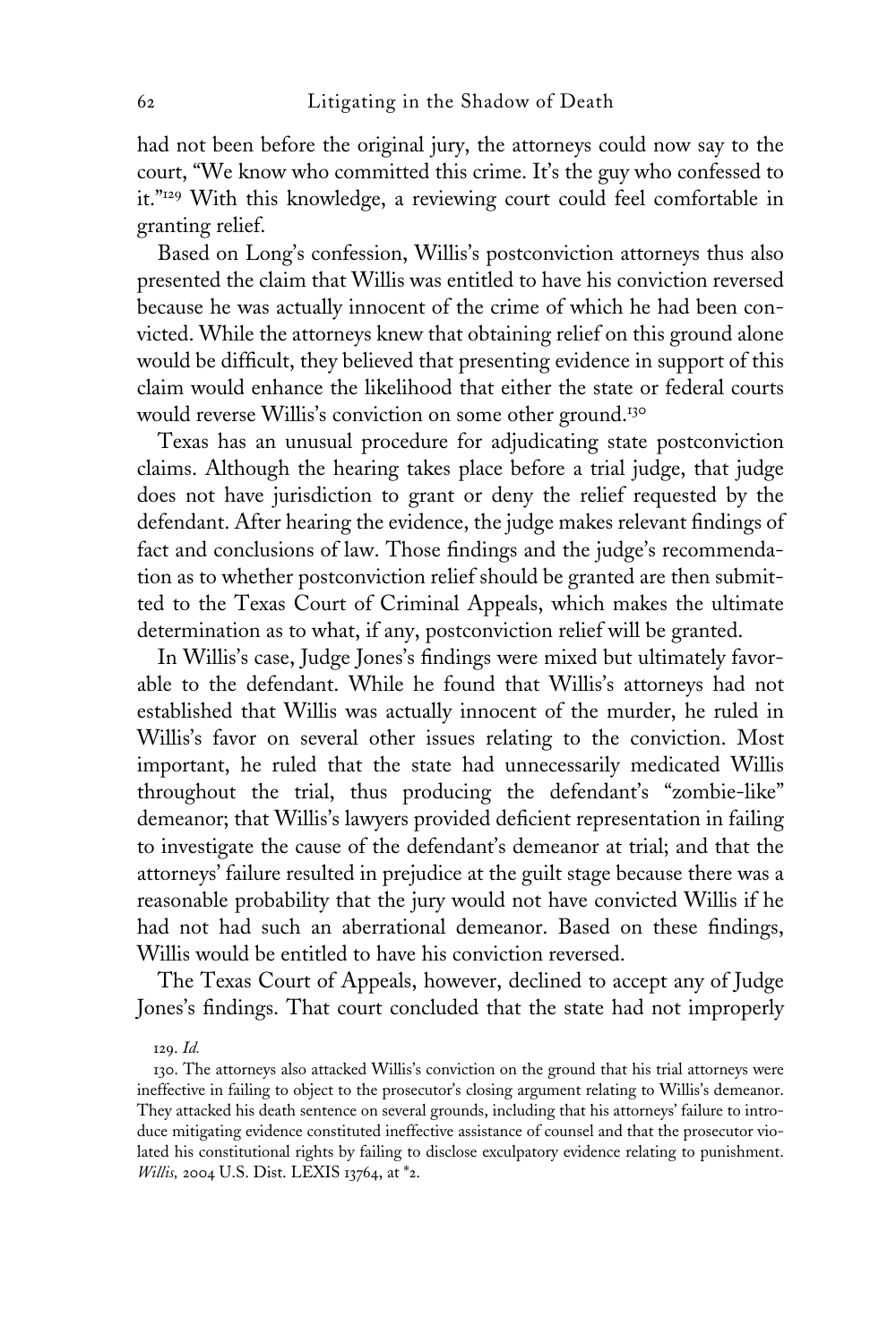medicated Willis during the trial because the "record fails to reveal a motion to terminate use of the medication or an objection to the medication."<sup>131</sup> The court held, moreover, that Willis had not established his attorneys' ineffective representation because he failed to satisfy his burden of showing both his attorneys had been ineffective. The basis for this conclusion appeared to be that DeHart, Willis's more experienced attorney, had not testified at the postconviction hearing. Although Woolard had testified as to what both he and DeHart had done or failed to do at Willis's trial, the Court of Appeals concluded that "nothing in the instant record overcomes the presumption DeHart provided [Willis] with effective assistance of counsel."132 Since the court also rejected Willis's claims relating to his death sentence, Willis remained on death row.

Willis's attorneys next filed a petition for federal habeas postconviction relief. In order to obtain relief, the attorneys would have to show that the Texas Court of Appeals' decision was an unreasonable application of federal law.<sup>133</sup> Nevertheless, the federal district court granted the writ as to both Willis's conviction and death sentence.<sup>134</sup> As to the defendant's conviction, the district court accepted Judge Jones's critical findings of facts, including the finding that the state unnecessarily medicated Willis and that Willis's attorneys' failure to investigate the cause of Willis's demeanor was ineffective assistance of counsel. Based on these findings, the court concluded that the Texas Court of Appeals' decision was an unreasonable application of federal law.

The federal district court also discussed Willis's actual innocence claim at length. Although Judge Jones had found that David Long's confession was "not sufficiently corroborated to be admissible," the district court judge observed that the corroborating circumstances presented by Willis's attorneys<sup>135</sup> seemed to substantiate the confession's trustworthiness.<sup>136</sup> In addition, the judge examined the defense evidence contradicting the state's theory of the fire. Marshall Smyth, a fire investigator, testified that the state's theory as to the path of the fire in the Robinson house was mistaken. At the trial, the government's witnesses had testified to a "pour pattern" theory of the fire, meaning that an accelerant had been poured in every part of the

<sup>131.</sup> *Ex parte* Willis, No. 27, 787–01 Order at 2 (Tex. Crim. App. 2000).

<sup>132.</sup> *Id.* at 5.

<sup>133.</sup> *See supra* note 105.

<sup>134.</sup> *Willis,* 2004 U.S. Dist. LEXIS 13764 at 1.

<sup>135.</sup> *See supra* text accompanying note 126.

<sup>136.</sup> *See Willis,* 2004 U.S. Dist. LEXIS 13764, at \*32–36.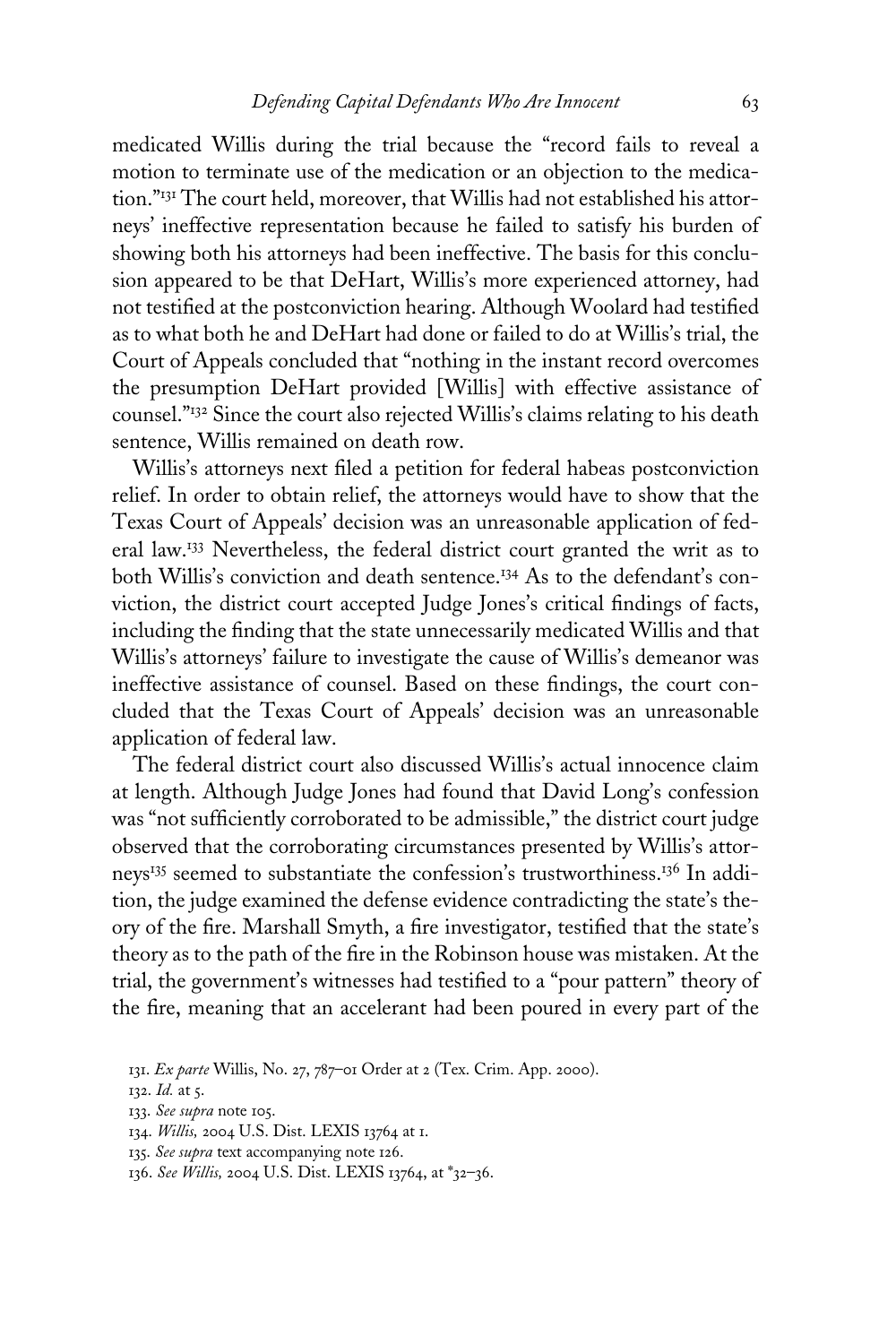house where there was burn damage. Smyth testified, however, that the "pour pattern" theory was physically impossible; instead, the damage throughout the house occurred as a result of "flashover" conditions throughout the house during various points of the fire.<sup>137</sup> Smyth's testimony obliterated the government's claim that Willis had lied about his movements during the fire. If the fire had progressed as Smyth said it did, Willis would have had time to exit the house without serious injury if, as he claimed, he had been asleep on the living room couch when the fire started.

Other evidence also corroborated Willis's account of what happened after the fire. As one example, the defense showed that the "windows of the Robinson house were of a particular type that prevented the glass from falling into the house."<sup>138</sup> This evidence refuted the government investigator's trial testimony that Willis's claim that he broke the Robinson house's windows from the outside must be false because the window's glass was found outside the house.

After meticulously examining the evidence relating to Willis's innocence, the federal judge concluded that "while both parties' presentations to the Court . . . raise strong reason to be concerned that Willis may be actually innocent,"139 it would be inappropriate to decide this question for two reasons: first, under the Supreme Court's decisions, a defendant's innocence is "not a cognizable claim on [federal] habeas," and, second, deciding the question was unnecessary because Willis's conviction had to be reversed on other grounds.140

The court's discussion of Willis's innocence nevertheless provided a strong signal that it believed there was serious doubt as to Willis's guilt. In response to the court's ruling, Ori White, the present district attorney of Pecos County, undertook a rigorous examination of the case. In addition to reviewing the evidence introduced at Willis's trial and postconviction hearing, he hired two arson investigators who had not been previously involved in the case and asked them to make an independent determination as to how the Robinson house fire had been started.

After carefully examining the evidence, the new arson investigators came

<sup>137.</sup> As Dr. Gerald Hurst, another arson expert, stated, the theory that the fire must have had multiple origins was "based on the flawed concept that physically separate pours of flammable liquid puddles requires multiple ignitions." District Attorney's Motion to Dismiss, *supra* note 114, at 12.

<sup>138.</sup> *See Willis,* 2004 U.S. Dist. LEXIS 13764, at \*32–36. 139. *Id.* at \*45. 140. *Id.* at \*45–46.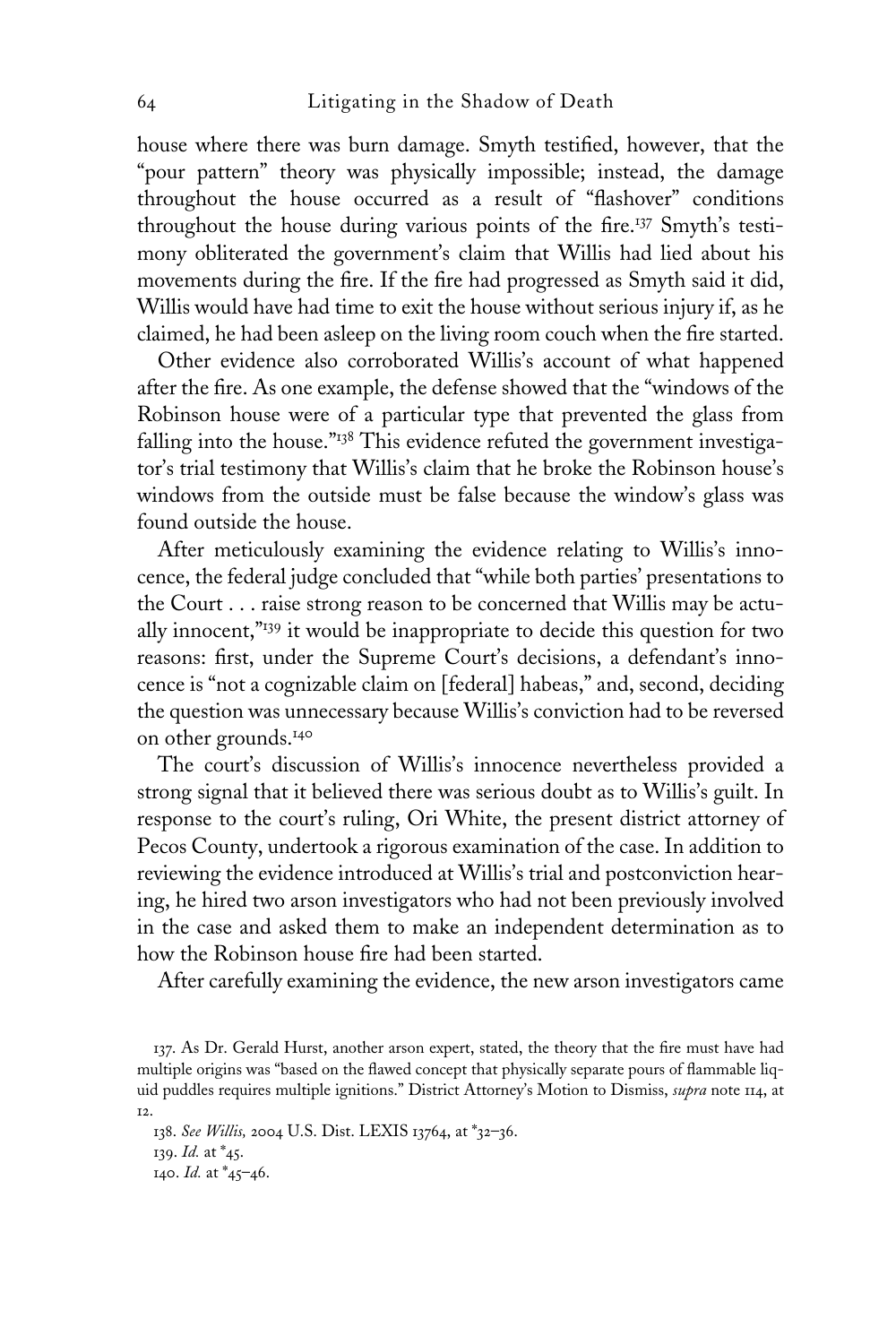to a surprising conclusion: the fire "probably wasn't caused by arson at all. . . . Most likely, [it] was caused by an electrical problem—a broken ceiling fan or a faulty outlet."<sup>141</sup> In his report, one of the experts stated, "There is not a single item of physical evidence in this case which supports a finding of arson."<sup>142</sup> District Attorney White dismissed all charges against Willis. In explaining his action, White said, "He simply did not do the crime.... I'm sorry this man was on death row for so long and there were so many lost years."<sup>143</sup>

### $Reflections$  on the Cases

Of the death row defendants who have been exonerated, Earl Washington, Anthony Porter, and Ernest Willis are among the most famous. Washington's and Porter's cases have become well known because both defendants came so close to execution—Earl Washington less than three weeks and Anthony Porter within fifty hours. Ernest Willis's case has become notorious because he spent seventeen years on death row, the longest of any exonerated death row defendant.144

In all three cases, the circumstances that led to the defendant's exoneration were extraordinarily adventitious. Earl Washington did not even have an attorney until his execution date was three weeks away. And, even after his lawyer filed a postconviction petition on his behalf, the judge's decision to stay his execution was quite surprising. Washington could have been executed before the inquiry that led to his exoneration was ever started. The revelation that Porter was mentally retarded, moreover, was totally unexpected. Prior to his mental health examination, none of his attorneys saw signs that his IQ was substantially below the norm. And, as Ken Armstrong and Steve Mills have said, "[t]ack twenty more points onto Anthony Porter's IQ and you put him in his grave."145 In Ernest Willis's case, David Long's confession was the catalyst that precipitated the massive investiga-

<sup>141.</sup> Scott Gold & Liane Hart, *The Nation: Inmate Freed after 17 years; Prosecutors Once Called Him a "Satanic Demon"; But Fatal Fire Probably Wasn't Even Arson,* L.A. Times, Oct. 7, 2004, at A14.

<sup>142.</sup> District Attorney's Motion to Dismiss, *supra* note 114, at 3.

<sup>143.</sup> *Id.*

<sup>144.</sup> Maureen Balleza, Abstracts, *After 17 Years on Death Row, Texas Inmate Walks Free,* N.Y. Times, Oct. 8, 2004, at A18.

<sup>145.</sup> Ken Armstrong & Steve Mills, *"Until I Can Be Sure": How the Threat of Executing the Innocent Has Transformed the Death Penalty Debate, in* Beyond Repair: America's Death Penalty 94 (Stephen P. Garvey ed., 2003).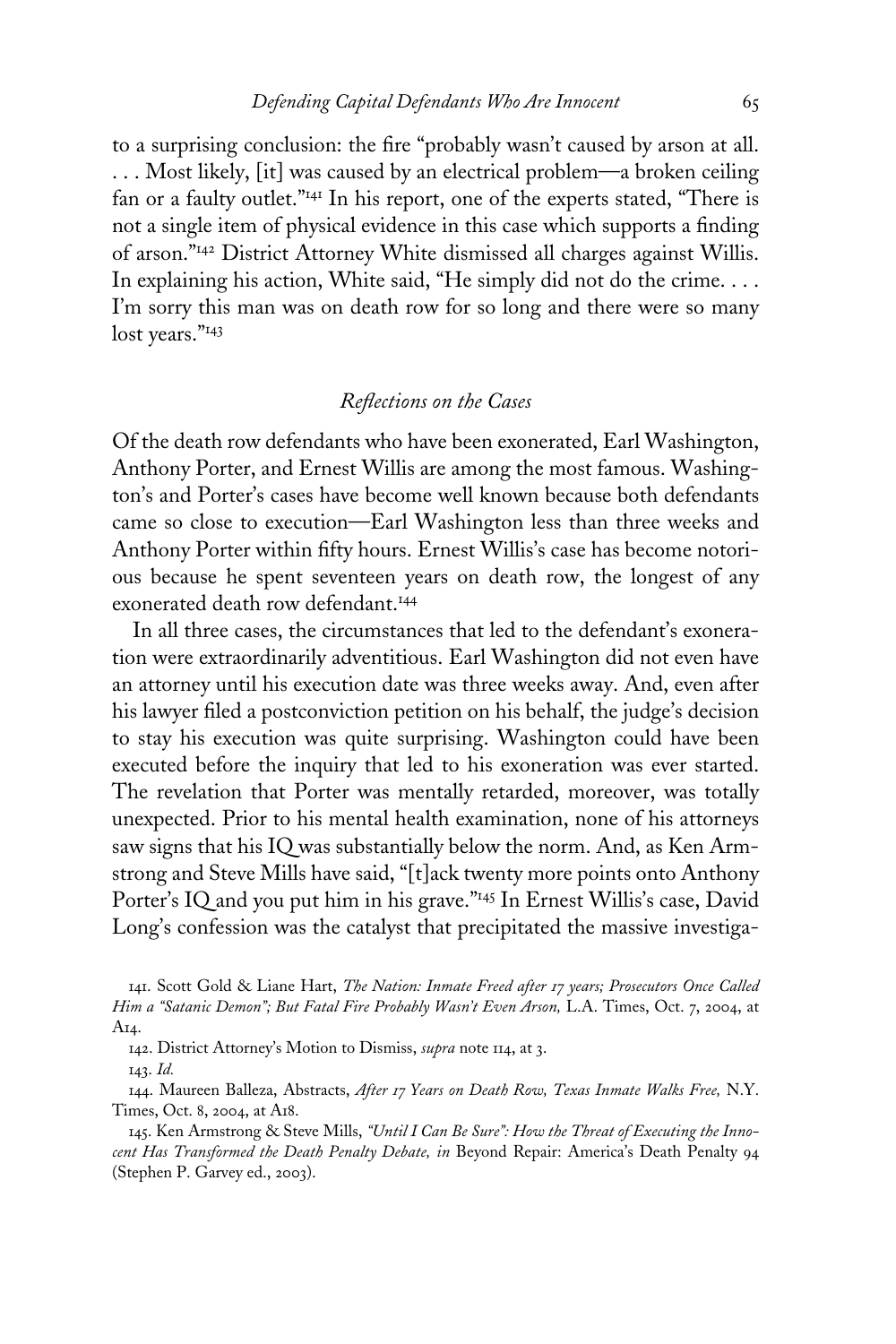tion that resulted in Willis's exoneration. In retrospect, however, it appears that Long's confession was very likely false. All three cases thus provide cautionary signals for our system of capital punishment, suggesting that our safeguards for protecting innocent defendants from execution are insufficient.

Beyond that, what lessons can be drawn from the three cases? Based on studies of larger numbers of exonerated capital defendants, all three cases were in some ways atypical. The prosecution did not introduce testimony from jailhouse informants or forensic experts who compared the defendant's hair with hair from the crime scene, for example.<sup>146</sup> Although both Washington and Porter were African American, moreover, they were not tried before all-white juries.<sup>147</sup> Nevertheless, the exonerations in the three cases do provide insight into the sources of error in capital cases, some of the ways in which deficient attorneys' representation contributes to errors in capital cases, and the problems with the ways in which reviewing courts monitor such attorneys' performance.

# *Sources of Error in Capital Cases*

Mistaken eyewitness testimony and false confessions, the sources of the errors in Porter's and Washington's cases, respectively, have long been recognized as two of the leading sources of error in potentially capital cases.<sup>148</sup> Indeed, mistaken eyewitness testimony has been shown to be the leading source of wrongful convictions in all criminal cases.<sup>149</sup> In Porter's case, the eyewitness testimony may have seemed relatively strong because the two eyewitnesses knew the defendant. On the other hand, the witnesses' credibility was undermined by their criminal background, their prior inconsis-

146. In their studies of exonerated death row defendants in Illinois and Texas, Mills & Armstrong found that these two factors were frequently present in exonerations in both states. *See id.* at 106–07, 111–13.

147. In *Washington,* the racial composition of the jury was 10 white and 2 African American jurors. *See* Edds, *supra* note 55, at 49. In *Porter,* the racial composition of the jury was never stated; it appears clear, however, that African Americans were on the jury.

148. *See generally* Hugo Adam Bedau & Michael R. Radelet, *Miscarriages of Justice in Potentially Capital Cases,* 40 Stan. L. Rev. 21, 173–79 (1987) (concluding that mistaken eyewitness identifications and police-induced false confessions were among the leading causes of wrongful convictions in potentially capital cases from 1900 to 1985).

149. *See* United States v. Wade, 388 U.S. 218, 229 (1967) (quoting Wall's assertion that "[t]he influence of improper suggestion upon identifying witnesses probably accounts for more miscarriages of justice than any other single factor—perhaps it is responsible for more such errors than all other factors combined"). See generally Patrick M. Wall, Eye-witness Identification in Criminal Cases 26 (1965).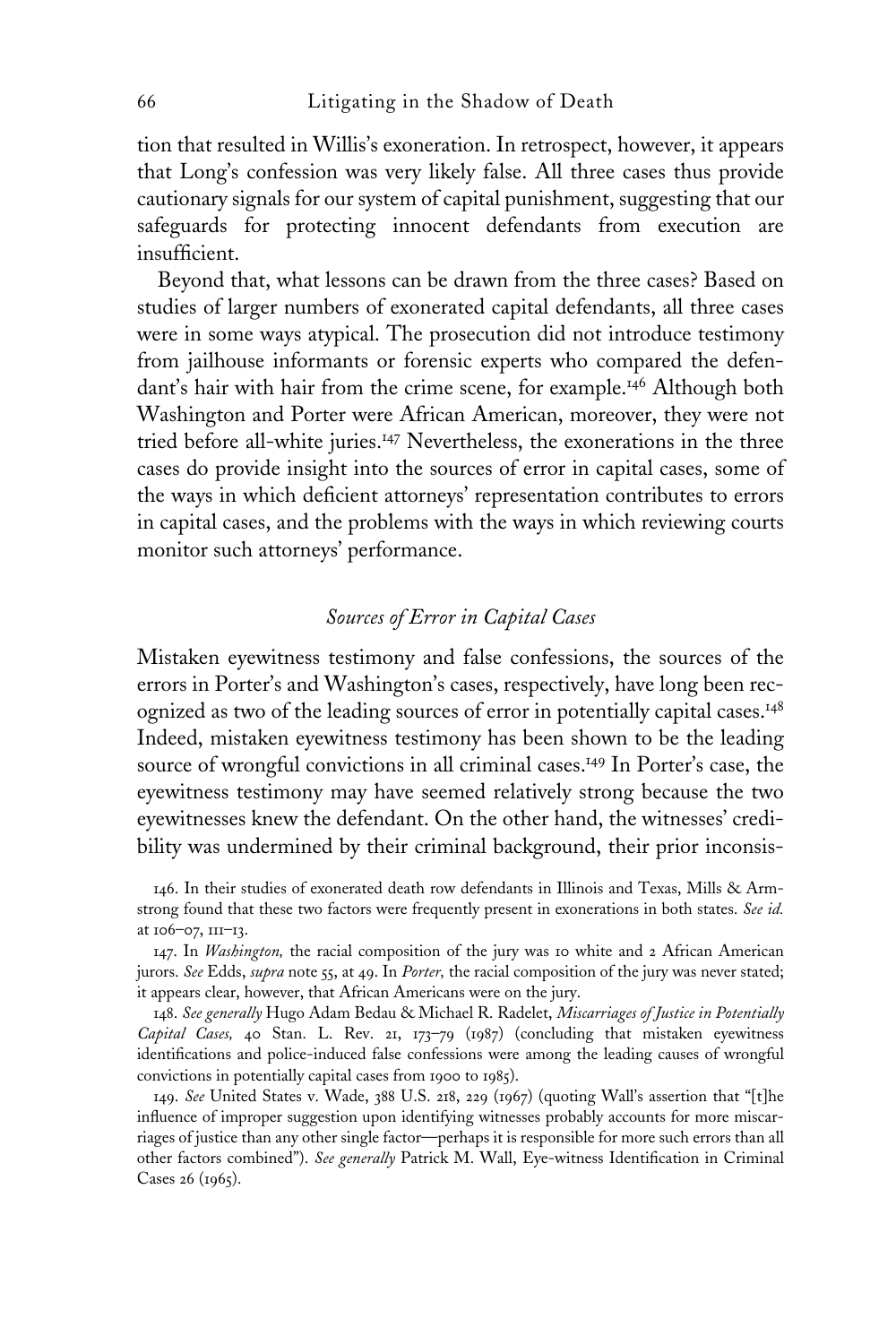tent statements to the police, and the pressure exerted by the police to obtain their statements. Since the government's case was based almost entirely on eyewitness testimony, the Illinois Supreme Court's conclusion that the case against Porter was "overwhelming"<sup>150</sup> was clearly an exaggeration. The case suggests not only that mistaken eyewitness testimony continues to be a source of error in capital cases, but also that courts are insufficiently sensitive to the possibility of such error.

Although many people find it difficult to believe a person would confess to a murder he didn't commit, studies of wrongful convictions, including DNA exonerations, demonstrate that police-induced false confessions are also a leading source of error in potentially capital cases.<sup>151</sup> Huy Dao, the assistant director of the Innocence Project at Cardozo University, has concluded that in homicide cases, it "appears . . . that false confessions or admissions are a main, if not the major, cause of wrongful convictions in DNA-exonerated cases."<sup>152</sup> Earl Washington's confession should have been viewed as particularly suspect, moreover, not only because of the many inconsistencies and errors in his original statements to the police, but also because mentally retarded suspects are one of the populations most likely to falsely confess in response to police interrogation.<sup>153</sup> Washington's case thus provides a paradigm example of a case in which a policeinduced confession resulted in an innocent defendant's conviction and near-execution.

Prior to the modern era of capital punishment, mistaken forensic testimony, the source of error in Willis's case, was not viewed as a likely source of error in capital cases.<sup>154</sup> Over the past two decades, however, the surprisingly high number of exonerated death row defendants convicted as a result of such testimony indicates that this source of error is now one of the most frequent sources of error in capital cases.<sup>155</sup>

Mistaken forensic testimony is likely to occur either because the science

150. People v. Porter, 489 N.E.2d 1329, 1337 (Ill. 1986).

151. *See generally* Welsh S. White, *Confessions in Capital Cases,* 2003 Ill. L. Rev. 979, 982 [hereinafter White, *Confessions*].

152. E-mail from Huy Dao to Welsh S. White (Aug. 25, 2002, 20:41 EST) (on file with author).

153. White, *Confessions, supra* note 151, at 989–90.

154. *See* Bedau & Radelet, *supra* note 148.

155. *See generally* Mark A. Godsey & Thomas Pulley, *The Innocence Revolution and Our "Evolving Standards of Decency" in Death Penalty Jurisprudence,* 29 U. Dayton L. Rev. 265, 279 (2004) (listing "unreliable 'scientific' testimony of state 'experts'" as one of the leading causes of erroneous convictions in serious criminal cases).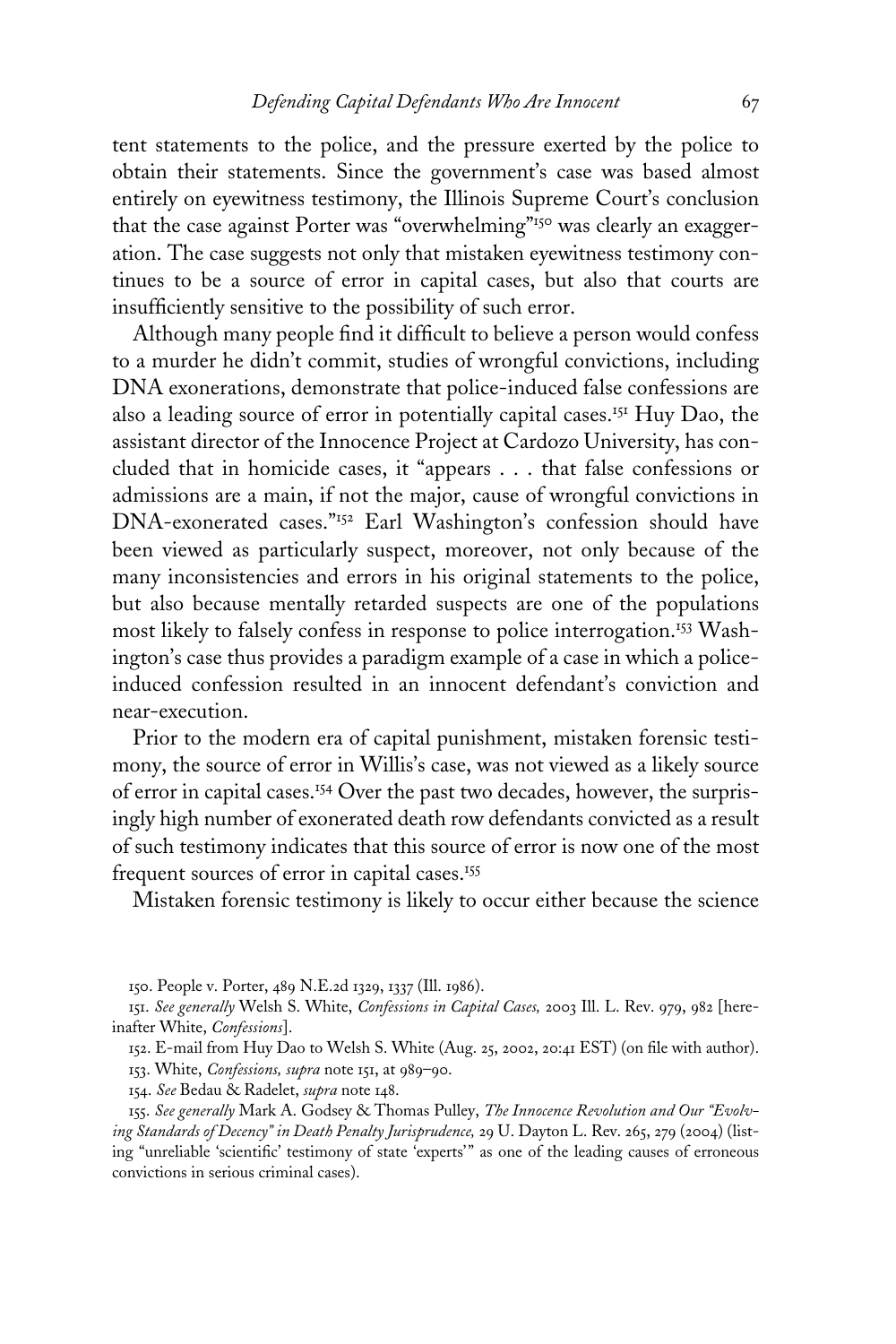relied on by the forensic "expert" is not reliable, as in the case of microscopic hair analysis,<sup>156</sup> or because "the prosecution experts are sloppy, incompetent, or deceptive in rendering results."<sup>157</sup> In Willis's case, both factors were involved. When the investigation of the Robinson house fire took place in 1987, "fire investigation was treated as an 'art' based on experience rather than science."<sup>158</sup> As a result, the prosecutor's arson experts accepted the now discredited "pour pattern" theory under which it was assumed an accelerant had been poured in every part of the house where there was significant burn damage. In addition, the government's arson investigation was imprecise. Deputy Sheriff Jackson, who was not an arson expert, reached his conclusion as to how the fire started by examining the physical evidence at the scene of the fire. Instead of rigorously examining all of the physical evidence, the deputy state fire marshals accepted Jackson's conclusions after conducting a cursory investigation that included significant errors and omissions.<sup>159</sup> The experts' erroneous testimony could thus be attributed both to the embryonic state of fire investigation in 1987 and to an investigation that was "bungled from the beginning."<sup>160</sup>

While the most immediate sources of error in Washington's, Porter's, and Willis's cases may be identified as mistaken identification, false confession, and unreliable forensic testimony, in all three cases a more pervasive source of error, sometimes characterized as the "prosecution complex,"161 was also involved. The prosecution complex occurs when police or prosecutors feel pressure to solve a case and either have only one suspect or have decided to focus on a particular suspect. In such cases, overzealous police or prosecutors prematurely become convinced they have the right suspect and become narrowly focused on strengthening the case against that suspect.

The prosecution complex is most likely to apply in capital cases because, as Professor Samuel Gross has pointed out,<sup>162</sup> in such cases the public often places pressure on the police and prosecutor to find and convict the perpetrator.

As a result, the police or prosecutor will be likely to prematurely focus on a particular suspect, engage in overzealous tactics to strengthen the case

- 158. District Attorney's Motion to Dismiss, *supra* note 114, at 14 [statement of Dr. Hurst].
- 159. *See supra* note 115.
- 160. Loughlin Interview, *supra* note 114.

161. *See* Thomas Frisbie & Randy Garrett, Victims of Justice: The True Story of Two Innocent Men Condemned to Die and a Prosecution Out of Control 478 (Avon Books, Inc. 1998).

<sup>156.</sup> *Id.* at 267.

<sup>157.</sup> *Id.* at 279.

<sup>162.</sup> *Id.* at 478-79, 485-86.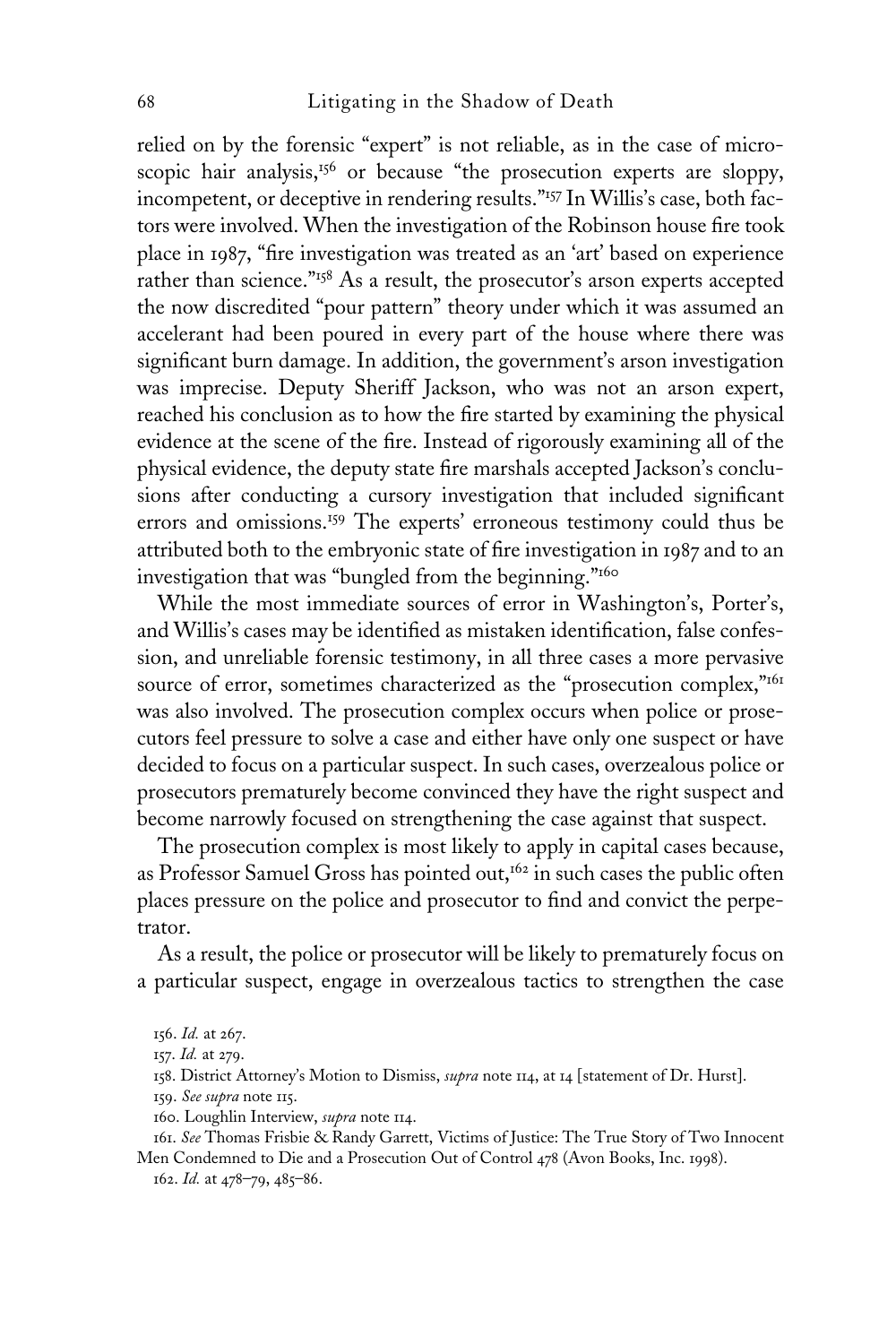against that suspect, and fail to consider evidence that could exculpate that suspect or incriminate others.<sup>163</sup> In preparing the case against the suspect, the police's or prosecutor's overzealous tactics may produce evidence that appears strong but is in fact of dubious reliability. The investigators' failure to investigate other possibilities, moreover, may lend an air of inevitability to the government's case. Unless the defense is able to counter the government's case by introducing persuasive exculpatory evidence, the jury may believe that the defendant must be guilty because, based on the evidence presented, there is no viable alternative.

This source of error played an important part in producing all three wrongful convictions. In Washington's case, the police, who had been frustrated by their failure to solve the rape and murder of Rebecca Williams, viewed Washington as a viable suspect because his assault of Hazel Weeks had sexual overtones.<sup>164</sup> When Washington showed he was willing to admit to committing whatever crimes he was questioned about, the police asked him if he had committed the Williams rape-murder and Washington readily acquiesced. Because of their eagerness to solve this crime, the police apparently discounted the significance of Washington's contemporaneous false confessions to three other rapes and his inability to provide them with accurate details relating to the Williams rape-murder. In addition, they failed to give sufficient attention to forensic evidence suggesting that someone other than Washington was responsible for the crime.

Because Washington's defense attorney failed to challenge the government's evidence at trial, the prosecutor was able to present a case that appeared to convincingly establish the defendant's guilt. Even though jurors are disinclined to doubt the reliability of a defendant's incriminating admissions, Washington's original statements might have appeared problematic because of his many mistakes. The prosecutor did not offer these statements, however, but instead introduced only Washington's final written confession and the principal interrogator's self-serving (and in some cases inaccurate) summary of that confession. The government's case thus seemed unassailable: the defendant had confessed to the crime, there were details that corroborated his confession, and there was no evidence that suggested anyone other than the defendant could have committed the crime. Not surprisingly, the jury readily found the defendant guilty.

The prosecution complex also played a significant part in producing Porter's wrongful conviction. Although there were certainly other viable

163. *Id.* 164. Edds, *supra* note 55, at 35.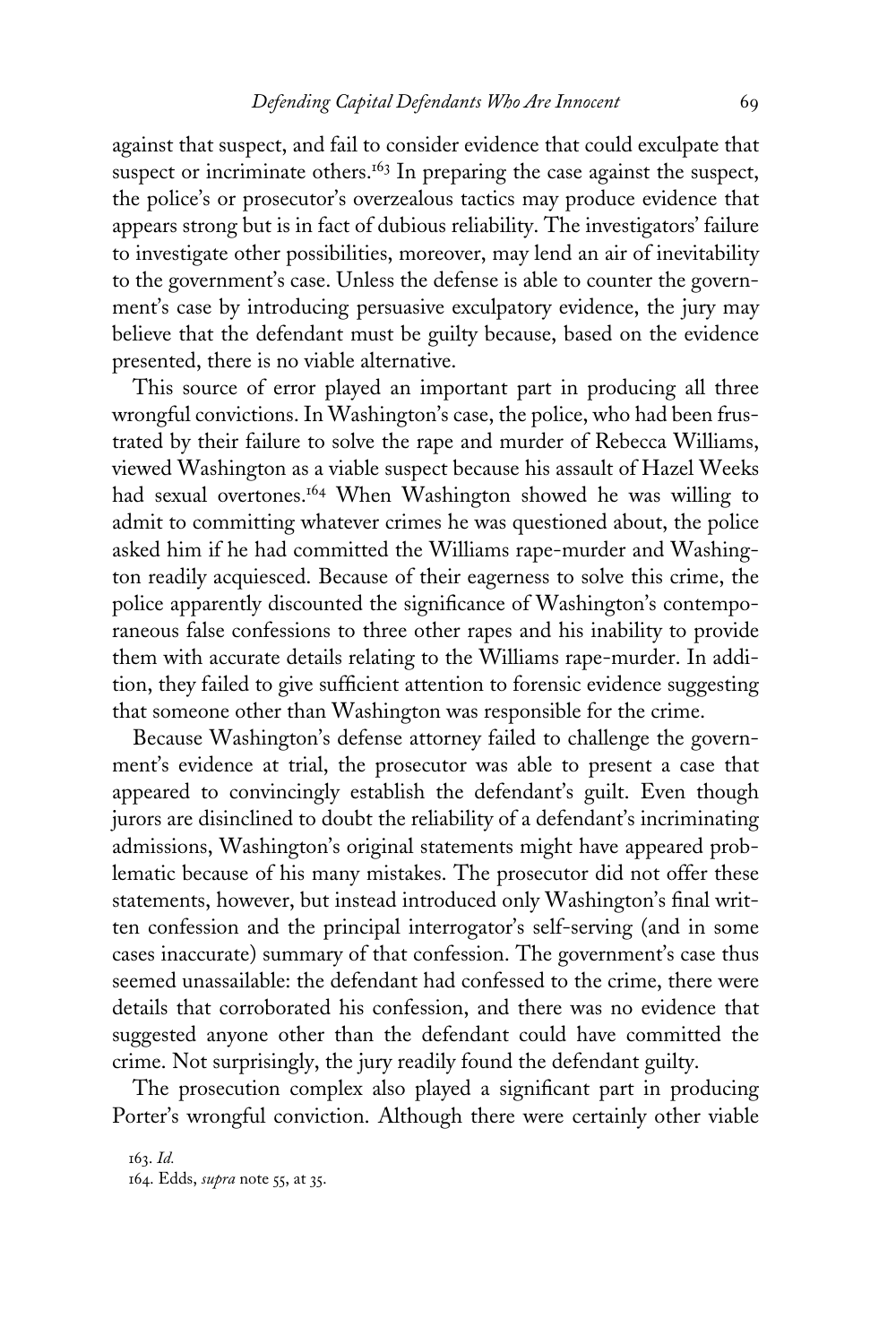suspects—most notably Alstory Simon, the actual perpetrator—the police decided to focus their investigation exclusively on Porter. As a result of their belief in Porter's guilt, they exerted inordinate pressure on at least two witnesses: through the use of coercive interrogation techniques, they produced Taylor's identification of Porter as the killer, which strengthened the government's case, and Doyle's admission that he had not been with Porter throughout the night of the murder, which weakened the defendant's alibi.

As in Washington's case, the prosecution's evidence against Porter seemed much stronger when it was presented to the jury than it did earlier in the investigation. At Porter's trial, the jury heard two witnesses identify Porter as the killer and a third identify him as someone who had been at the scene of the crime. Moreover, as in Washington's case, the jury did not hear evidence suggesting anyone other than Porter might have committed the crime. The police's failure to follow leads pointing toward other suspects eliminated the possibility that the prosecutor would be required to disclose exculpatory evidence relating to other suspects to the defense;<sup>165</sup> and the defense was unable to develop this evidence on its own. The defense did introduce Porter's two alibi witnesses. Nevertheless, as in Washington's case, the absence of evidence pointing to any suspect other than Porter might have predisposed the jury toward accepting the government's version of the relevant events.

In Willis's case also, the prosecution complex seemed to shape the Texas prosecutor's approach. If the original prosecutor had conducted the careful review of the forensic evidence that Ori White ultimately conducted, it seems unlikely that criminal charges would have been brought against Willis. Even if the "pour pattern" theory was accepted as a probable hypothesis, a complete examination of the physical evidence would have shown that some of Deputy Sheriff Jackson's conclusions were mistaken and, therefore, that the government's case against Willis was too speculative to establish his guilt beyond a reasonable doubt.

Even if Deputy Sheriff Jackson's conclusions were accepted, moreover, the original prosecutor realized that the government's case against Willis was so weak that the chances of conviction were only about one in ten.

165. Under *Brady v. Maryland,* 373 U.S. 83 (1963), and its progeny, the prosecution is required to disclose exculpatory evidence to the defense when there is a sufficient likelihood that the exculpatory evidence could affect the outcome of the trial. In *United States v. Bagley*, the Court defines the level of materiality necessary to require the disclosure of exculpatory evidence by the prosecution as "a reasonable probability" that the outcome would have been different "had the evidence been disclosed to the defense." 473 U.S. 667, 682 (1985).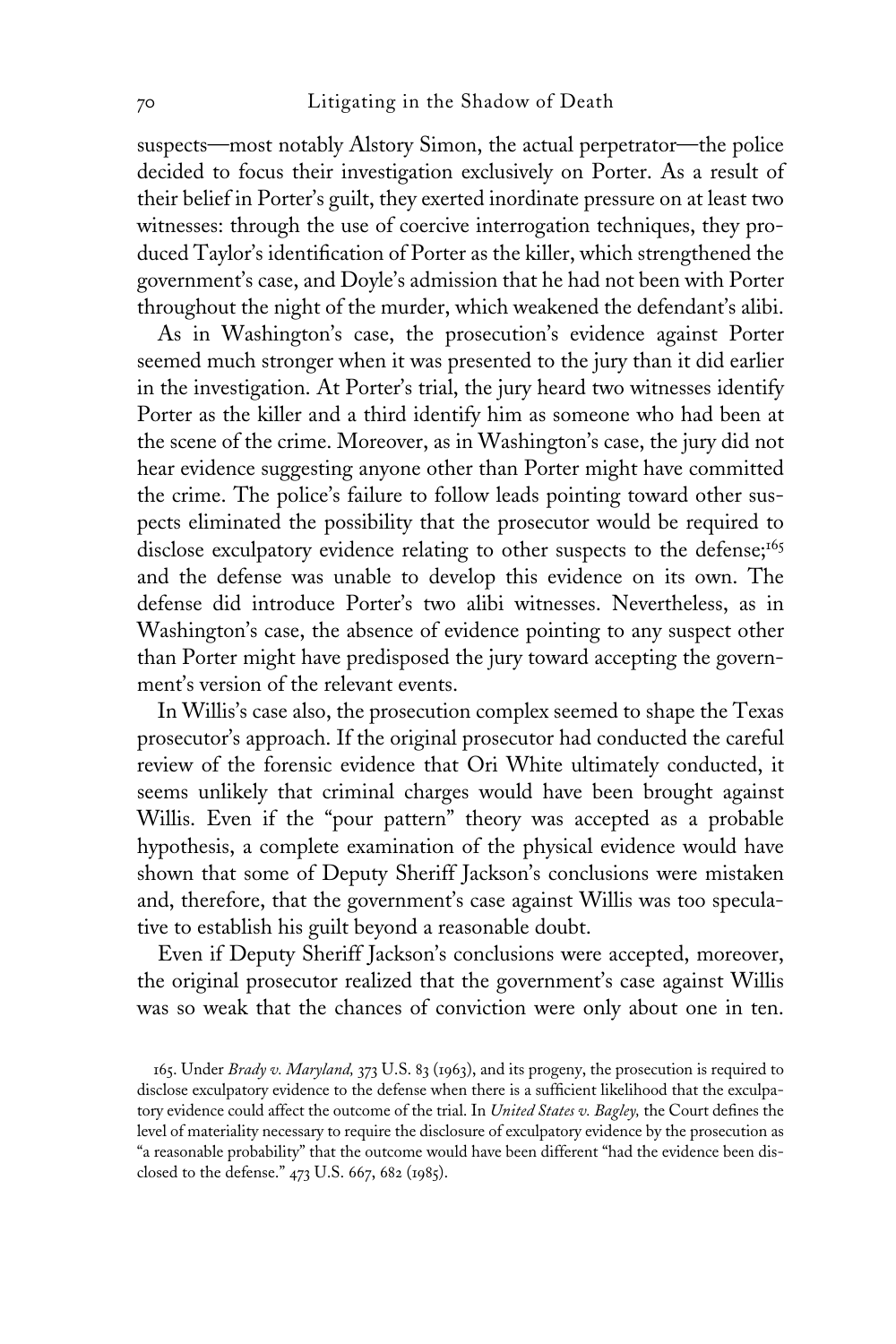When the chances of convicting a suspect are so low, an ethical prosecutor might be expected to have qualms about bringing the case or at least about seeking a death sentence.<sup>166</sup> The original Texas prosecutor obviously had no such qualms. Prior to trial, he failed to disclose relevant exculpatory evidence relating to the penalty determination to Willis's attorneys.<sup>167</sup> In his closing argument, he made improper comments relating to the defendant's demeanor.<sup>168</sup> And, after the trial was over, he told the media that he was "tickled pink" to obtain a death sentence in such a weak case. The prosecutor's exuberance may indicate that he shared the view—attributed to another Texas prosecutor—that "[a]ny prosecutor can convict a guilty man. It takes a great prosecutor to convict an innocent man."<sup>169</sup>

# *The Defendants' Representation*

The attorneys who represented Washington, Porter, and Willis at their trials do not fit within the category of capital defense attorneys characterized by the ABA as "abysmal" or "deplorable." They did not engage in inexcusable conduct, such as falling asleep at their client's trial; and, in contrast to other exonerated defendants' attorneys who were disbarred either before or around the time they represented the capital defendant,<sup>170</sup> their professional reputations appear to have been good.

Nevertheless, the attorneys' performances in these cases provide examples of representation that increases the risk of an innocent capital defendant's conviction. In contrast to most capital defendants' lawyers, both Scott and McNeil (who delegated trial responsibility to Gursel) were retained by the defendant's family rather than appointed by the court to represent an indigent defendant. In both cases, the lawyer's meager fee impaired his ability to present a defense. Gursel frankly admitted that he

166. *See* Model Rules of Prof'l Conduct R. 3.8(a) (2004) (providing that the prosecutor should not bring charges unless he concludes there is probable cause to believe the defendant is guilty).

167. Prior to Willis's trial, Dr. Jarvis Wright, a forensic psychologist, examined Willis for the purpose of determining, among other things, the likelihood that he would be a future danger. Dr. Wright concluded that there was no evidence to support a conclusion of future dangerousness and forwarded this conclusion to the prosecutor. Although this conclusion constituted exculpatory evidence with respect to punishment, the prosecutor never disclosed Dr. Wright's conclusion to Willis's trial attorneys. In accordance with Judge Jones's recommendations, the federal district court concluded that the prosecutor's failure to disclose this evidence to the defense resulted in a violation of Willis's constitutional rights. *See Willis,* 2004 U.S. Dist. LEXIS 13764, at 75.

168. *See id.* at \*109–12.

169. Welsh S. White, The Death Penalty in the Nineties 42 (1991).

170. *See* Armstrong & Mills, *supra* note 145, at 107, 111.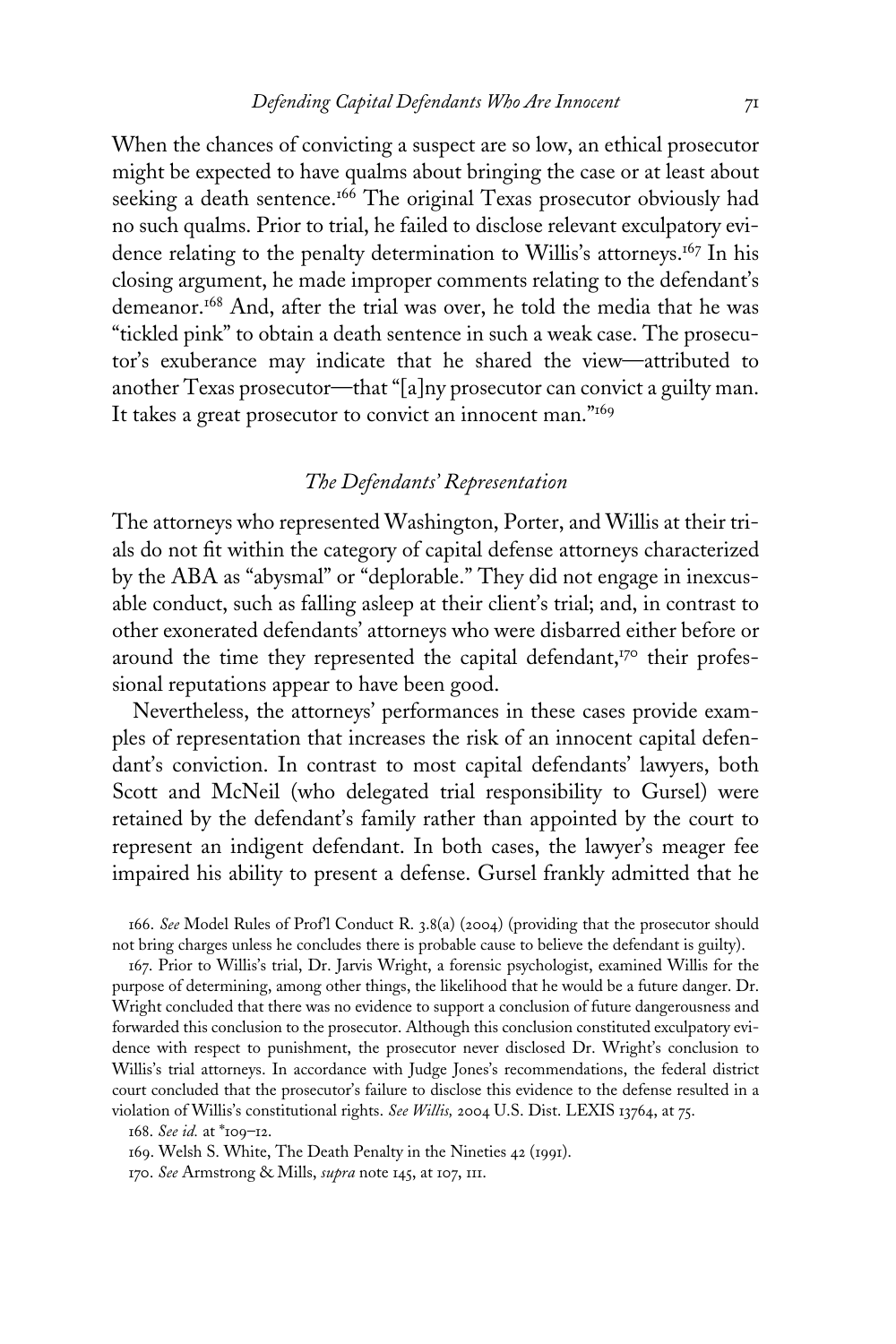called only three witnesses because he did not have the funds for further investigation and trial preparation. "I had very limited resources," he explained in an interview. "There were people I would have liked to have followed up with, but I couldn't."<sup>171</sup> Scott's resources were even more limited, which perhaps explains his failure to consider retaining an expert witness who could testify to Washington's inability to understand the *Miranda* warnings or to make a fuller examination of the forensic evidence.

In addition, both lawyers' inexperience in defending capital cases led to some serious problems. Scott's weak closing argument, particularly his inability to respond to the prosecutor's argument that Washington's confession revealed facts that would only be known to the perpetrator, justified Washington's later lawyers' conclusion that, in defending Washington, Scott had been "totally out of his league."<sup>172</sup>

If Gursel and Scott had been more experienced, moreover, they would have realized that their limited funds would not necessarily preclude them from obtaining the investigators and expert witnesses necessary to assist them in preparing the defense. They could have requested that the trial judge appoint and provide adequate funding for such experts and investigators, arguing that a criminal defendant (and especially a capital defendant) unable to afford such professional services is entitled to have them provided by the court. Indeed, the ABA Guidelines now specifically provide that "all expert, investigative, and other ancillary professional services" needed for high quality representation should be provided "to private attorneys whose clients are financially unable to afford them."173 Because neither lawyer sought such assistance, however, the defenses they presented on behalf of their clients were very limited.

Woolard and DeHart, both of whom were appointed to represent Willis, were also inexperienced in representing capital defendants. If they had been more experienced, they would have conducted a fuller investigation relating to the defendant's history and present situation. One of the basic components of such an investigation would have been to examine the defendant's prison medical records so that the defense could obtain a bet-

<sup>171.</sup> Mills, *supra* note 99.

<sup>172.</sup> Edds, *supra* note 55, at 30.

<sup>173.</sup> The Commentary to ABA Guideline 4.1 (2003) speaks directly to this point: "Finally, in the relatively rare case in which a capital defendant retains counsel, jurisdictions must ensure that the defendant has access to necessary investigative and expert services if the defendant cannot afford them." *See American Bar Association: Guidelines for the Appointment and Performance of Defense Counsel in Death Penalty Cases,* 31 Hofstra L. Rev. 913, 952 (2003).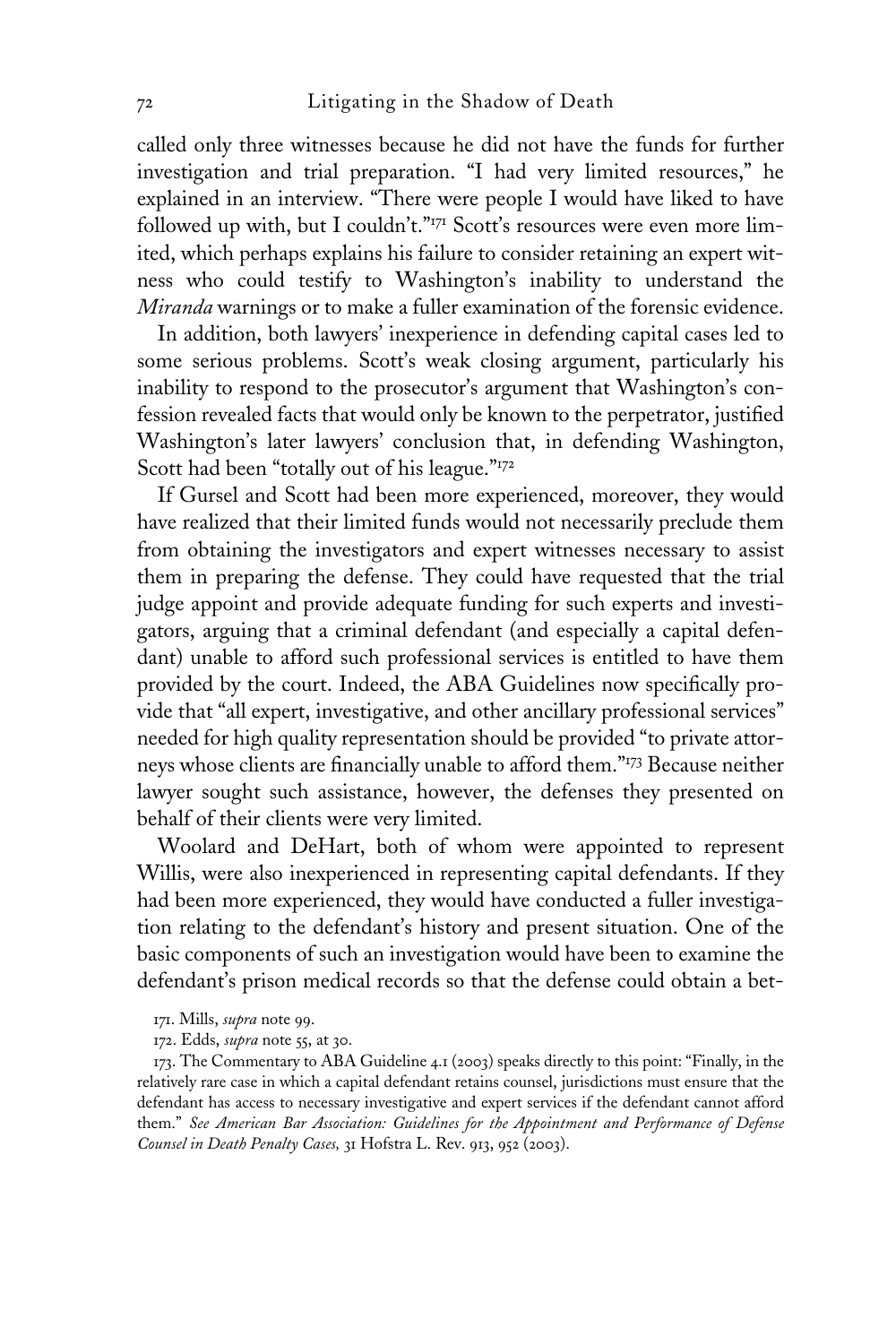ter understanding of the defendant's past or present physical or mental problems. If they had conducted such an examination, they would have learned that Willis's "zombie-like" demeanor was occurring because prison officials were unnecessarily medicating him. The attorneys then could have addressed this problem, thereby signifcantly reducing the likelihood of Willis's conviction.

# *The Criminal Justice System's Monitoring of Capital Defense Attorneys' Representation*

While all three defendants challenged their convictions on the ground that they had had received ineffective representation from their defense attorneys at trial, Willis's challenge was the only one that was successful. As Willis's postconviction attorneys emphasized, Willis's ineffective assistance claim was unusually strong because the defense was able to present compelling evidence that he was probably innocent. Even so, the Texas state courts rejected his claim. The federal district court judge, however, conducted an unusually meticulous examination of the evidence relating to both Willis's constitutional claims and his innocence, and then concluded that the state court's decision constituted an "unreasonable application of federal law."

State or federal decisions vacating Texas death row defendants' convictions on grounds of ineffective assistance of counsel have been very rare. Given the stricter standard for federal habeas review under the new statute, federal decisions vacating Texas convictions on this ground are likely to become even more rare. Willis's success may be attributed primarily to two factors: the evidence of his innocence was unusually strong, and the federal judge who reviewed his case was unusually conscientious.<sup>174</sup> If either of these factors had not been present, Willis might still be on death row.

Significantly, the courts that reviewed Washington's and Porter's attorneys' trial representations held or assumed that in both cases the attorney's performance was unreasonable within the meaning of *Strickland*'s first prong. In both cases, however, the courts concluded that the defendants were unable to satisfy *Strickland*'s second prong because the juries would have convicted the defendants of capital murder even if their attorneys had

174. For further discussion of the scrutiny federal judges afford state court decisions in federal habeas death penalty cases decided under the new statute, see *infra* Chapter 7.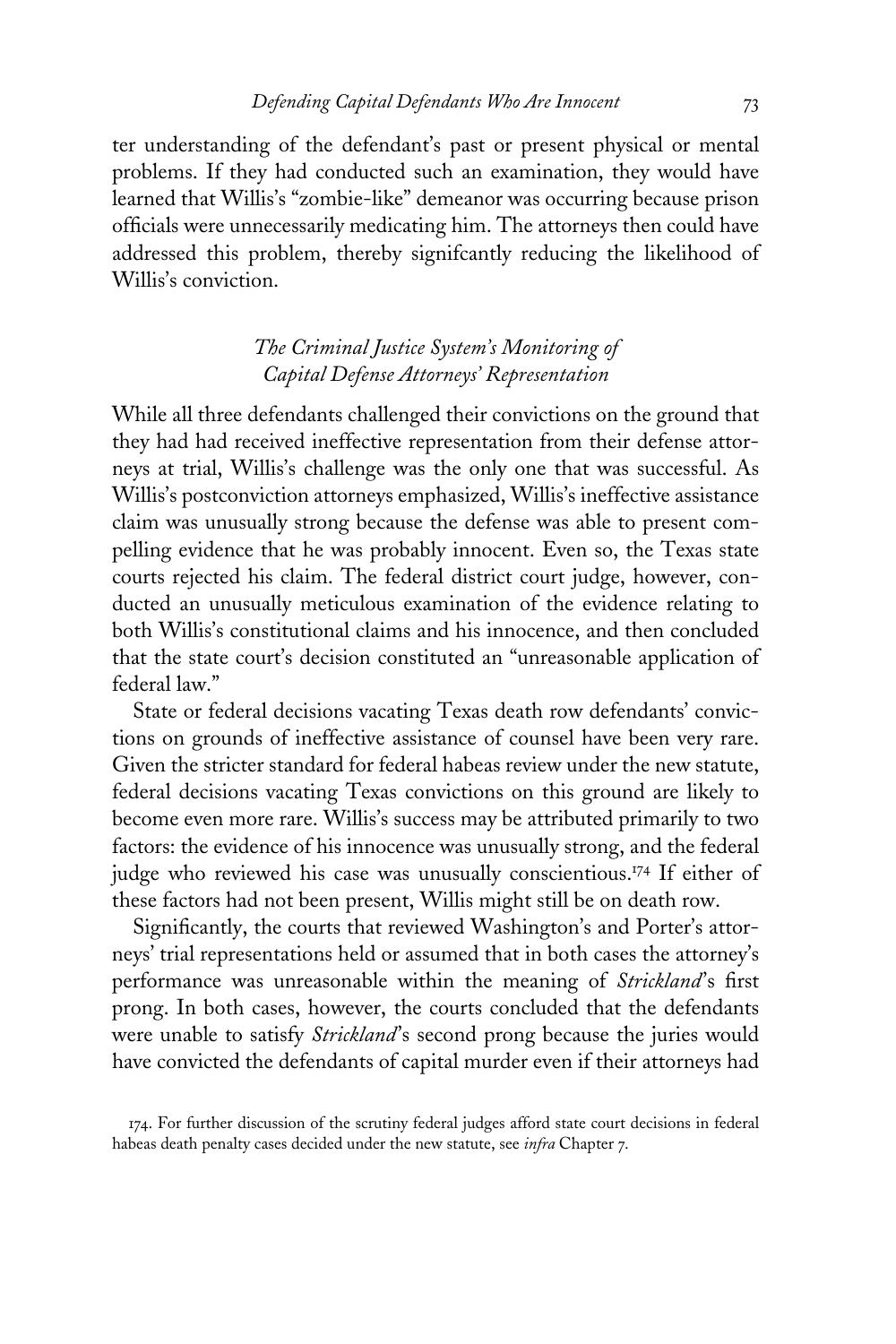introduced all of the potentially available exculpatory evidence at the trial. Since we now know that both defendants were in fact innocent, the courts' conclusions suggest that *Strickland* is not being applied in a way that will fulfill the Supreme Court's goal of ensuring reliable results.

In both cases, the exculpatory evidence that the attorneys should have introduced was in fact quite powerful. In Washington's case, evidence that semen stains on a blanket at the crime scene did not belong to Washington strongly suggested that someone else had raped the victim. Since the victim had indicated that she had been raped by only one person, this should have been enough to raise a serious doubt as to Washington's guilt. The Fourth Circuit concluded, however, that the exculpatory evidence would not have changed the result because Washington's confession provided such convincing evidence of his guilt. The Fourth Circuit's analysis perhaps indicates that courts, as well as juries, tend to overestimate the reliability of a defendant's police-induced confession.

In Washington's case, the Fourth Circuit majority's evaluation of the strength of the confession introduced by the prosecution seems seriously flawed. Even if the majority was unaware of the many errors in Washington's original statements, they were certainly aware of Washington's mental retardation and that at least some of his statements were made in response to leading questions from the police. They should have been aware that mentally retarded suspects' statements obtained under these circumstances have long been viewed as likely to be unreliable. In applying *Strickland*'s test, their analysis thus seemed to give undue weight to the persuasive power of the prosecutor's evidence.

The Seventh Circuit's approach to analyzing the exculpatory evidence that Porter's trial attorney failed to introduce at trial was also problematic. That court justified its conclusion that the exculpatory evidence that Gursel should have presented would not have changed the result primarily on the ground that the affidavits and sworn testimony attesting to the new evidence seemed weak in comparison to the sworn testimony presented by the government at Porter's trial. In particular, some of the exculpatory evidence was double or triple hearsay, and some could be subject to interpretations that would not establish Porter's innocence. Comparing the affidavits and statement introduced by Porter's postconviction attorneys with the government witnesses' testimony at his trial was misguided, however, because courtroom testimony from witnesses who were prepared to testify by the police or prosecutors would almost inevitably appear stronger than out-ofcourt statements gathered by defense investigators.